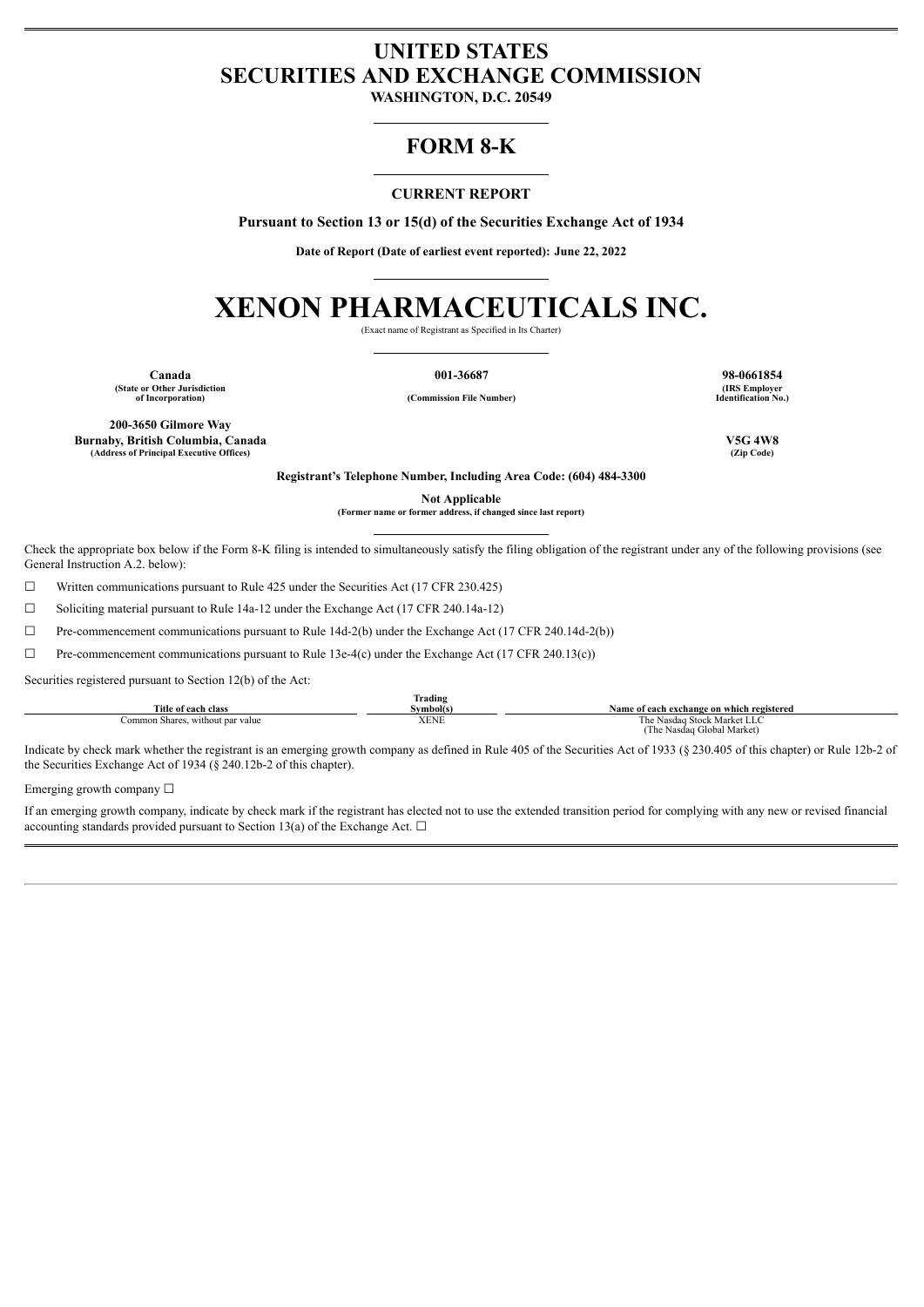# **Item 8.01 Other Events.**

On June 22, 2022, Xenon Pharmaceuticals Inc. (the "Company") entered into an underwriting agreement (the "Underwriting Agreement") with Jefferies LLC, J.P. Morgan Securities LLC, SVB Securities LLC and Stifel, Nicolaus & Company, Incorporated, acting as representatives of the several underwriters named therein (collectively, the "Underwriters"), relating to an underwritten public offering of 7,868,854 common shares (the "Firm Shares") and pre-funded warrants to purchase 327,868 common shares at an exercise price equal to \$0.0001 per share (the "Pre-Funded Warrants") being sold by the Company. The offering price of the Firm Shares to the public is \$30.50 per common share, and the offering price of the Pre-Funded Warrants to the public is \$30.4999 per Pre-Funded Warrant (equal to the public offering price per common share minus the exercise price of each Pre-Funded Warrant). The Underwriters have agreed to purchase the Firm Shares from the Company at a price of \$28.67 per share and the Pre-Funded Warrants from the Company at a price of \$28.6699 per Pre-Funded Warrant. The net proceeds to the Company from this offering are expected to be approximately \$234.6 million, after deducting underwriting discounts and commissions and estimated offering expenses. The Company has granted the Underwriters a 30-day option to purchase up to an additional 1,229,508 common shares, at the public offering price less the underwriting discounts and commissions.

The offering is being made pursuant to the Company's automatically effective shelf registration statement on Form S-3ASR (File No. 333-260010) previously filed with the Securities and Exchange Commission on October 4, 2021 and a related prospectus included in the Registration Statement, as supplemented by a preliminary prospectus supplement dated June 22, 2022 and a final prospectus supplement dated June 22, 2022.

The Underwriting Agreement contains customary representations, warranties and agreements by the Company, customary conditions to closing, indemnification obligations of the Company and the Underwriters, including for liabilities under the Securities Act of 1933, as amended, other obligations of the parties and termination provisions. The representations, warranties and covenants contained in the Underwriting Agreement were made only for purposes of such agreement and as of specific dates, were solely for the benefit of the parties to such agreement, and may be subject to limitations agreed upon by the contracting parties.

The exercise price and the number of common shares issuable upon exercise of each Pre-Funded Warrant is subject to appropriate adjustment in the event of certain share dividends and distributions, share splits, share combinations, reclassifications or similar events affecting the common shares.

Each Pre-Funded Warrant will be exercisable from the date of issuance until the date the Pre-Funded Warrant is exercised in full. Each Pre-Funded Warrant will be exercisable, in the holder's discretion, by (i) payment in full in immediately available funds for the number of common shares purchased upon such exercise or (ii) a cashless exercise, in which case the holder would receive upon such exercise the net number of common shares determined according to the formula set forth in the Pre-Funded Warrant. Subject to applicable law, upon exercise of a Pre-Funded Warrant, a holder may elect to receive the same number of common shares as the number for which the Pre-Funded Warrant is exercisable. Under the Pre-Funded Warrants, the Company may not effect the exercise of any Pre-Funded Warrant, and a holder will not be entitled to exercise any portion of any Pre-Funded Warrant that, upon giving effect to such exercise, would cause: (i) the aggregate number of common shares beneficially owned by such holder (together with its affiliates) to exceed 4.99% of the total number of common shares outstanding immediately after giving effect to the exercise; or (ii) the combined voting power of the Company's securities beneficially owned by such holder (together with its affiliates) to exceed 4.99% of the combined voting power of all of the Company's securities immediately outstanding after giving effect to the exercise, as such percentage ownership is determined in accordance with the terms of the Pre-Funded Warrant, which percentage may be changed at the holder's election to a higher or lower percentage not in excess of 19.99% upon at least 61 days' notice to the Company.

In the event of certain fundamental transactions (as described in the Pre-Funded Warrants), a holder of Pre-Funded Warrants will be entitled to receive, upon exercise of the Pre-Funded Warrants, the kind and amount of securities, cash or other property that such holder would have received had they exercised the Pre-Funded Warrants immediately prior to such fundamental transaction without regard to any limitations on exercise contained in the Pre-Funded Warrants.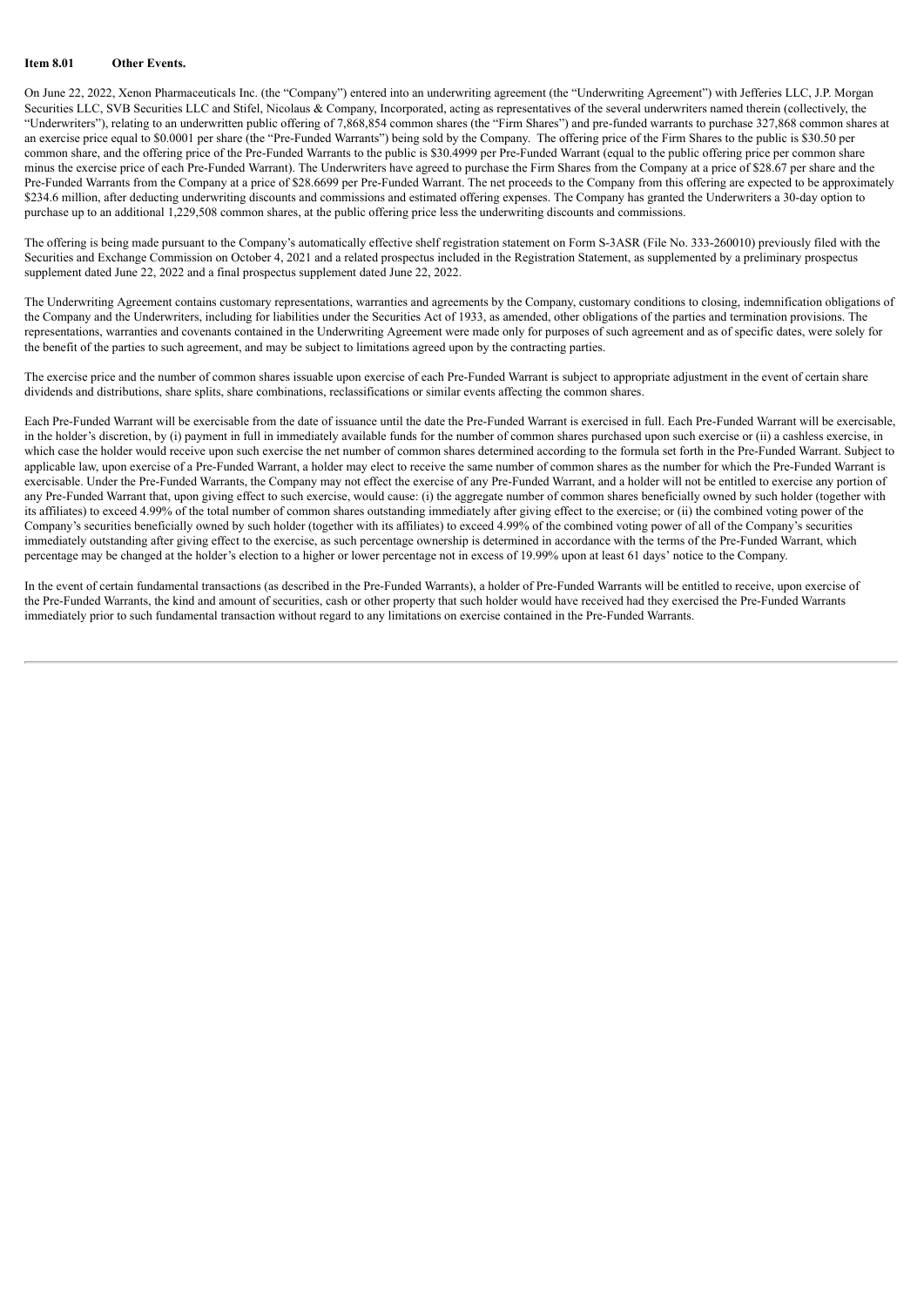The Underwriting Agreement and the form of Pre-Funded Warrant are filed as Exhibit 1.1 and Exhibit 4.1 to this report, respectively, and are incorporated by reference herein. The description of the terms of the Underwriting Agreement and the form of Pre-Funded Warrant is qualified in its entirety by reference to such exhibits. A copy of the opinion of Blake, Cassels & Graydon LLP relating to the legality of the issuance and sale of the Firm Shares and the Pre-Funded Warrants in the offering is filed as Exhibit 5.1 hereto and is incorporated by reference herein.

# **Item 9.01 Financial Statements and Exhibits.**

# (d) Exhibits.

| Exhibit       |                                                                                                                                                                                                                                                             |
|---------------|-------------------------------------------------------------------------------------------------------------------------------------------------------------------------------------------------------------------------------------------------------------|
| <b>Number</b> | <b>Description</b>                                                                                                                                                                                                                                          |
| 1.1           | Underwriting Agreement, dated June 22, 2022, among Xenon Pharmaceuticals Inc., Jefferies LLC, J.P. Morgan Securities LLC, SVB<br>Securities LLC and Stifel, Nicolaus & Company, Incorporated, as representatives of the several underwriters named therein. |
| 4.1           | Form of Pre-Funded Warrant                                                                                                                                                                                                                                  |
| 5.1           | Opinion of Blake, Cassels & Graydon LLP.                                                                                                                                                                                                                    |
| 23.1          | Consent of Blake, Cassels & Graydon LLP (included in Exhibit 5.1).                                                                                                                                                                                          |
| 104           | Cover Page Interactive Data File (embedded within the Inline XBRL document).                                                                                                                                                                                |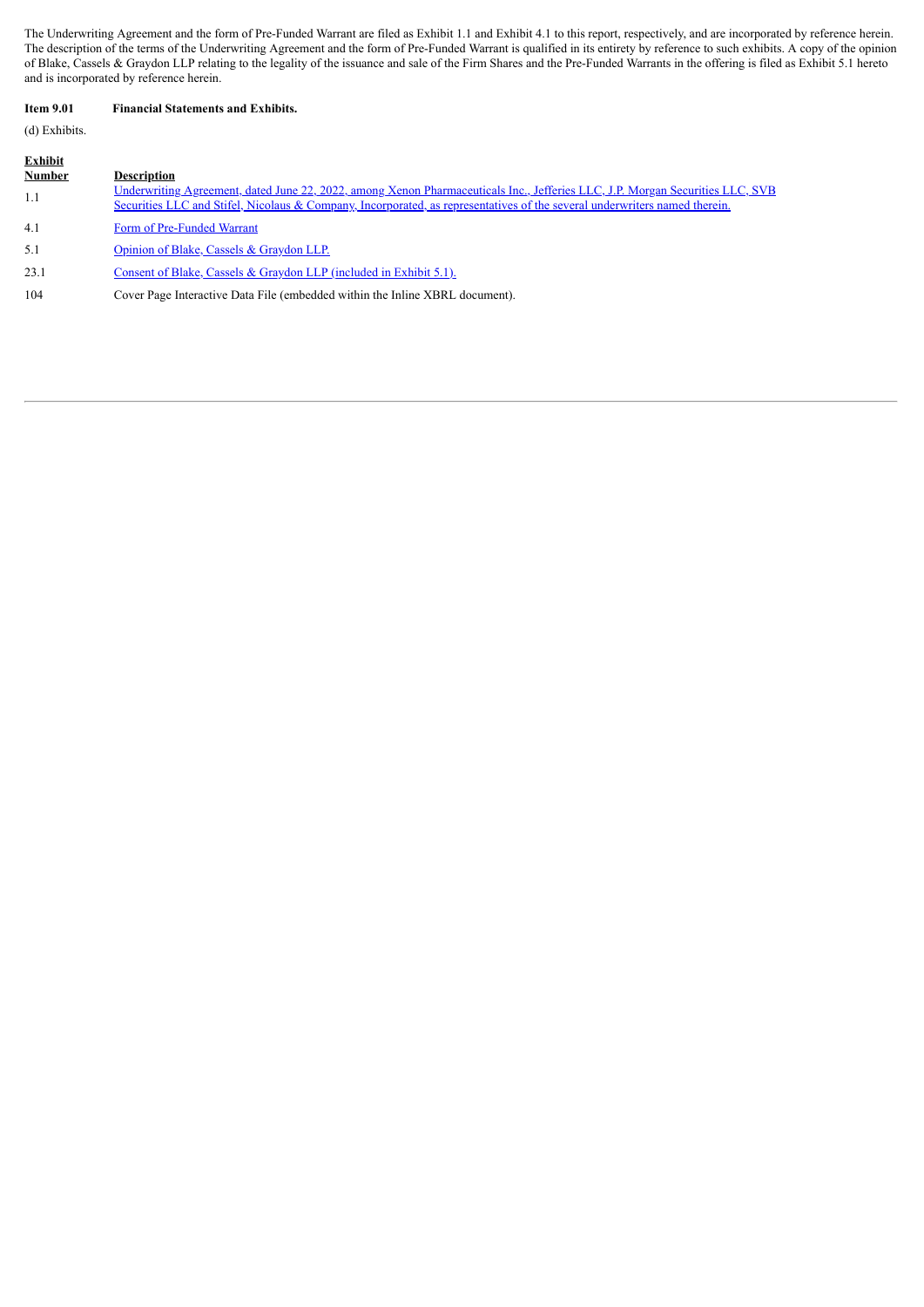# **SIGNATURES**

Pursuant to the requirements of the Securities Exchange Act of 1934, the registrant has duly caused this report to be signed on its behalf by the undersigned hereunto duly authorized.

# **XENON PHARMACEUTICALS INC.**

Date: June 23, 2022 By: /s/ Sherry Aulin

Sherry Aulin Chief Financial Officer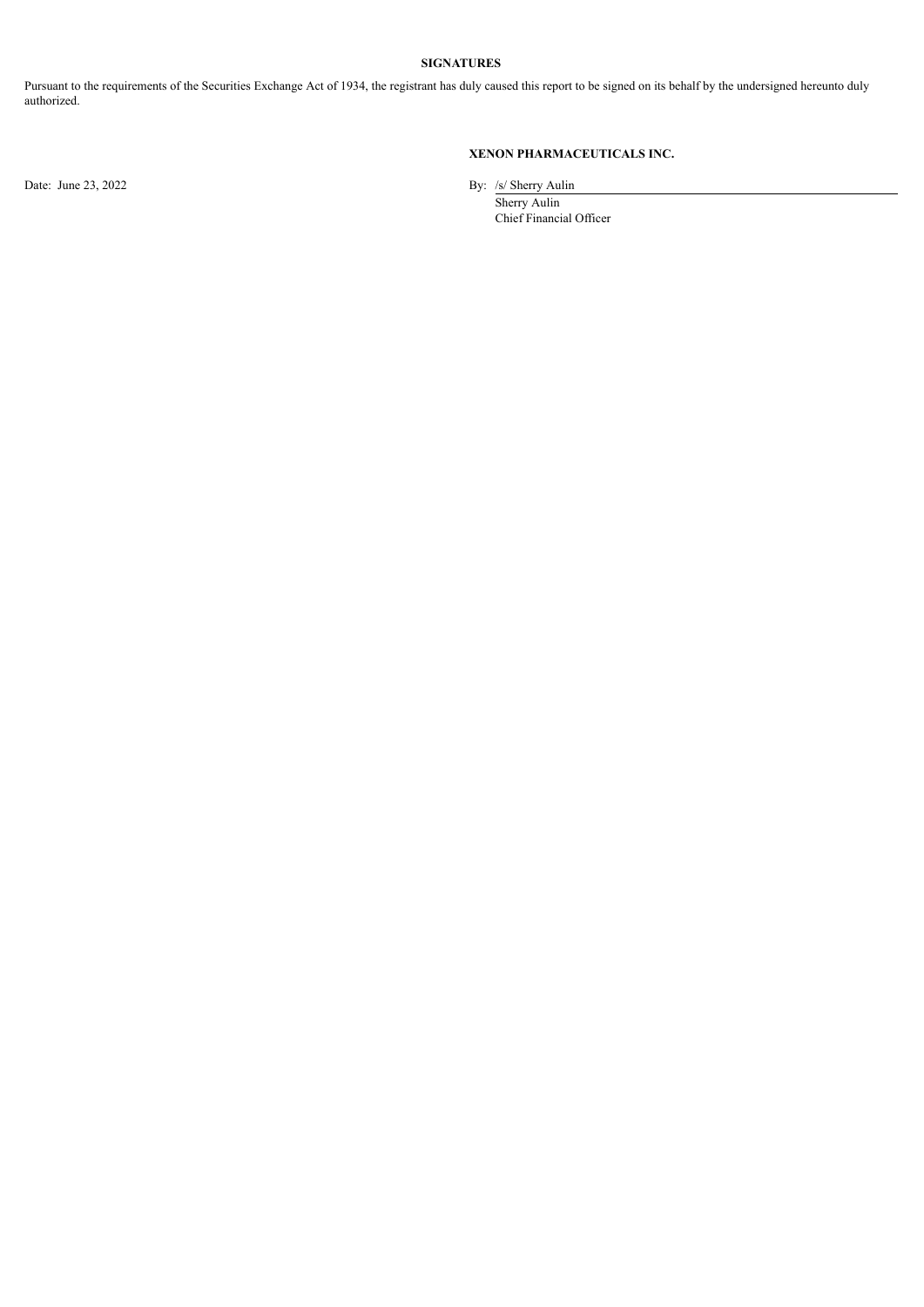## **7,868,854 Shares**

# **327,868 Pre-funded Warrants**

#### **Xenon Pharmaceuticals Inc.**

#### **UNDERWRITING AGREEMENT**

June 22, 2022

<span id="page-4-0"></span>JEFFERIES LLC J.P. MORGAN SECURITIES LLC SVB SECURITIES LLC STIFEL, NICOLAUS & COMPANY, INCORPORATED

As Representatives of the several Underwriters

- $c/\alpha$  JEFFERIES LLC 520 Madison Avenue New York, New York 10022
- c/o J.P. MORGAN SECURITIES LLC 383 Madison Avenue New York, New York 10179
- c/o SVB SECURITIES LLC 255 California Street, 12th Floor San Francisco, California 94111
- c/o STIFEL, NICOLAUS & COMPANY, INCORPORATED 787 Seventh Avenue, 11th Floor New York, New York 10019

### Ladies and Gentlemen:

**Introductory.** Xenon Pharmaceuticals Inc., a corporation continued under the federal laws of Canada (the "**Company**"), proposes to issue and sell to the several underwriters named in Schedule A (the "**Underwriters**") (i) an aggregate of 7,868,854 common shares in the capital of the Company (the "**Shares**") and (ii) pre-funded warrants of the Company to purchase an aggregate of 327,868 Shares (the "**Pre-Funded Warrants**"). The 7,868,854 Shares to be sold by the Company are called the "**Firm Shares**" and together with the Pre-Funded Warrants are referred to herein as the "**Firm Securities**." In addition, the Company has granted to the Underwriters an option to purchase up to an additional 1,229,508 Shares as provided in Section 2. The additional 1,229,508 Shares to be sold by the Company pursuant to such option are collectively called the "**Optional Shares**." The Firm Shares and, if and to the extent such option is exercised, the Optional Shares are collectively called the "**Offered Shares**" and together with the Pre-Funded Warrants are referred to herein as the "Offered Securities." Jefferies LLC ("Jefferies"), J.P. Morgan Securities LLC, SVB Securities LLC and Stifel, Nicolaus & Company, Incorporated have agreed to act as representatives of the several Underwriters (in such capacity, the "**Representatives**") in connection with the offering and sale of the Offered Securities. To the extent there are no additional underwriters listed on Schedule A, the term "Representatives" as used herein shall mean you, as Underwriter, and the term "Underwriters" shall mean either the singular or the plural, as the context requires. As used herein, "**Warrant Shares**" means the Shares issuable upon exercise of the Pre-Funded Warrants.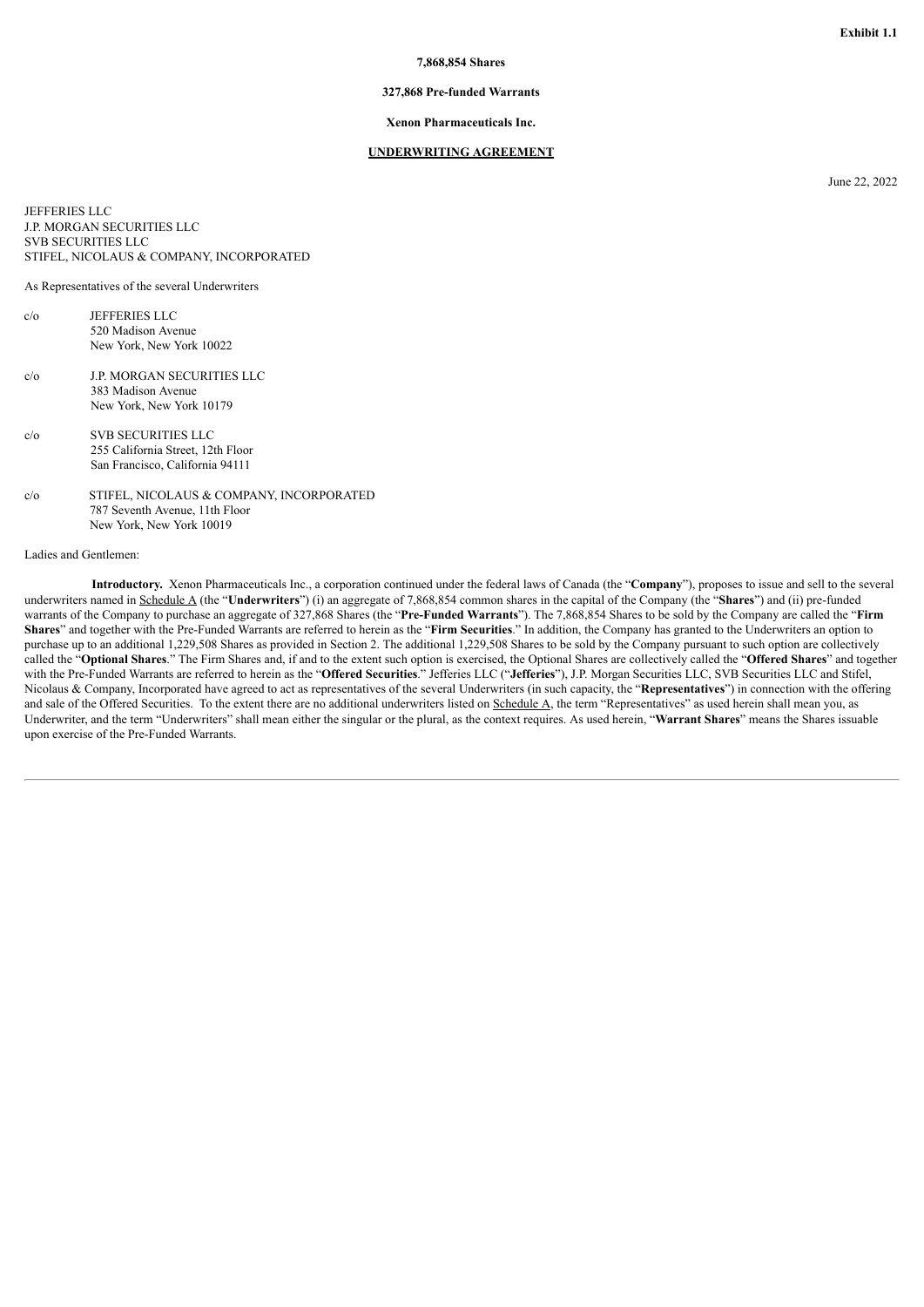The Company has prepared and filed with the Securities and Exchange Commission (the "**Commission**") an automatic shelf registration statement on Form S‑3, File No. 333-260010, including a base prospectus (the "Base Prospectus") to be used in connection with the public offering and sale of the Offered Securities. Such automatic registration statement, as amended, including the financial statements, exhibits and schedules thereto, in the form in which it became effective under the Securities Act of 1933, as amended, and the rules and regulations promulgated thereunder (collectively, the "**Securities Act**"), including all documents incorporated or deemed to be incorporated by reference therein and any information deemed to be a part thereof at the time of effectiveness pursuant to Rule 430A or 430B under the Securities Act, is called the "**Registration Statement**." Any registration statement filed by the Company pursuant to Rule 462(b) under the Securities Act in connection with the offer and sale of the Offered Securities is called the "**Rule 462(b) Registration Statement**," and from and after the date and time of filing of any such Rule 462(b) Registration Statement the term "Registration Statement" shall include the Rule 462(b) Registration Statement. The preliminary prospectus supplement dated June 22, 2022 describing the Offered Securities and the offering thereof (the "**Preliminary Prospectus Supplement**"), together with the Base Prospectus, is called the "**Preliminary Prospectus**," and the Preliminary Prospectus and any other prospectus supplement to the Base Prospectus in preliminary form that describes the Offered Securities and the offering thereof and is used prior to the filing of the Prospectus (as defined below), together with the Base Prospectus, is called a "**preliminary prospectus**." As used herein, the term "**Prospectus**" shall mean the final prospectus supplement to the Base Prospectus that describes the Offered Securities and the offering thereof (the "**Final Prospectus Supplement**"), together with the Base Prospectus, in the form first used by the Underwriters to confirm sales of the Offered Securities or in the form first made available to the Underwriters by the Company to meet requests of purchasers pursuant to Rule 173 under the Securities Act. References herein to the Preliminary Prospectus, any preliminary prospectus and the Prospectus shall refer to both the prospectus supplement and the Base Prospectus components of such prospectus. As used herein, "**Applicable Time**" is 7:00 p.m. (New York City time) on June 22, 2022. As used herein, "**free writing prospectus**" has the meaning set forth in Rule 405 under the Securities Act, and "**Time of Sale Prospectus**" means the Preliminary Prospectus, as amended or supplemented immediately prior to the Applicable Time, together with the free writing prospectuses, if any, identified in Schedule B hereto and the pricing information set forth on Schedule B hereto. As used herein, **"Road Show"** means a "road show" (as defined in Rule 433 under the Securities Act) relating to the offering of the Offered Securities contemplated hereby that is a "written communication" (as defined in Rule 405 under the Securities Act). "**Marketing Materials**" means any materials or information provided to investors by, or with the approval of, the Company in connection with the marketing of the offering of the Offered Securities, including any roadshow or investor presentations made to investors by the Company (whether in person or electronically).

All references in this Agreement to the Registration Statement, the Preliminary Prospectus, any preliminary prospectus, the Base Prospectus and the Prospectus shall include the documents incorporated or deemed to be incorporated by reference therein. All references in this Agreement to financial statements and schedules and other information which are "contained," "included" or "stated" in, or "part of" the Registration Statement, the Rule 462(b) Registration Statement, the Preliminary Prospectus, any information which are "contained," "included" o preliminary prospectus, the Base Prospectus, the Time of Sale Prospectus or the Prospectus and all other references of like import, shall be deemed to mean and include all such financial statements and schedules and other information which is or is deemed to be incorporated by reference in the Registration Statement, the Rule 462(b) Registration Statement, the Preliminary Prospectus, any preliminary prospectus, the Base Prospectus, the Time of Sale Prospectus or the Prospectus, as the case may be. All references in this Agreement to amendments or supplements to the Registration Statement, the Preliminary Prospectus, any preliminary prospectus, the Base Prospectus, the Time of Sale Prospectus or the Prospectus shall be deemed to mean and include the filing of any document under the Securities Exchange Act of 1934, as amended, and the rules and regulations promulgated thereunder (collectively, the "**Exchange Act**") that is or is deemed to be incorporated by reference in the Registration Statement, the Preliminary Prospectus, any preliminary prospectus, the Base Prospectus or the Prospectus, as the case may be. All references in this Agreement to (i) the Registration Statement, the Preliminary Prospectus, any preliminary prospectus, the Base Prospectus or the Prospectus, any amendments or supplements to any of the foregoing, or any free writing prospectus, shall include any copy thereof filed with the Commission pursuant to its Electronic Data Gathering, Analysis and Retrieval System ("**EDGAR**"), and (ii) the Prospectus shall be deemed to include any "electronic Prospectus" provided for use in connection with the offering of the Offered Securities as contemplated by Section 3(n) of this Agreement.

In the event that the Company has only one subsidiary, then all references herein to "subsidiaries" of the Company shall be deemed to refer to such single subsidiary, *mutatis mutandis*.

The Company hereby confirms its agreement with the Underwriters as follows: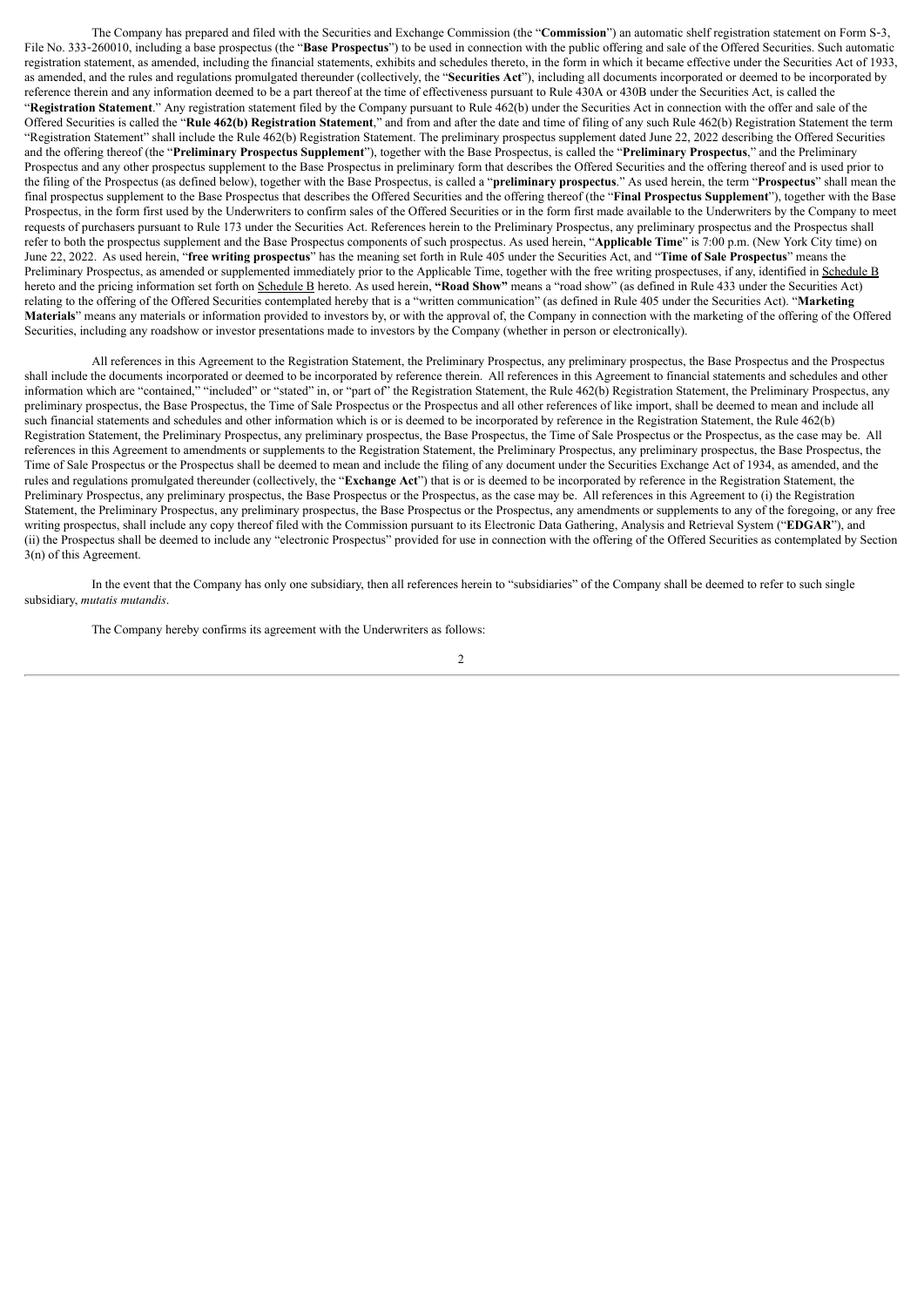#### **Section 1. Representations and Warranties of the Company.**

The Company hereby represents, warrants and covenants to each Underwriter, as of the date of this Agreement, as of the First Closing Date (as hereinafter defined) and as of each Option Closing Date (as hereinafter defined), if any, as follows:

(a) *Compliance with Registration Requirements***.** The Registration Statement has become effective under the Securities Act. The Company has complied, to the Commission's satisfaction, with all requests of the Commission for additional or supplemental information, if any. No stop order suspending the effectiveness of the Registration Statement is in effect and no proceedings for such purpose or pursuant to Rule  $401(g)(2)$  or Section 8A under the Securities Act have been instituted or are pending or, to the knowledge of the Company, are contemplated or threatened by the Commission. At the time the Company's Annual Report on Form 10-K for the year ended December 31, 2021 was filed with the Commission, or, if later, at the time the Registration Statement was originally filed with the Commission, as well as at the time the Company or any person acting on its behalf (within the meaning, for this clause only, of Rule 163(c) under the Securities Act) made any offer relating to the Offered Securities in reliance on the exemption of Rule 163 under the Securities Act, the Company was a "well known seasoned issuer" as defined in Rule 405 under the Securities Act. The Registration Statement is an "automatic shelf registration statement," as defined in Rule 405 under the Securities Act, and became effective on October 4, 2021. The Company has not received from the Commission any notice pursuant to Rule  $401(g)(2)$  under the Securities Act objecting to the Company's use of the automatic shelf registration form. The Company meets the requirements for use of Form S-3 under the Securities Act specified in FINRA Conduct Rule 5110(B)(7)(C)(i). The documents incorporated or deemed to be incorporated by reference in the Registration Statement, the Time of Sale Prospectus and the Prospectus, at the time they were or hereafter are filed with the Commission, or became effective under the Exchange Act, as the case may be, complied and will comply in all material respects with the requirements of the Exchange Act.

(b) **Disclosure**. Each preliminary prospectus and the Prospectus when filed complied in all material respects with the Securities Act and, if filed by electronic transmission pursuant to EDGAR, was identical (except as may be permitted by Regulation S-T under the Securities Act) to the copy thereof delivered to the Underwriters for use in connection with the offer and sale of the Offered Securities. Each of the Registration Statement and any post-effective amendment thereto, at the time it became or becomes effective, complied and will comply in all material respects with the Securities Act and did not and will not contain any untrue statement of a material fact or omit to state a material fact required to be stated therein or necessary to make the statements therein not misleading. As of the Applicable Time, the Time of Sale Prospectus (including any preliminary prospectus wrapper) did not, and at the First Closing Date (as defined in Section 2) and at each applicable Option Closing Date (as defined in Section 2), will not, contain any untrue statement of a material fact or omit to state a material fact necessary to make the statements therein, in the light of the circumstances under which they were made, not misleading. The Prospectus (including any Prospectus wrapper), as of its date, did not, and at the First Closing Date and at each applicable Option Closing Date, will not, contain any untrue statement of a material fact or omit to state a material fact necessary in order to make the statements therein, in the light of the circumstances under which they were made, not misleading. The representations and warranties set forth in the three immediately preceding sentences do not apply to statements in or omissions from the Registration Statement or any post-effective amendment thereto, or the Prospectus or the Time of Sale Prospectus, or any amendments or supplements thereto, made in reliance upon and in conformity with written information relating to any Underwriter furnished to the Company in writing by the Representatives expressly for use therein, it being understood and agreed that the only such information consists of the information described in Section 9(b) below. There are no contracts or other documents required to be described in the Time of Sale Prospectus or the Prospectus or to be filed as an exhibit to the Registration Statement which have not been described or filed as required.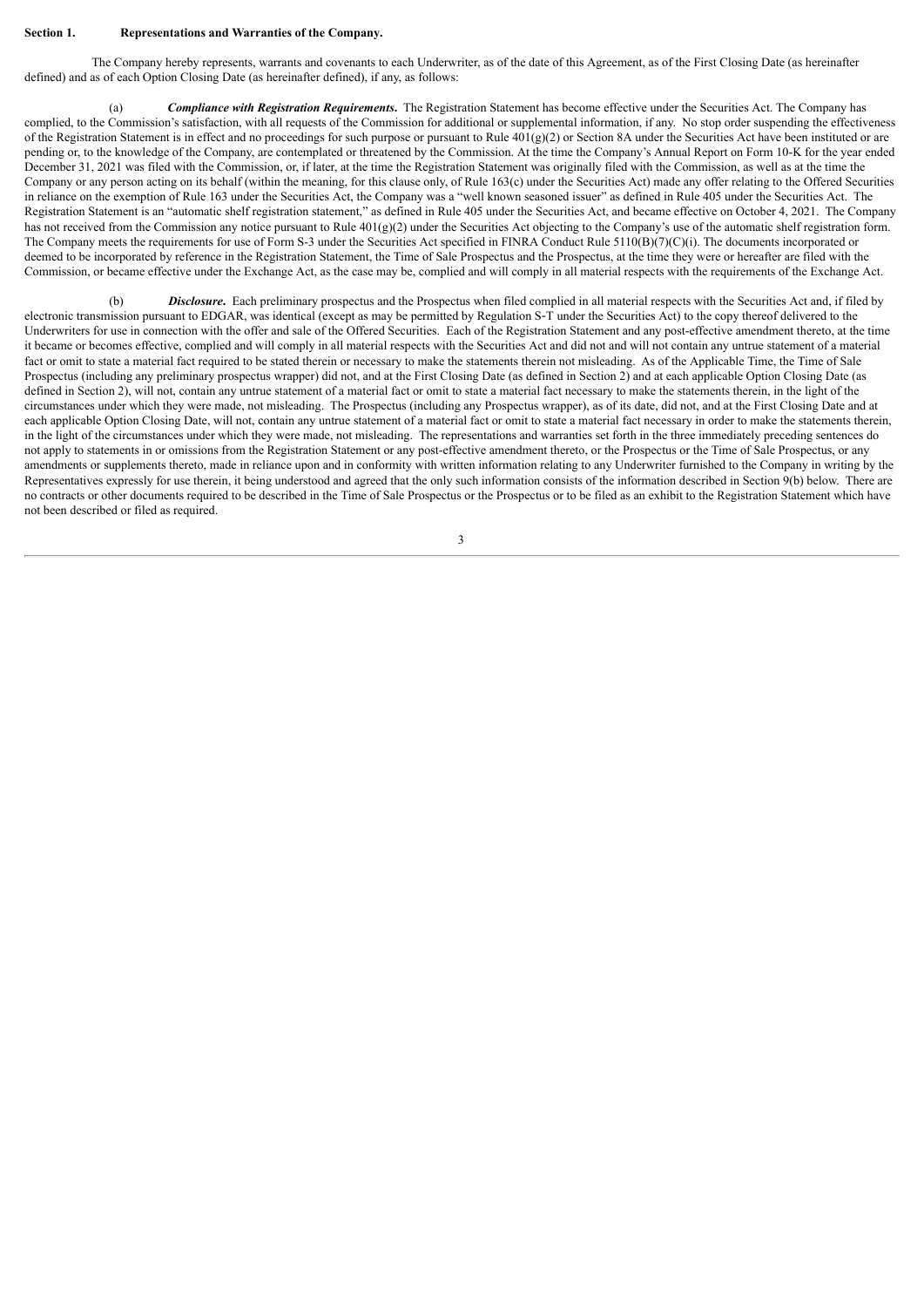(c) *Free Writing Prospectuses; Road Show***.** As of the determination date referenced in Rule 164(h) under the Securities Act, the Company was not, is not or will not be (as applicable) an "ineligible issuer" in connection with the offering of the Offered Securities pursuant to Rules 164, 405 and 433 under the Securities Act. Each free writing prospectus that the Company is required to file pursuant to Rule 433(d) under the Securities Act has been, or will be, filed with the Commission in accordance with the requirements of the Securities Act. Each free writing prospectus that the Company has filed, or is required to file, pursuant to Rule 433(d) under the Securities Act or that was prepared by or on behalf of or used or referred to by the Company complies or will comply in all material respects with the requirements of Rule 433 under the Securities Act, including timely filing with the Commission or retention where required and legending, and each such free writing prospectus, as of its issue date and at all subsequent times through the completion of the public offer and sale of the Offered Securities did not, does not and will not include any information that conflicted, conflicts or will conflict with the information contained in the Registration Statement, the Prospectus or any preliminary prospectus and not superseded or modified. Except for the free writing prospectuses, if any, identified in Schedule B, and electronic road shows, if any, furnished to the Representatives before first use, the Company has not prepared, used or referred to, and will not, without the Representatives' prior written consent, prepare, use or refer to, any free writing prospectus. Each Road Show, when considered together with the Time of Sale Prospectus, did not, as of the Applicable Time, contain any untrue statement of a material fact or omit to state a material fact necessary to make the statements therein, in the light of the circumstances under which they were made, not misleading.

(d) Distribution *of Of ering Material By the Company; No Advertisement***.** Prior to the later of (i) the expiration or termination of the option granted to the several Underwriters in Section 2 and (ii) the completion of the Underwriters' distribution of the Offered Securities, the Company has not distributed and will not distribute any offering material in connection with the offering and sale of the Offered Securities other than the Registration Statement, the Time of Sale Prospectus, the Prospectus or any free writing prospectus reviewed and consented to by the Representatives, the free writing prospectuses, if any, identified on Schedule B hereto. There has been no advertisement or solicitation in furtherance of the sale of the Offered Securities by the Company in Canada.

(e) *The Underwriting Agreement***.** This Agreement has been duly authorized, executed and delivered by the Company.

(f) *Authorization of the Of ered Securities***.** The Offered Shares have been duly authorized for issuance and sale pursuant to this Agreement and, when issued and delivered by the Company against payment therefor pursuant to this Agreement, will be validly issued, fully paid and non-assessable, and the issuance and sale of the Offered Shares is not subject to any preemptive rights, rights of first refusal or other similar rights to subscribe for or purchase the Offered Shares. The Pre-Funded Warrants have been duly authorized by the Company and, when executed and delivered by the Company, will be valid and binding agreements of the Company, enforceable against the Company in accordance with their terms, except as the enforcement thereof may be limited by bankruptcy, insolvency, reorganization, moratorium or other similar laws relating to or affecting the rights and remedies of creditors or by general equitable principles. The Warrant Shares have been duly authorized and validly reserved for issuance upon exercise of the Pre-Funded Warrants in a number sufficient to meet the current exercise requirements. The Warrant Shares, when issued and delivered upon exercise of the Pre-Funded Warrants in accordance therewith, will be validly issued, fully paid and nonassessable, and the issuance of the Warrant Shares, is not subject to any preemptive rights, rights of first refusal or other similar rights to subscribe for or purchase the Warrant Shares.

(g) *No Applicable Registration or Other Similar Rights***.** There are no persons with registration or other similar rights to have any equity or debt securities registered for sale under the Registration Statement or included in the offering contemplated by this Agreement, except for such rights as have been duly waived or expired.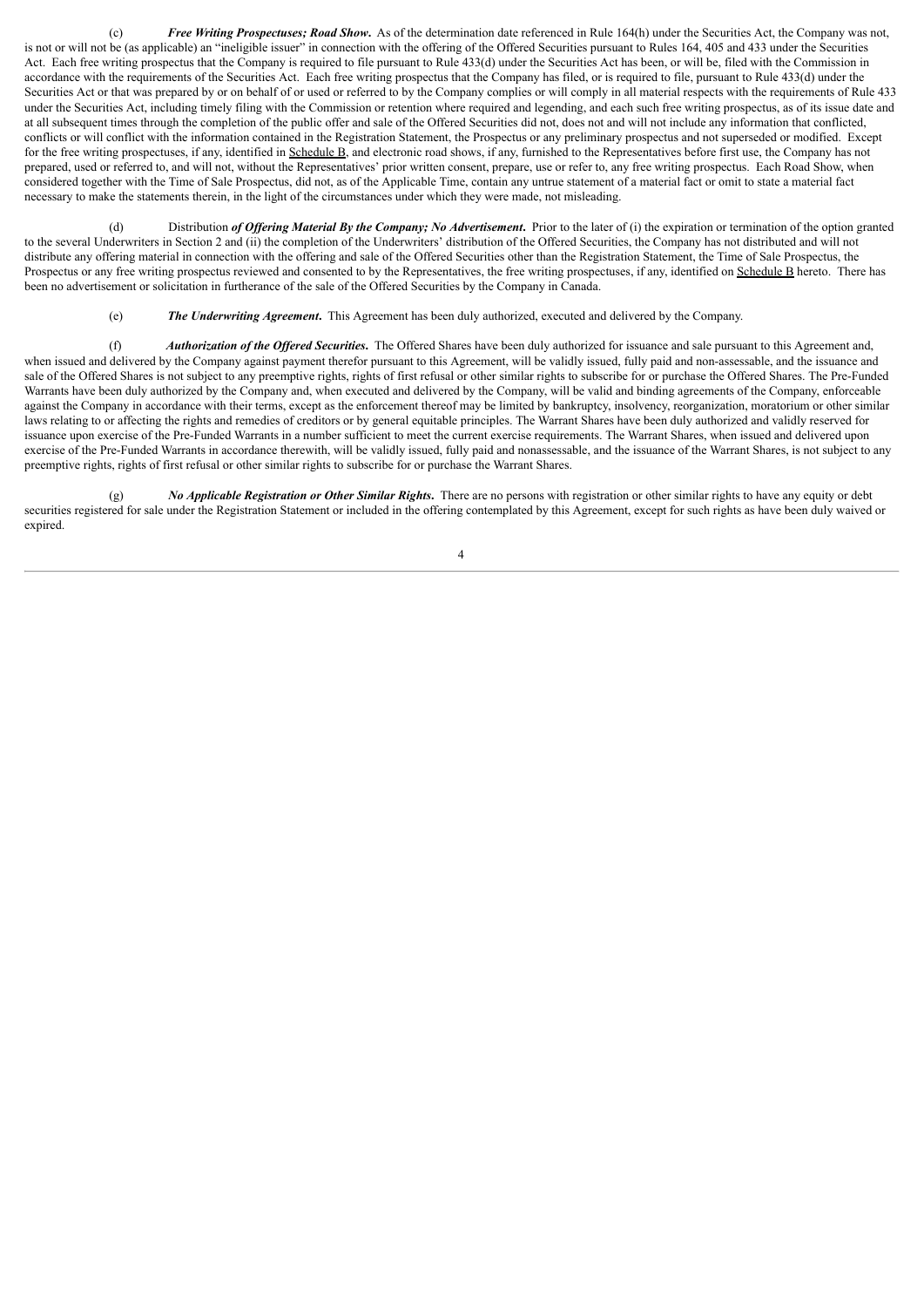(h) *No Material Adverse Change***.** Except as otherwise disclosed in the Registration Statement, the Time of Sale Prospectus and the Prospectus, subsequent to the respective dates as of which information is given in the Registration Statement, the Time of Sale Prospectus and the Prospectus: (i) there has been no material adverse change, or any development that could reasonably be expected to result in a material adverse change, in the condition, financial or otherwise, or in the earnings, business, properties, operations, assets, liabilities or prospects, whether or not arising from transactions in the ordinary course of business, of the Company and its subsidiaries, taken as a whole (any such change being referred to herein as a "**Material Adverse Change**"); (ii) the Company and its subsidiaries, taken as a whole, have not incurred any material liability or obligation, indirect, direct or contingent, including without limitation any losses or interference with its business from fire, explosion, flood, earthquakes, accident or other calamity, whether or not covered by insurance, or from any strike, labor dispute or court or governmental action, order or decree, that are material, individually or in the aggregate, to the Company and its subsidiaries, taken as a whole, or have entered into any transactions (not in the ordinary course of business) that are material, individually or in the aggregate, to the Company and its subsidiaries, taken as a whole; and (iii) there has not been any material decrease in the share capital or any material increase in any short-term or long-term indebtedness of the Company or its subsidiaries, taken as a whole, and there has been no dividend or distribution of any kind declared, paid or made by the Company or any repurchase or redemption by the Company of any class of its share capital.

Independent *Accountants*. KPMG LLP, which has expressed its opinion with respect to the financial statements (which term as used in this Agreement includes the related notes thereto) filed with the Commission and the Qualifying Authorities, as applicable, as a part of the Registration Statement, the Time of Sale Prospectus and the Prospectus, is (i) an independent registered public accounting firm as required by the Securities Act, the Exchange Act and the rules of the Public Company Accounting Oversight Board ("**PCAOB**"), (ii) in compliance with the applicable requirements relating to the qualification of accountants under Rule 2-01 of Regulation S-X under the Securities Act, (iii) a registered public accounting firm as defined by the PCAOB whose registration has not been suspended or revoked and who has not requested such registration to be withdrawn and (iv) independent within the meaning of applicable Canadian securities laws.

(j) *Financial Statements***.** The financial statements filed with the Commission as a part of the Registration Statement, the Time of Sale Prospectus and the Prospectus present fairly in all material respects the financial position of the Company and its consolidated subsidiaries as of the dates indicated and the results of its operations, changes in shareholders' equity and cash flows for the periods specified. Such financial statements have been prepared in conformity with generally accepted accounting principles as applied in the United States applied on a consistent basis throughout the periods involved, except as may be expressly stated in the related notes thereto and except unaudited financial statements, which are subject to normal year-end adjustment and do not contain certain footnotes as permitted by the applicable rules of the Commission. The interactive data in eXtensible Business Reporting Language included or incorporated by reference in the Registration Statement, the Time of Sale Prospectus and the Prospectus fairly presents the information called for in all material respects and has been prepared in accordance with the Commission's rules and guidelines applicable thereto. No other financial statements or supporting schedules are required to be included in the Registration Statement, the Time of Sale Prospectus or the Prospectus. The financial data set forth in each of the Registration Statement, the Time of Sale Prospectus and the Prospectus fairly presents in all material respects the information set forth therein on a basis consistent with that of the audited financial statements contained in the Registration Statement, the Time of Sale Prospectus and the Prospectus. All disclosures contained in the Registration Statement, any preliminary prospectus or the Prospectus and any free writing prospectus, that constitute non-GAAP financial measures (as defined by the rules and regulations under the Securities Act and the Exchange Act) comply in all material respects with Regulation G under the Exchange Act and Item 10 of Regulation S-K under the Securities Act, as applicable. To the Company's knowledge, no person who has been suspended or barred from being associated with a registered public accounting firm, or who has failed to comply with any sanction pursuant to Rule 5300 promulgated by the PCAOB, has participated in or otherwise aided the preparation of, or audited, the financial statements, supporting schedules or other financial data filed with the Commission as a part of the Registration Statement, the Time of Sale Prospectus and the Prospectus.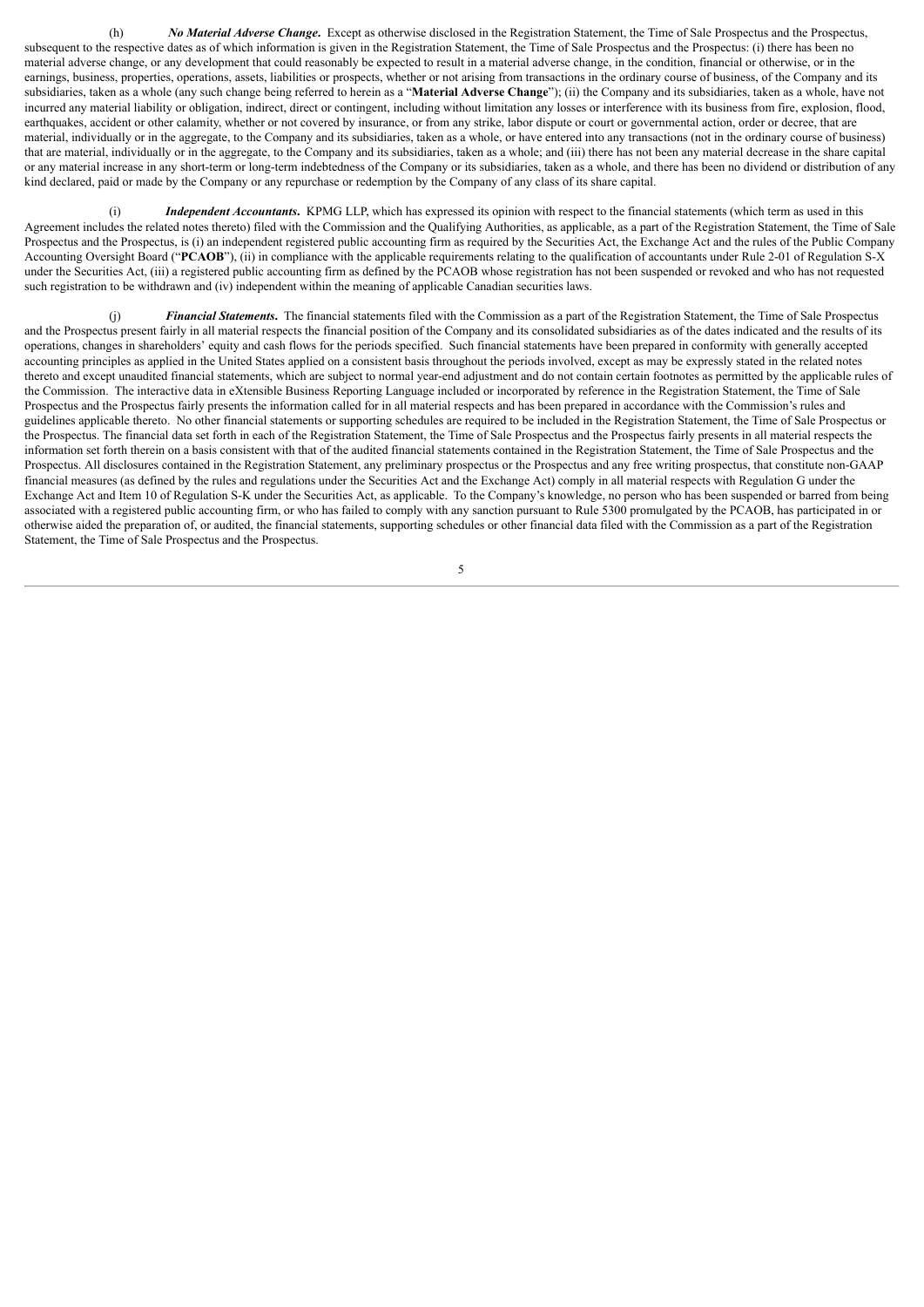(k) *Company's Accounting System***.** The Company and its subsidiaries make and keep accurate books and records and maintains a system of internal accounting controls sufficient to provide reasonable assurance that: (i) transactions are executed in accordance with management's general or specific authorization; (ii) transactions are recorded as necessary to permit preparation of financial statements in conformity with generally accepted accounting principles as applied in the United States and to maintain accountability for assets; (iii) access to assets is permitted only in accordance with management's general or specific authorization; (iv) the recorded accountability for assets is compared with existing assets at reasonable intervals and appropriate action is taken with respect to any differences and (v) the interactive data in eXtensible Business Reporting Language included or incorporated by reference in the Registration Statement, the Time of Sale Prospectus and the Prospectus fairly presents the information called for in all material respects and is prepared in accordance with the Commission's rules and guidelines applicable thereto.

(l) Disclosure Controls and Procedures; Deficiencies in or Changes to Internal Control Over Financial Reporting. The Company and its subsidiaries have established and maintain disclosure controls and procedures (as defined in Rules 13a-15 and 15d-15 under the Exchange Act), which (i) are designed to ensure that material information relating to the Company, is made known to the Company's principal executive officer and its principal financial officer by others within those entities, particularly during the periods in which the periodic reports required under the Exchange Act are being prepared; (ii) have been evaluated by management of the Company for effectiveness as of the end of the Company's most recent fiscal quarter; and (iii) are effective in all material respects at the reasonable assurance level to perform the functions for which they were established. The Company and its subsidiaries have carried out evaluations of the effectiveness of their disclosure controls and procedures as required by Rule 13a-15 of the Exchange Act. Since the end of the Company's most recent audited fiscal year, there have been no material weaknesses in the Company's internal control over financial reporting (whether or not remediated) and no change in the Company's internal control over financial reporting that has materially affected, or is reasonably likely to materially affect, the Company's internal control over financial reporting. The Company is not aware of any change in its internal control over financial reporting that has occurred during its most recent fiscal quarter that has materially affected, or is reasonably likely to materially affect, the Company's internal control over financial reporting.

(m) *Organization and Good Standing***.** The Company and each of its subsidiaries have been duly organized and are validly existing and in good standing under the laws of their respective jurisdictions of organization and are up-to-date in all material corporate filings and has the corporate power and capacity to own, lease and operate their properties and to conduct their business as described in the Registration Statement, the Time of Sale Prospectus and the Prospectus and to enter into and perform its obligations under this Agreement, except, in the case of each of the Company's subsidiaries, where the failure to be in good standing would not, individually or in the aggregate, reasonably be expected to have a Material Adverse Effect.

(n) *Subsidiaries***.** Other than Xenon Pharmaceuticals USA Inc., the Company's wholly-owned subsidiary, the Company does not own or control, directly or indirectly, any corporation, association or other entity.

(o) *Capitalization and Other Share Capital Matters***.** The authorized, issued and outstanding share capital of the Company is as set forth in the Registration Statement, the Time of Sale Prospectus and the Prospectus (other than for subsequent issuances, if any, pursuant to employee benefit plans, or upon the exercise of outstanding options, warrants or rights, in each case as described in the Registration Statement, the Time of Sale Prospectus and the Prospectus). The attributes of the Shares (including the Offered Shares) and the Pre-Funded Warrants are consistent in all material respects to the description thereof contained in the Time of Sale Prospectus. All of the issued and outstanding Shares have been duly authorized and validly issued, are fully paid and non-assessable and have been issued in compliance, in all material respects, with all U.S. and Canadian federal, state, provincial and local securities laws. None of the outstanding Shares was issued in violation of any preemptive rights, rights of first refusal or other similar rights to subscribe for or purchase securities of the Company. There are no authorized or outstanding options, warrants, preemptive rights, rights of first refusal or other rights to purchase, or equity or debt securities convertible into or exchangeable or exercisable for, any share capital of the Company or any of its subsidiaries other than those described in the Registration Statement, the Time of Sale Prospectus and the Prospectus. The descriptions of the Company's stock option, stock bonus and other stock plans or arrangements, and the options or other rights granted thereunder, set forth in the Registration Statement, the Time of Sale Prospectus and the Prospectus accurately and fairly present in all material respects the information required to be shown with respect to such plans, arrangements, options and rights.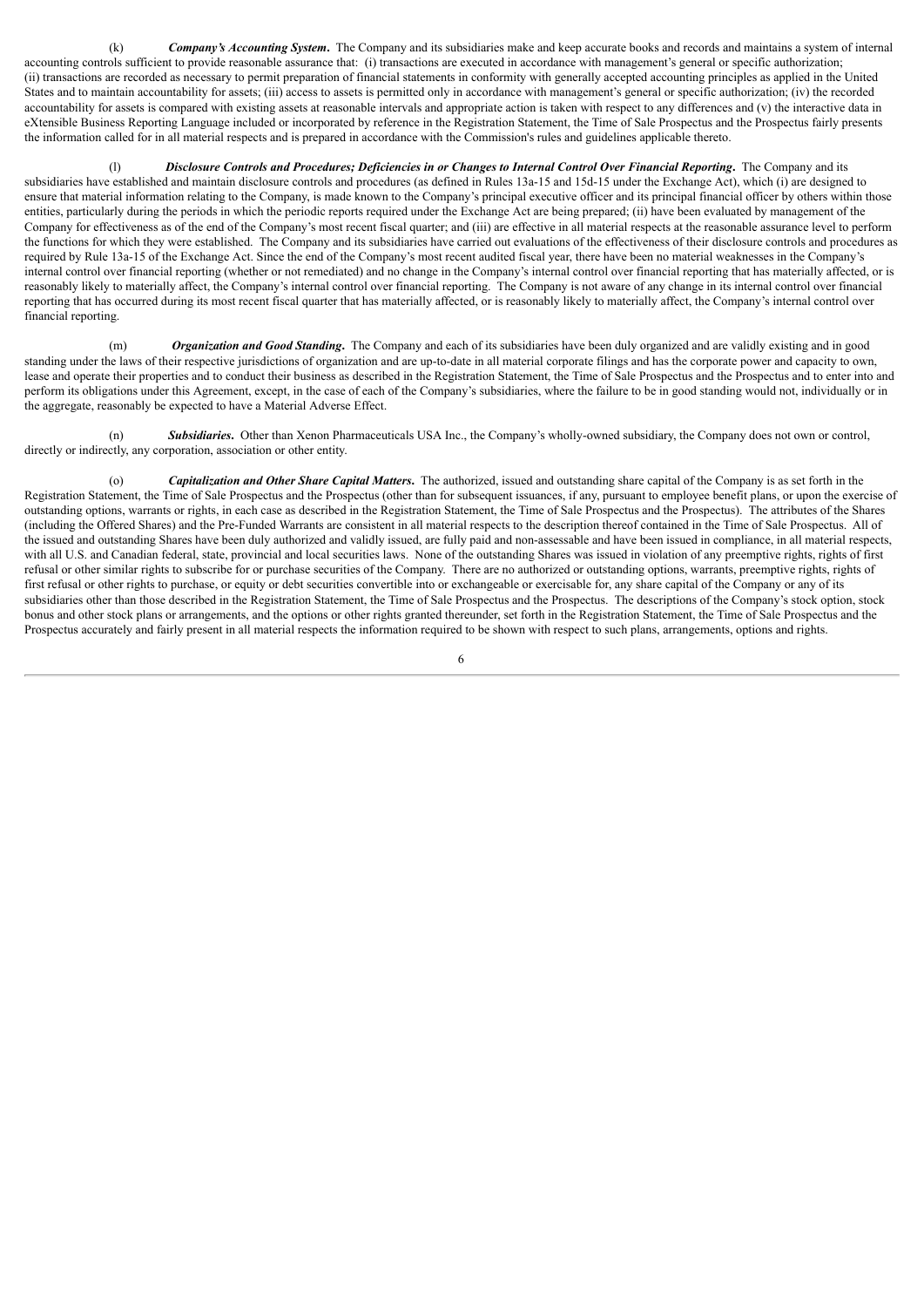(p) *Stock Exchange Listing***.** The Shares are registered pursuant to Section 12(b) or 12(g) of the Exchange Act and are listed on the Nasdaq Global Market ("Nasdaq"), and the Company has taken no action designed to, or likely to have the effect of, terminating the registration of the Shares under the Exchange Act or delisting the Shares from Nasdaq, nor has the Company received any notification that the Commission or Nasdaq is contemplating terminating such registration or listing. To the Company's knowledge, it is in compliance with all applicable listing requirements of Nasdaq.

(q) *Non-Contravention of Existing Instruments; No Further Authorizations or Approvals Required***.** Neither the Company nor any of its subsidiaries is in violation of its articles of continuance or by-laws and is not in default (nor, with the giving of notice or lapse of time, would it be in default) ("**Default**") under any indenture, loan, credit agreement, note, lease, license agreement, contract, franchise or other instrument (including, without limitation, any pledge agreement security agreement, mortgage or other instrument or agreement evidencing, guaranteeing, securing or relating to indebtedness) to which the Company or any of its subsidiaries is a party or by which it may be bound, or to which any of its properties or assets are subject (each, an "**Existing Instrument**"), except for such Defaults as could not reasonably be expected, individually or in the aggregate, to have a material adverse effect on the condition (financial or otherwise), earnings, business, properties, operations, assets, liabilities or prospects of the Company and its subsidiaries taken together (a "**Material Adverse Effect**"). The Company's execution, delivery and performance of this Agreement, the Pre-Funded Warrants, consummation of the transactions contemplated hereby and by the Registration Statement, the Time of Sale Prospectus and the Prospectus and the issuance and sale of the Offered Securities (including the use of proceeds from the sale of the Offered Securities as described in the Registration Statement, the Time of Sale Prospectus and the Prospectus under the caption "Use of Proceeds") and the Warrant Shares (i) have been duly authorized by all necessary corporate action and will not result in any violation of the provisions of the articles of continuance or by-laws of the Company or any of its subsidiaries, (ii) will not conflict with or constitute a breach of, or Default or a Debt Repayment Triggering Event (as defined below) under, or result in the creation or imposition of any lien, charge or encumbrance upon any property or assets of the Company or any of its subsidiaries pursuant to, or require the consent of any other party to, any Existing Instrument and (iii) will not result in any violation of any law, administrative regulation or administrative or court decree applicable to the Company or any of its subsidiaries, except for such conflicts, breaches, Defaults or Debt Repayment Triggering Events or liens, charges, encumbrances or violations specified in subsection (ii) and (iii) above that could not, individually or in the aggregate, reasonably be expected to have a Material Adverse Effect. No consent, approval, authorization or other order of, or registration or filing with, any court or other governmental or regulatory authority or agency, is required for the Company's execution, delivery and performance of this Agreement and consummation of the transactions contemplated hereby and by the Registration Statement, the Time of Sale Prospectus and the Prospectus, except for the filing of the Final Prospectus Supplement and the accompanying Current Report on Form 8-K or such as have been obtained or made by the Company and are in full force and effect under the Securities Act, applicable Canadian securities laws and such as may be required under applicable state securities or blue sky laws, applicable Canadian securities laws, Industry Canada, the Financial Industry Regulatory Authority, Inc. ("**FINRA**") or Nasdaq. As used herein, a "**Debt Repayment Triggering Event**" means any event or condition which gives, or with the giving of notice or lapse of time would give, the holder of any note, debenture or other evidence of indebtedness (or any person acting on such holder's behalf) the right to require the repurchase, redemption or repayment of all or a portion of such indebtedness by the Company or any of its subsidiaries.

(r) *Compliance with Laws.* The Company and its subsidiaries have been and are in compliance with all applicable laws, rules and regulations, except where failure to be so in compliance could not reasonably be expected, individually or in the aggregate, to have a Material Adverse Effect.

(s) *No Material Actions or Proceedings***.** There is no action, suit, proceeding, inquiry or investigation brought by or before any governmental entity now pending or, to the knowledge of the Company, threatened, against or affecting the Company or any of its subsidiaries, which could reasonably be expected, individually or in the aggregate, to have a Material Adverse Effect or materially and adversely affect the consummation of the transactions contemplated by this Agreement or the performance by the Company of its obligations hereunder; and the aggregate of all pending legal or governmental proceedings to which the Company or any of its subsidiaries is a party or of which any of its properties or assets is the subject, including ordinary routine litigation incidental to the business, if determined adversely to the Company, could not reasonably be expected to have a Material Adverse Effect. No material labor dispute with the employees of the Company or any of its subsidiaries, or with the employees of any principal supplier, manufacturer, customer or contractor of the Company, exists or, to the knowledge of the Company, is threatened or imminent.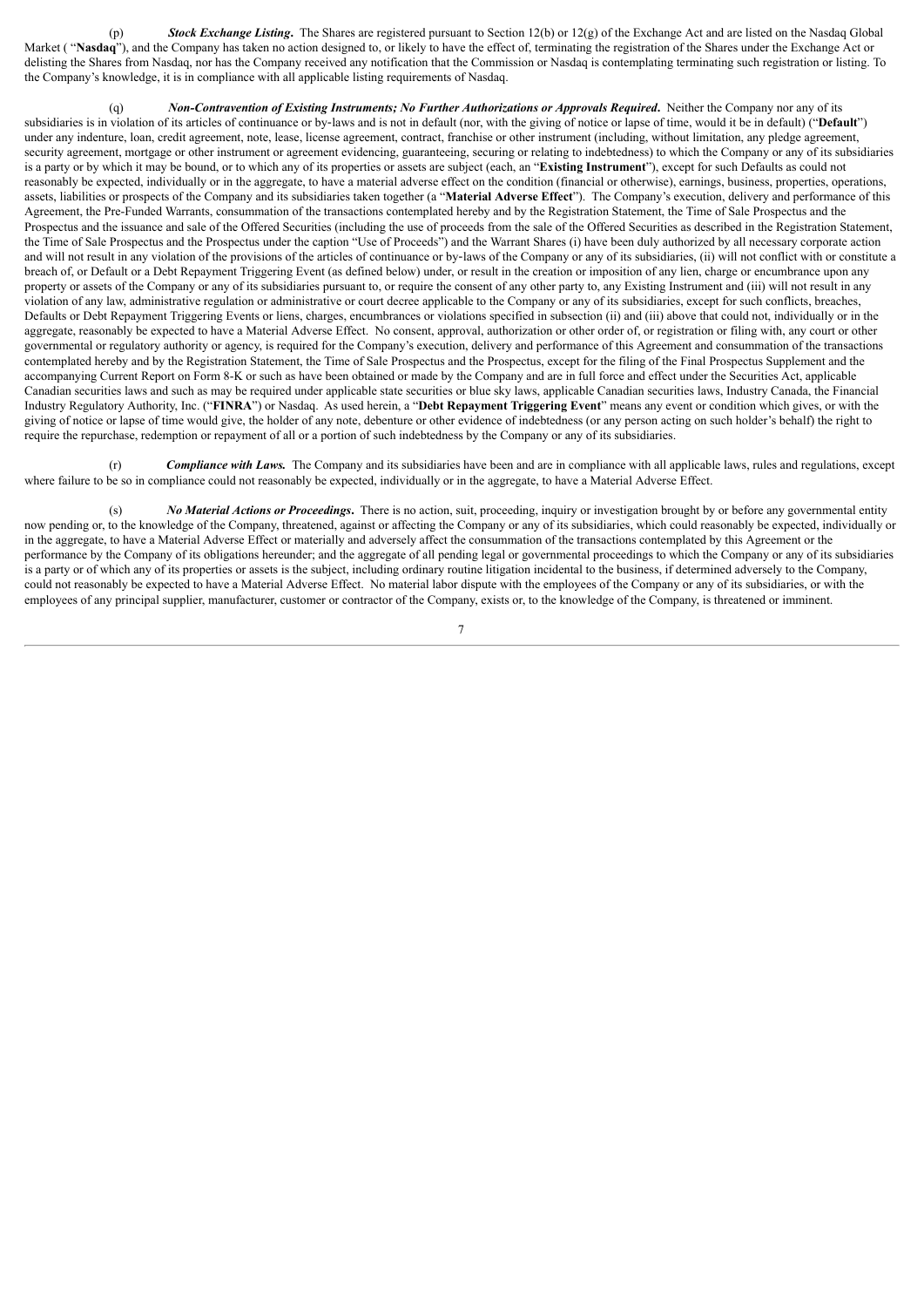(t) *Intellectual Property Rights***.** Except as otherwise disclosed in the Registration Statement, the Time of Sale Prospectus and the Prospectus, the Company and its subsidiaries own, or have obtained valid and enforceable licenses for all inventions, patent applications, patents, trademarks, trade names, service names, copyrights, trade secrets and other intellectual property described in the Registration Statement, the Time of Sale Prospectus and the Prospectus as being owned or licensed by them or which are necessary in all material respects for the conduct of its business as currently conducted or as currently proposed to be conducted (collectively, "**Intellectual Property**"). To the Company's knowledge, except as could not reasonably be expected, individually or in the aggregate, to have a Material Adverse Effect: (i) there are no third parties who have rights to any Intellectual Property, except for customary reversionary rights of third-party licensors or co-ownership rights with respect to Intellectual Property that are disclosed in the Registration Statement, the Time of Sale Prospectus and the Prospectus as being subject to a third party's joint ownership interest or as being licensed to the Company or any of its subsidiaries; and (ii) there is no infringement by third parties of any Intellectual Property. Except as could not reasonably be expected, individually or in the aggregate, to have a Material Adverse Effect, there is no pending or, to the Company's knowledge, threatened action, suit, proceeding or claim by others: (A) challenging the Company or any of its subsidiaries' rights in or to any Intellectual Property, and the Company is unaware of any facts which would form a reasonable basis for any such action, suit, proceeding or claim; (B) challenging the validity, enforceability or scope of any Intellectual Property, and the Company is unaware of any facts which would form a reasonable basis for any such action, suit, proceeding or claim; or (C) asserting that the Company or any of its subsidiaries infringes or otherwise violates, or would, upon the commercialization of any product or service described in the Registration Statement, the Time of Sale Prospectus or the Prospectus as under development, infringe or violate, any patent, trademark, trade name, service name, copyright, trade secret or other proprietary rights of others, and the Company is unaware of any facts which would form a reasonable basis for any such action, suit, proceeding or claim. The Company and its subsidiaries have complied in all material respects with the terms of each agreement pursuant to which Intellectual Property has been licensed to the Company or any subsidiary, and all such agreements are in full force and effect as to the Company and its subsidiaries and to the Company's knowledge as to the other parties to such agreements. Except as otherwise disclosed in the Registration Statement, the Time of Sale Prospectus and the Prospectus, the product candidates described in the Registration Statement, the Time of Sale Prospectus and the Prospectus as under development by the Company and its subsidiaries fall within the scope of the claims of one or more patents or patent applications owned by, or exclusively licensed to, the Company and its subsidiaries.

(u) *All Necessary Permits, etc***.** The Company and its subsidiaries possess such valid and current certificates, authorizations or permits required by state, federal, provincial or foreign regulatory agencies or bodies to conduct the Company and its subsidiaries' business as currently conducted and as described in the Registration Statement, the Time of Sale Prospectus or the Prospectus ("**Permits**"), except where the failure to so possess could not reasonably be expected to, individually or in the aggregate, have a Material Adverse Effect. Neither the Company nor any of its subsidiaries is in violation of, or in default under, any of the Permits, except for such violations or defaults as could not reasonably be expected, individually or in the aggregate, to have a Material Adverse Effect, and has not received any notice of proceedings relating to the revocation or modification of, or non-compliance with, any such certificate, authorization or permit, which, individually or in the aggregate, if the subject of an unfavorable decision, ruling or finding, would reasonably be expected to, individually or in the aggregate, result in a Material Adverse Effect.

(v) *Title to Properties***.** Except as otherwise disclosed in the Registration Statement, the Time of Sale Prospectus and the Prospectus, the Company and its subsidiaries have good and marketable title to all of the real and personal property and other assets reflected as owned in the financial statements referred to in Section 1(j) above (or elsewhere in the Registration Statement, the Time of Sale Prospectus or the Prospectus), in each case free and clear of any security interests, mortgages, liens, encumbrances, equities, adverse claims and other defects except such as do not, individually or in the aggregate, materially affect the value of such property and do not interfere with the use made and proposed to be made of such property by the Company and its subsidiaries. The real property, improvements, equipment and personal property held under lease by the Company or any of its subsidiaries are held under valid and enforceable leases, with such exceptions as are not material and do not materially interfere with the use made or proposed to be made of such real property, improvements, equipment or personal property by the Company or any of its subsidiaries.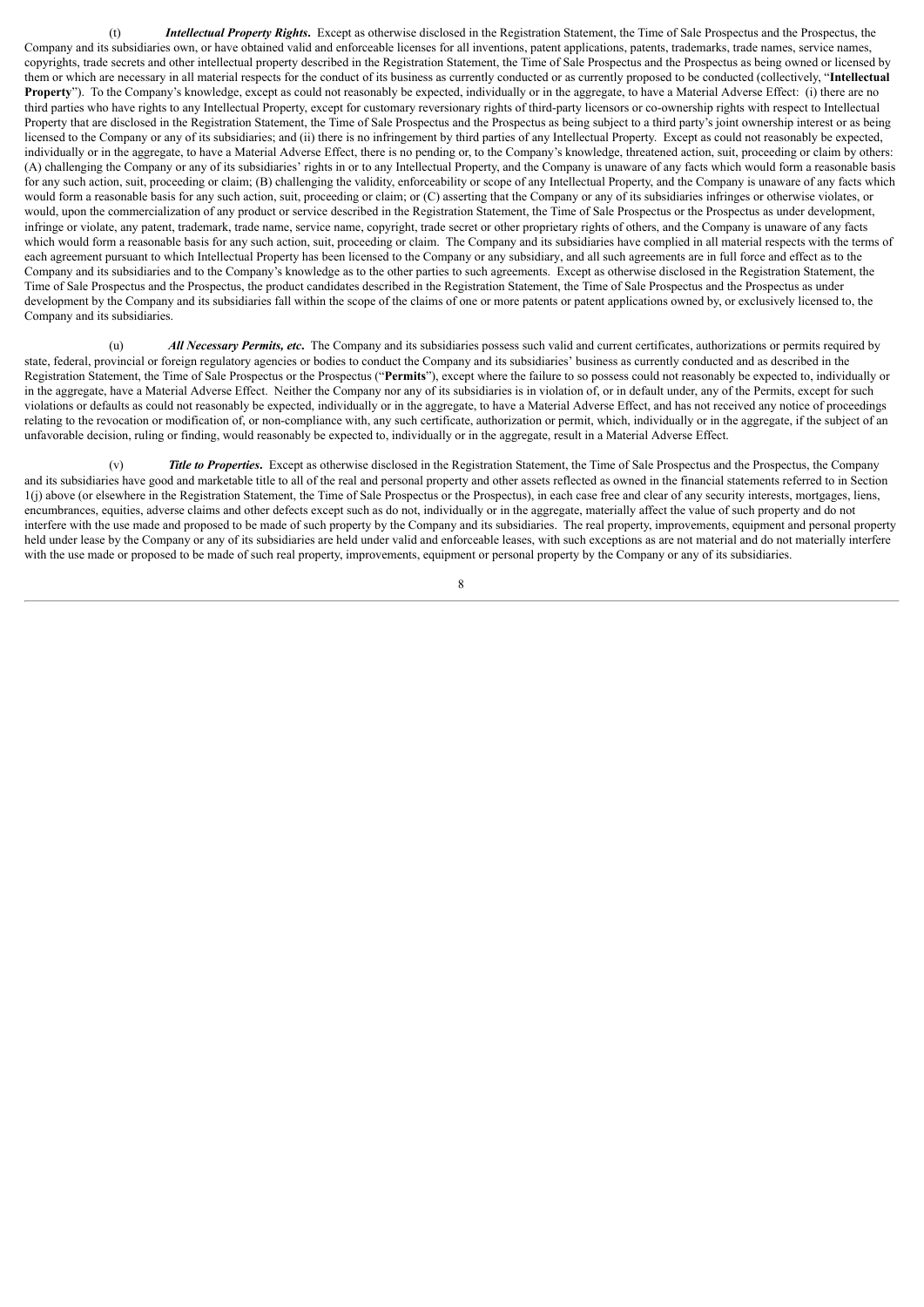(w) *Tax Law Compliance***.** The Company and its subsidiaries have filed all material federal, state, provincial and foreign income and franchise tax returns required to be filed by it or has properly requested extensions thereof and has paid all taxes which are required to have been paid by it and, if due and payable, any related or similar assessment, fine or penalty levied against it except as may be being contested in good faith and by appropriate proceedings. To the extent required by generally accepted accounting principles as applied in the United States, the Company and its subsidiaries have made adequate charges, accruals and reserves in the applicable financial statements referred to in Section 1(j) above in respect of all federal, state, provincial and foreign income and franchise taxes for all periods as to which the tax liability of the Company or any of its subsidiaries has not been finally determined. No transaction, stamp, capital or other issuance, registration, transaction, transfer or withholding tax or duty (in the case of such withholding tax, only to the extent that no services were rendered in Canada by a person not resident in Canada for the purposes of the *Income Tax Act* (Canada)) (or by a partnership other than a Canadian partnership within the meaning of the *Income Tax Act* (Canada)) by or on behalf of the Underwriters is payable in Canada by or on behalf of the Underwriters to the Government of Canada or the Government of British Columbia or any political subdivision thereof or any authority or agency thereof or therein having the power to tax in connection with (i) the issuance, sale and delivery of the Offered Securities by the Company to or for the account of the Underwriters; (ii) the purchase from the Company, and the initial sale and delivery by the Underwriters of the Offered Securities to purchasers thereof; or (iii) the execution and delivery of this Agreement or any other document to be furnished hereunder.

(x) *Insurance*. The Company and its subsidiaries are insured by recognized, financially sound and reputable institutions with policies in such amounts and with such deductibles and covering such risks as the Company reasonably believes are generally deemed adequate and customary for companies engaged in similar businesses including, but not limited to, policies covering real and personal property owned or leased by the Company and its subsidiaries against theft, damage, destruction, acts of vandalism and earthquakes and policies covering the Company and its subsidiaries for product liability claims and clinical trial liability claims. The Company has no reason to believe that it will not be able (i) to renew its existing insurance coverage as and when such policies expire or (ii) to obtain comparable coverage from similar institutions as may be necessary or appropriate to conduct its business as now conducted and at a cost that could not reasonably be expected to have a Material Adverse Effect. Neither the Company nor any of its subsidiaries have been denied any insurance coverage which it has sought or for which it has applied.

(y) *Compliance with Environmental Laws***.** Except as could not reasonably be expected, individually or in the aggregate, to have a Material Adverse Effect: (i) neither the Company nor any of its subsidiaries is in violation of any federal, state, provincial, local or foreign statute, law, rule, regulation, ordinance, code, policy or rule of common law or any judicial or administrative interpretation thereof, including any judicial or administrative order, consent, decree or judgment, relating to pollution or protection of human health, the environment (including, without limitation, ambient air, surface water, groundwater, land surface or subsurface strata) or wildlife, including, without limitation, laws and regulations relating to the release or threatened release of chemicals, pollutants, contaminants, wastes, toxic substances, hazardous substances, petroleum or petroleum products (collectively, "**Hazardous Materials**") or to the manufacture, processing, distribution, use, treatment, storage, disposal, transport or handling of Hazardous Materials (collectively, "**Environmental Laws**"); (ii) the Company and its subsidiaries have all permits, authorizations and approvals required under any applicable Environmental Laws and is in compliance with their requirements; (iii) there are no pending or, to the knowledge of the Company, threatened administrative, regulatory or judicial actions, suits, demands, demand letters, claims, liens, notices of noncompliance or violation, investigation or proceedings relating to any Environmental Law against the Company or any of its subsidiaries; and (iv) to the knowledge of the Company, there are no events or circumstances existing as of the date hereof that might reasonably be expected to form the basis of an order for clean-up or remediation, or an action, suit or proceeding by any private party or governmental body or agency, against or affecting the Company or any of its subsidiaries relating to Hazardous Materials or any Environmental Laws.

(z) *Periodic Review of Costs of Environmental Compliance***.** There are no costs and liabilities related to Environmental Laws (including, without limitation, any capital or operating expenditures required for clean-up, closure of properties or compliance with Environmental Laws or any permit, license or approval, any related constraints on operating activities and any potential liabilities to third parties) that have come to the Company's attention that could reasonably be expected, individually or in the aggregate, to have a Material Adverse Effect.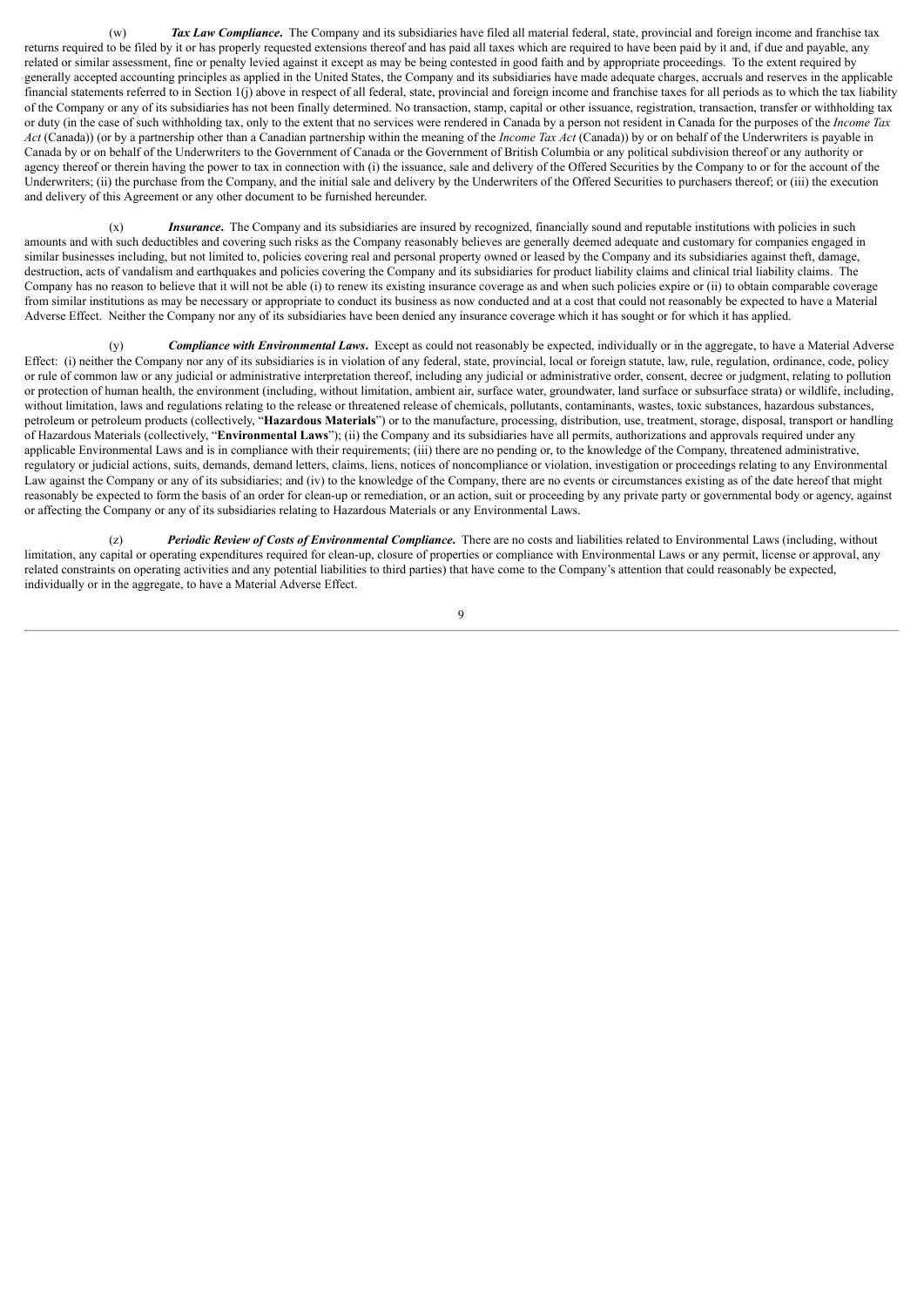(aa) *ERISA Compliance***.** The Company and any "employee benefit plan" (as defined under the Employee Retirement Income Security Act of 1974, as amended, and the regulations and published interpretations thereunder (collectively, "**ERISA**")) established or maintained by the Company or its "ERISA Affiliates" (as defined below) are in compliance in all material respects with ERISA. "**ERISA Affiliate**" means, with respect to the Company, any member of any group of organizations described in Sections 414(b), (c), (m) or (o) of the Internal Revenue Code of 1986, as amended, and the regulations and published interpretations thereunder (the "Code") of which the Company is a member. Except as could not reasonably be expected, individually or in the aggregate, to have a Material Adverse Effect, (i) no "reportable event" (as defined under ERISA) has occurred or is reasonably expected to occur with respect to any "employee benefit plan" established or maintained by the Company or any of its ERISA Affiliates; (ii) no "employee benefit plan" established or maintained by the Company or any of its ERISA Affiliates, if such "employee benefit plan" were terminated, would have any "amount of unfunded benefit liabilities" (as defined under ERISA); and (iii) neither the Company nor any of its ERISA Affiliates has incurred or reasonably expects to incur (A) any liability under Title IV of ERISA with respect to termination of, or withdrawal from, any "employee benefit plan", (B) any liability under Sections 412 or 4971 of the Code or (C) any material liability under Section 4975 or 4980B of the Code.

(bb) *Company Not an "Investment Company".* The Company is not, and will not be, either after receipt of payment for the Offered Securities or after the application of the proceeds therefrom as described under "Use of Proceeds" in the Registration Statement, the Time of Sale Prospectus and the Prospectus, required to register as an "investment company" under the Investment Company Act of 1940, as amended (the **"Investment Company Act")**.

(cc) *No Price Stabilization or Manipulation; Compliance with Regulation M***.** Neither the Company nor any of its subsidiaries has taken, directly or indirectly, any action designed to or that might reasonably be expected to cause or result in stabilization or manipulation of the price of the Shares or of any "reference security" (as defined in Rule 100 of Regulation M under the Exchange Act (**"Regulation M"**)) with respect to the Shares, whether to facilitate the sale or resale of the Offered Securities or otherwise, and has taken no action which would directly or indirectly violate Regulation M.

(dd) *Related-Party Transactions***.** There are no business relationships or related-party transactions involving the Company or any of its subsidiaries or any other person required to be described in the Registration Statement, the Time of Sale Prospectus or the Prospectus that have not been described as required.

(ee) *FINRA Matters***.** All of the information provided to the Underwriters or to counsel for the Underwriters related to FINRA matters by the Company and its officers and directors is true, complete and correct in all material respects. As of the date of this Agreement, the Company is an "experienced issuer" as defined in FINRA Rule 5110(j)(6).

(ff) *Parties to Lock-Up Agreements***.** The Company has furnished to the Underwriters a letter agreement in substantially the form attached hereto as Exhibit B (the "**Lock-up Agreement**") from each of the directors and executive officers of the Company.

(gg) *Statistical and Market-Related Data***.** All statistical, demographic and market-related data included in the Registration Statement, the Time of Sale Prospectus or the Prospectus are based on or derived from sources that the Company believes, after reasonable inquiry, to be reliable and accurate in all material respects. To the extent required, the Company has obtained the written consent to the use of such data from such sources.

(hh) *No Unlawful Contributions or Other Payments***.** Neither the Company nor any of its subsidiaries nor, to the Company's knowledge, any employee or agent of the Company or any of its subsidiaries, has made any contribution or other payment to any official of, or candidate for, any federal, state or foreign office in violation of any law or of the character required to be disclosed in the Registration Statement, the Time of Sale Prospectus or the Prospectus.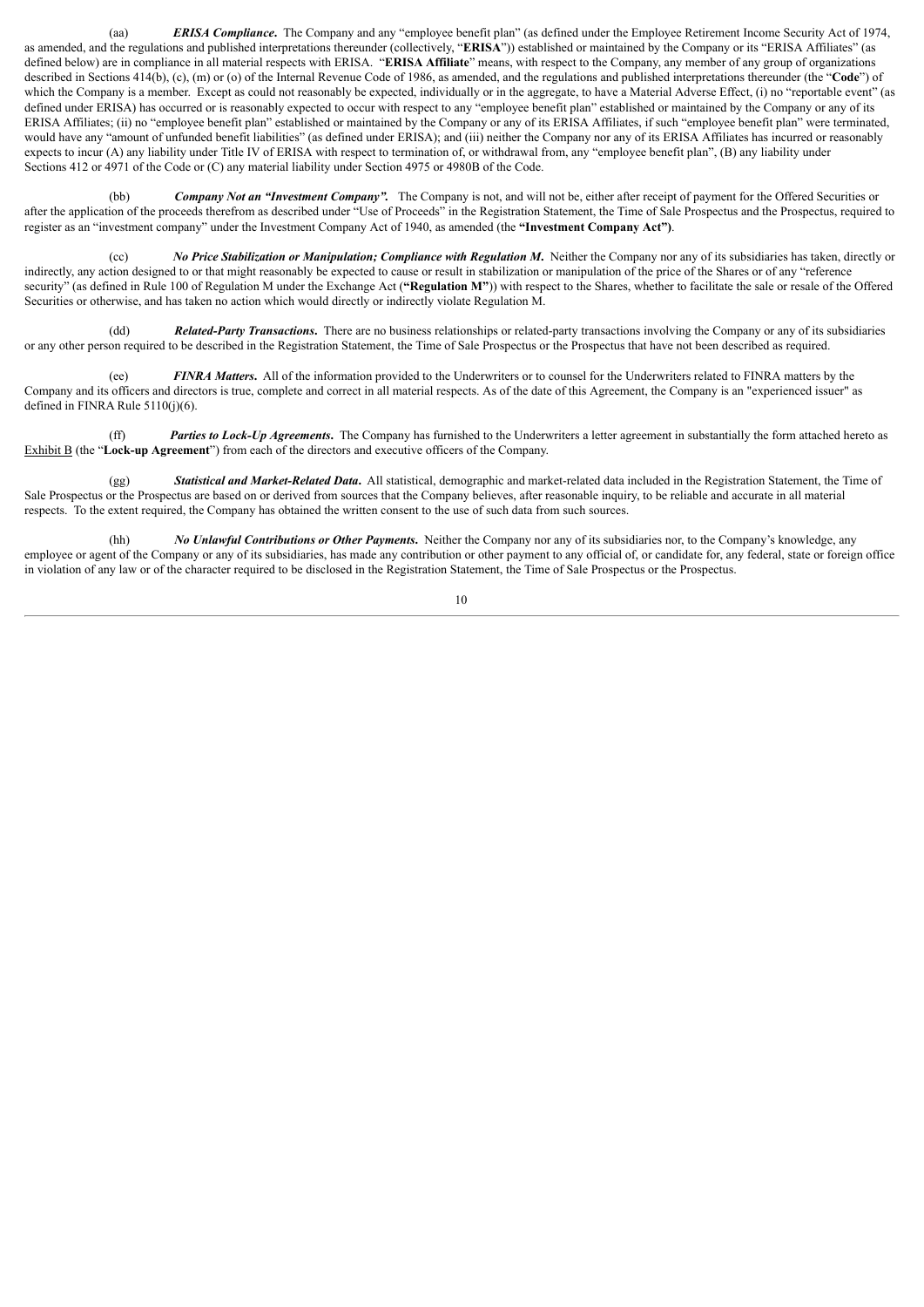(ii) *Foreign Corrupt Practices Act***.** Neither the Company nor any of its subsidiaries nor, to the knowledge of the Company, any director, officer, agent, employee, affiliate or other person acting on behalf of the Company or any of its subsidiaries has, in the *course* of its actions for, or on behalf of, the Company or any of its subsidiaries (i) used any corporate funds for any unlawful contribution, gift, entertainment or other unlawful expenses relating to political activity; (ii) made any direct or indirect unlawful payment to any domestic government official, "foreign official" (as defined in the U.S. Foreign Corrupt Practices Act of 1977, as amended, and the rules and regulations thereunder (collectively, the "**FCPA**")) or employee from corporate funds; (iii) violated or is in violation of any applicable provision of the FCPA or any applicable non-U.S. anti-bribery statute or regulation; or (iv) made any unlawful bribe, rebate, payoff, influence payment, kickback or other unlawful payment to any domestic government official, such foreign official or employee; and the Company and its subsidiaries and, to the knowledge of the Company, the Company's affiliates have conducted their business in compliance with the applicable provisions of the FCPA and maintain policies and procedures designed to ensure, and which are reasonably expected to continue to ensure, continued compliance therewith.

(jj) *Money Laundering Laws***.** The operations of the Company and its subsidiaries are, and have been conducted at all times, in compliance with applicable financial recordkeeping and reporting requirements of the Currency and Foreign Transactions Reporting Act of 1970, as amended, the money laundering statutes of all applicable jurisdictions, the rules and regulations thereunde*r* and any related or similar applicable rules, regulations or guidelines, issued, administered or enforced by any governmental agency (collectively, the "**Money Laundering Laws**") and no action, suit or proceeding by or before any court or governmental agency, authority or body or any arbitrator involving the Company or any of its subsidiaries with respect to the Money Laundering Laws is pending or, to the knowledge of the Company, threatened.

(kk) *Sanctions***.** Neither the Company nor any of its subsidiaries nor, to the knowledge of the Company, any director, officer, agent, employee, affiliate or person acting on behalf of the Company or any of its subsidiaries is currently subject to any sanctions administered by the U.S. Government (including, without limitation, Office of Foreign Assets Control of the U.S. Treasury Department), the United Nations Security Council, the European Union, Her Majesty's Treasury, or other relevant sanctions authority (collectively, "**Sanctions**"); nor is the Company or any of its subsidiaries located, organized or resident in a country or territory that is the subject or target of Sanctions, including, without limitation, the Crimea Region of Ukraine, the so-called Donetsk People's Republic, the so-called Luhansk People's Republic, Cuba, Iran, North Korea and Syria; and the Company will not directly or indirectly use the proceeds of this offering, or lend, contribute or otherwise make available such proceeds to any subsidiary, or any joint venture partner or other person or entity, for the purpose of financing the activities of or business with any person, or in any country or territory, that is subject to any Sanctions or in any other manner that will result in a violation by any person (including any person participating in the transaction whether as underwriter, advisor, investor or otherwise) of Sanctions.

(ll) *Brokers***.** Except pursuant to this Agreement, there is no broker, finder or other party that is entitled to receive from the Company any brokerage or finder's fee or other similar fee or commission as a result of any transactions contemplated by this Agreement.

(mm) *Forward-Looking Statements.* Each financial or operational projection or other "forward-looking statement" (as defined by Section 27A of the Securities Act or Section 21E of the Exchange Act) contained in the Registration Statement, the Time of Sale Prospectus or the Prospectus (i) was so included by the Company in good faith and with reasonable basis after due consideration by the Company of the underlying assumptions, estimates and other applicable facts and circumstances and (ii) is accompanied by meaningful cautionary statements identifying those factors that could reasonably be expected to cause actual results to differ materially from those in such forward-looking statement. No such statement was made with the knowledge of an executive officer or director of the Company that it was false or misleading.

(nn) *No Outstanding Loans or Other Extensions of Credit*. The Company does not have any outstanding extension of credit, in the form of a personal loan, to or for any director or executive officer (or equivalent thereof) of the Company except for such extensions of credit as are expressly permitted by Section 13(k) of the Exchange Act.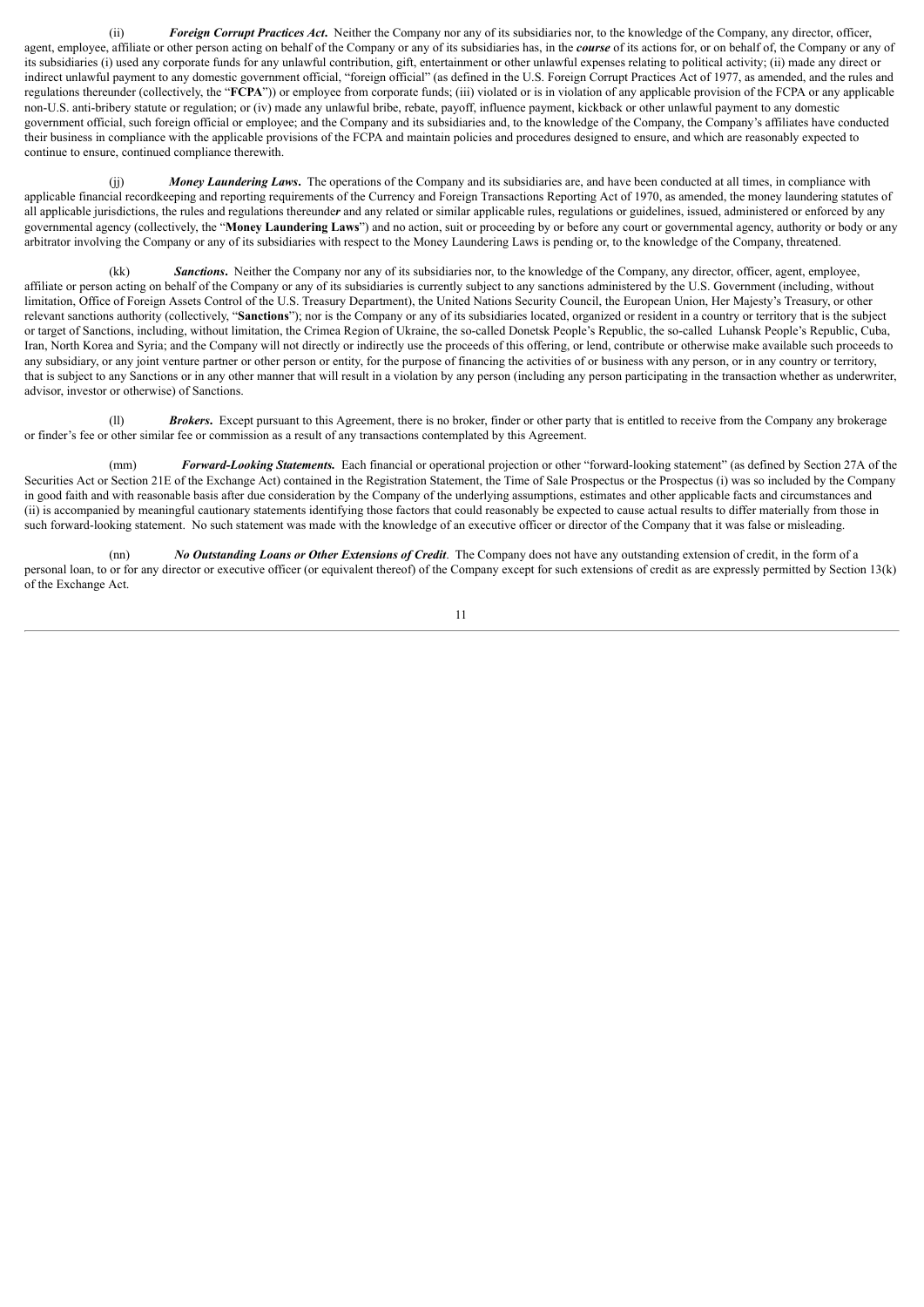(oo) *Clinical Data and Regulatory Compliance.* The preclinical tests and clinical trials, and other studies (collectively, "**studies**") that are described in the Registration Statement, the Time of Sale Prospectus or the Prospectus were and, if still pending, are, to the Company's knowledge, being conducted in all material respects in accordance with the protocols, procedures and controls designed and approved for such studies; each description of the results of such studies is, to the Company's knowledge, accurate and complete in all material respects and fairly presents the data derived from such studies, and the Company and its subsidiaries have no knowledge of any other studies the results of which are inconsistent with, or otherwise call into question, the results described or referred to in the Registration Statement, the Time of Sale Prospectuses or the Prospectus; the Company and its subsidiaries have made all such filings and obtained all such approvals as may be required by the Food and Drug Administration of the U.S. Department of Health and Human Services or any committee thereof or from any other U.S. or foreign government or drug or medical device regulatory agency, or health care facility Institutional Review Board (collectively, the "**Regulatory Agencies**"), except as could not be reasonably expected, individually or in the aggregate, to have a Material Adverse Effect; neither the Company nor any of its subsidiaries has received any notice of, or correspondence from, any Regulatory Agency requiring the termination, suspension or material modification of any clinical trials that are described or referred to in the Registration Statement, the Time of Sale Prospectus or the Prospectus; and the Company and its subsidiaries have operated and currently are in compliance in all material respects with all applicable rules and regulations of the Regulatory Agencies.

(pp) *Compliance with Health Care Laws.* The Company and its subsidiaries are, and at all times have been, in compliance in all material respects with all Health Care Laws. For purposes of this Agreement, "**Health Care Laws**" means: (i) the Federal Food, Drug, and Cosmetic Act and the regulations promulgated thereunder; (ii) all applicable federal, state, local and all applicable foreign health care related fraud and abuse laws, including, without limitation, the U.S. Anti-Kickback Statute (42 U.S.C. Section 1320a-7b(b)), the Anti-Inducement Law (42 U.S.C. § 1320a-7a(a)(5)), the U.S. Civil False Claims Act (31 U.S.C. Section 3729 et seq.), all applicable federal, state, local and all applicable foreign criminal laws relating to health care fraud and abuse, including but not limited to 18 U.S.C. Sections 286 and 287, and the health care fraud criminal provisions under the U.S. Health Insurance Portability and Accountability Act of 1996 ("**HIPAA**") (42 U.S.C. Section 1320d et seq.), the exclusion laws, the statutes, regulations and directives of applicable government funded or sponsored healthcare programs, and the regulations promulgated pursuant to such statutes; (iii) the Standards for Privacy of Individually Identifiable Health Information, the Security Standards, and the Standards for Electronic Transactions and Code Sets promulgated under HIPAA, the Health Information Technology for Economic and Clinical Health Act (42 U.S.C. Section 17921 et seq.), and the regulations promulgated thereunder and any applicable state or foreign counterpart thereof or other applicable law or regulation the purpose of which is to protect the privacy of individuals or prescribers; (iv) the Patient Protection and Affordable Care Act of 2010, as amended by the Health Care and Education Affordability Reconciliation Act of 2010, the regulations promulgated thereunder; (v) the U.S. Controlled Substances Act (21 U.S.C. Section 801 et seq.); (vi) quality, safety and accreditation requirements under applicable federal, state, local or foreign laws or regulatory bodies; and (vii) all other local, state, federal, national, supranational and foreign laws, applicable to the regulation of the Company and its subsidiaries. Neither the Company nor any of its subsidiaries have received written notice of any claim, action, suit, proceeding, hearing, enforcement, investigation, arbitration or other action from any court or arbitrator or governmental or regulatory authority or third party alleging that any product operation or activity is in violation of any Health Care Laws nor, to the Company's knowledge, is any such claim, action, suit, proceeding, hearing, enforcement, investigation, arbitration or other action threatened. The Company and its subsidiaries have filed, maintained or submitted all material reports, documents, forms, notices, applications, records, claims, submissions and supplements or amendments as required by any Health Care Laws, and, to the Company's knowledge, all such reports, documents, forms, notices, applications, records, claims, submissions and supplements or amendments were complete and accurate on the date filed in all material respects (or were corrected or supplemented by a subsequent submission). Neither the Company nor any of its subsidiaries is a party to any corporate integrity agreements, monitoring agreements, consent decrees, settlement orders, or similar agreements related to enforcement actions with or imposed by any governmental or regulatory authority. Additionally, neither the Company, any of its subsidiaries, nor any of its respective employees, officers or directors has been excluded, suspended or debarred from participation in any U.S. federal health care program or human clinical research or, to the knowledge of the Company, is subject to a governmental inquiry, investigation, proceeding, or other similar action that could reasonably be expected to result in debarment, suspension, or exclusion.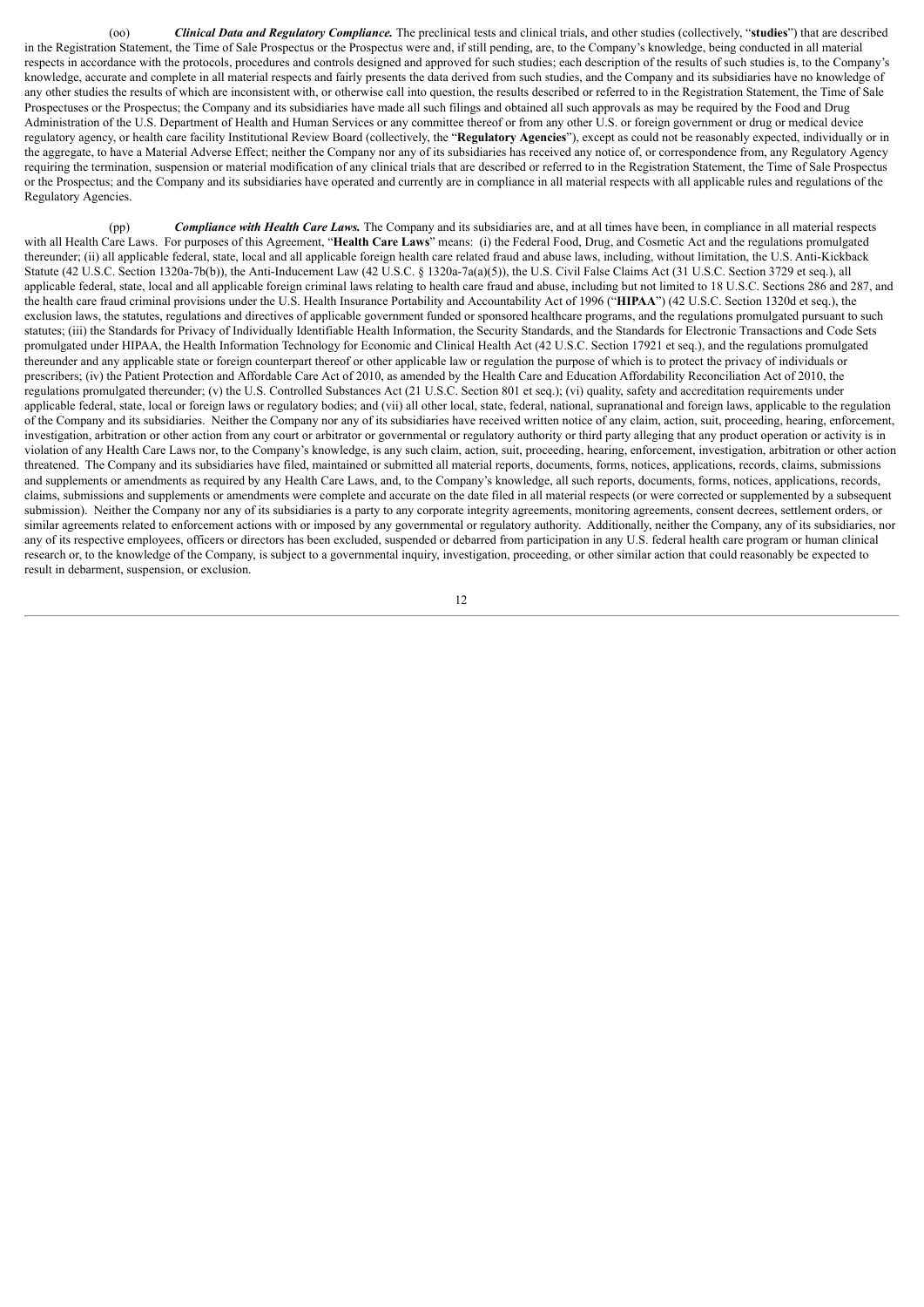(qq) *No Contract Terminations.* Except as otherwise disclosed in the Registration Statement, the Time of Sale Prospectus and the Prospectus, neither the Company nor any of its subsidiaries has sent or received any communication regarding termination of, or intent not to renew, any of the contracts or agreements referred to or described in any preliminary prospectus, the Prospectus or any free writing prospectus, or referred to or described in, or filed as an exhibit to, the Registration Statement, or any document incorporated by reference therein, and no such termination or non-renewal has been threatened by the Company or any of its subsidiaries or, to the Company's knowledge, any other party to any such contract or agreement, which threat of termination or non-renewal has not been rescinded as of the date hereof.

(rr) *Submission to Jurisdiction*. The Company has the power to submit, and pursuant to Section 18 of this Agreement, has legally, validly, effectively and irrevocably submitted, to the personal jurisdiction of each United States federal court and New York state court located in the Borough of Manhattan, in the City of New York, New York, U.S.A. (each, a "**New York Court**"), and the Company has the power to designate, appoint and authorize, and pursuant to Section 18 of this Agreement, has legally, validly, effectively and irrevocably designated, appointed and authorized an agent for service of process in any action arising out of or relating to this Agreement or the Offered Securities in any New York Court, and service of process effected on such authorized agent will be effective to confer valid personal jurisdiction over the Company as provided in Section 18 hereof.

(ss) *Accuracy of Exhibits*. There are no contracts or documents which are required to be described in the Registration Statement or the Prospectus or the documents incorporated by reference therein or to be filed as exhibits thereto which have not been so described and filed as required.

(tt) *Deemed Representation*. Any certificate signed by any officer of the Company and delivered to any Underwriter or to counsel for the Underwriters in connection with the offering, or the purchase and sale, of the Offered Securities shall be deemed a representation and warranty by the Company to each Underwriter as to the matters covered thereby.

(uu) *Compliance with the Sarbanes-Oxley Act*. There is and has been no failure on the part of the Company or any of the Company's directors or officers, in their capacities as such, to comply in all material respects with any provision of the Sarbanes-Oxley Act of 2002 and the rules and regulations promulgated in connection therewith (the "**Sarbanes-Oxley Act**"), including Section 402 related to loans and Sections 302 and 906 related to certifications.

(vv) *Cybersecurity; Data Protection*. The Company and its subsidiaries' information technology assets and equipment, computers, systems, networks, hardware, software, websites, applications, and databases (collectively, "**IT Systems**") are adequate for, and operate and perform in all material respects as required in connection with the operation of the business of the Company and its subsidiaries as currently conducted and, to the Company's knowledge, based on commercially reasonable security and monitoring, free and clear of all material bugs, errors, defects, Trojan horses, time bombs, malware and other corruptants. The Company and its subsidiaries have, at all times, implemented and maintained commercially reasonable controls, policies, procedures, and safeguards to maintain and protect their material confidential information and the integrity, continuous operation, redundancy and security of all IT Systems and data (including all personal data and sensitive, confidential or regulated data (collectively, the "**Confidential Data**")) used in connection with their businesses, and, to the Company's knowledge, based on commercially reasonable security and monitoring, there have been no breaches, violations, outages or unauthorized uses of or accesses to same, except for those that have been remedied without material cost or liability or the duty to notify any other person, nor any incidents under internal review or investigations relating to the same and except as would not individually or in the aggregate have a Material Adverse Effect on the Company and its subsidiaries, taken as a whole. The Company and its subsidiaries are presently in compliance with all applicable laws or statutes and all judgments, orders, rules and regulations of any court or arbitrator or governmental or regulatory authority, internal policies and contractual obligations relating to the privacy and security of IT Systems and Confidential Data and to the protection of such IT Systems and Confidential Data from unauthorized use, access, misappropriation or modification, except where failure to do so would not reasonably be expected to have a Material Adverse Effect on the Company and its subsidiaries, taken as a whole.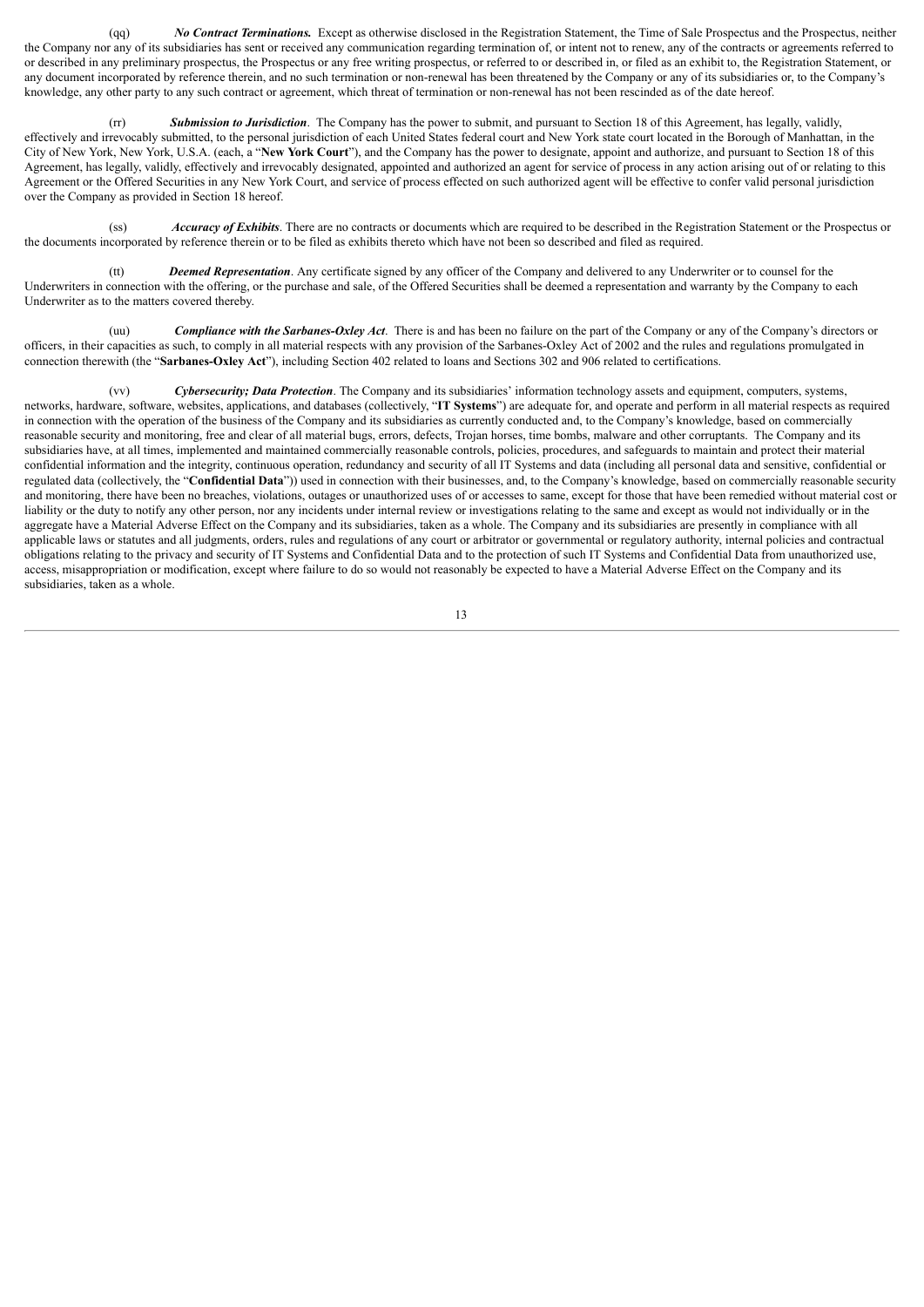(ww) *Compliance with Data Privacy Laws*. The Company and its subsidiaries are, and at all prior times were, in compliance in all material respects with all applicable data privacy and security laws and regulations, including without limitation HIPAA and the European Union General Data Protection Regulation ("GDPR") (EU 2016/679) (collectively, the "**Privacy Laws**"). The Company and its subsidiaries have in place and comply in all material respects with policies and procedures relating to data privacy and security and the collection, use, disclosure and other processing of Personal Data (the "**Policies**").The Company and its subsidiaries have at all times made all disclosures to users or customers required for compliance in all material respects with applicable Privacy Laws and none of such disclosures made or contained in any Policy have, to the knowledge of the Company, been inaccurate, deceptive, or misleading in any material respect or in material violation of any applicable Privacy Laws. Neither the Company nor any subsidiary has received written notice of any claim, action, suit, proceeding, hearing, enforcement, investigation, arbitration or other action from or by any court or arbitrator or governmental or regulatory authority or third party alleging any violation of any Privacy Laws or Policies and, to the Company's knowledge, is no such claim, action, suit, proceeding, hearing, enforcement, investigation, arbitration or other action is threatened.

The Company has a reasonable basis for making each of the representations set forth in this Section 1. The Company acknowledges that the Underwriters and, for purposes of the opinions to be delivered pursuant to Section 6 hereof, counsels to the Company and counsel to the Underwriters, will rely upon the accuracy and truthfulness of the foregoing representations and hereby consents to such reliance.

### **Section 2. Purchase, Sale and Delivery of the Offered Securities**.

(a) *The Firm Securities***.** Upon the terms herein set forth, the Company agrees to issue and sell to the several Underwriters an aggregate of 7,868,854 Firm Shares and an aggregate of 327,868 Pre-Funded Warrants. On the basis of the representations, warranties and agreements herein contained, and upon the terms but subject to the conditions herein set forth, the Underwriters agree, severally and not jointly, to purchase from the Company the respective number of Firm Securities set forth opposite their names on Schedule A. The purchase price per Firm Share to be paid by the several Underwriters to the Company shall be \$28.67 per share and the purchase price per Pre-Funded Warrant to be paid by the several Underwriters to the Company shall be \$ \$28.6699.

(b) *The First Closing Date***.** Delivery of certificates for the Firm Shares and the Pre-Funded Warrants to be purchased by the Underwriters and payment therefor shall be made at the offices of Cooley LLP, 3 Embarcadero Center, 20th Floor, San Francisco, California 94111 (or such other place as may be agreed to by the Company and the Representatives) at 10:00 a.m. (New York City time), on June 27, 2022, or such other time and date not later than 1:30 p.m. (New York City time), on July 11, 2022 as the Representatives shall designate by notice to the Company (the time and date of such closing are called the "**First Closing Date**"). The Company hereby acknowledges that circumstances under which the Representatives may provide notice to postpone the First Closing Date as originally scheduled include, but are not limited to, any determination by the Company or the Representatives to recirculate to the public copies of an amended or supplemented Prospectus or a delay as contemplated by the provisions of Section 11.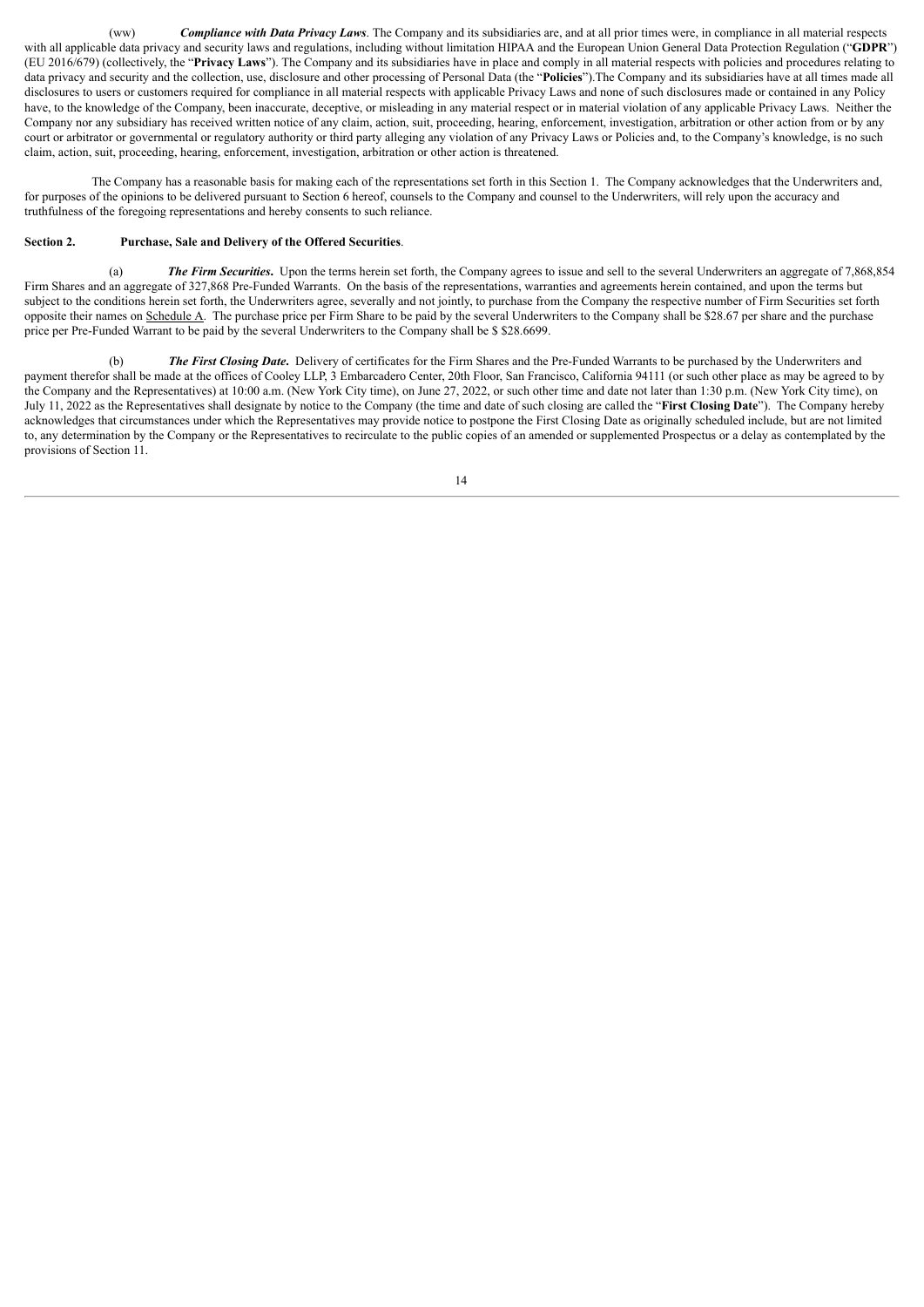**(c)** *The Optional Shares; Option Closing Date***.** In addition, on the basis of the representations, warranties and agreements herein contained, and upon the terms but subject to the conditions herein set forth, the Company hereby grants an option to the several Underwriters to purchase, severally and not jointly, up to an aggregate of 1,229,508 Optional Shares from the Company at the purchase price per share to be paid by the Underwriters for the Firm Shares, less an amount per share equal to any dividend or distribution declared by the Company and payable on the Firm Shares but not payable on Optional Shares. The option granted hereunder may be exercised at any time and from time to time in whole or in part upon notice by the Representatives to the Company, which notice may be given at any time within 30 days from the date of this Agreement. Such notice shall set forth (i) the aggregate number of Optional Shares as to which the Underwriters are exercising the option and (ii) the time, date and place at which certificates for the Optional Shares will be delivered (which time and date may be simultaneous with, but not earlier than, the First Closing Date; and in the event that such time and date are simultaneous with the First Closing Date, the term "**First Closing Date**" shall refer to the time and date of delivery of certificates for the Firm Securities and such Optional Shares). Any such time and date of delivery, if subsequent to the First Closing Date, is called an "**Option Closing Date**," and shall be determined by the Representatives and shall not be earlier than two or later than five full business days after delivery of such notice of exercise. If any Optional Shares are to be purchased, (a) each Underwriter agrees, severally and not jointly, to purchase the number of Optional Shares (subject to such adjustments to eliminate fractional shares as the Representatives may determine) that bears the same proportion to the total number of Optional Shares to be purchased as the number of Firm Securities set forth on Schedule  $\triangle$  opposite the name of such Underwriter bears to the total number of Firm Securities and (b) the Company agrees to sell the number of Optional Shares set forth in the paragraph "Introductory" of this Agreement (subject to such adjustments to eliminate fractional shares as the Representatives may determine). The Representatives may cancel the option at any time prior to its expiration by giving written notice of such cancellation to the Company.

(d) *Public Of ering of the Of ered Securities***.** The Representatives hereby advise the Company that the Underwriters intend to offer for sale to the public, initially on the terms set forth in the Registration Statement, the Time of Sale Prospectus and the Prospectus, their respective portions of the Offered Securities as soon after this Agreement has been executed and the Registration Statement has been declared effective, as the Representatives, in their sole judgment, have determined is advisable and practicable. Each Underwriter shall be permitted to appoint additional investment dealers or brokers (each, a "**Selling Firm**") as its agents in the offering of the Offered Securities and each such Underwriter may determine the remuneration payable to such Selling Firm. The Underwriters may offer the Offered Securities, directly and through Selling Firms or any affiliate of an Underwriter, in the United States for sale to the public or to purchasers otherwise permitted to purchase the Offered Securities in accordance with the Securities Act and upon the terms and conditions set forth in the Registration Statement, the Prospectus, the Time of Sale Prospectus and this Agreement. Each Underwriter represents and covenants to the Company that: (i) there has not been, nor will there be, any advertisement or solicitation by such Underwriter in furtherance of the sale of the Offered Securities by it or, to its knowledge, by any Selling Firm in Canada; (ii) it has not offered or sold, directly or indirectly, and it will not offer or sell, directly or indirectly, any of the Offered Securities purchased by it under this Agreement in Canada or to any resident of Canada and it will include in any selling agreement or similar agreement that it may enter into with any Selling Firm with respect to the Offered Securities that such Selling Firm will not make any offers or sales of Offered Securities or any other securities in jurisdictions outside the United States except under circumstances that will result in compliance with the restrictions on offers or sales set forth in the Time of Sale Prospectus and the Prospectus; (iii) it has not authorized or directed, and it will not authorize or direct, any Selling Firm to offer or sell, directly or indirectly, any of the Offered Securities in Canada or to any resident of Canada; and (iv) it will take appropriate steps in its electronic allocation procedures not to allocate Offered Securities to any accounts located in Canada. Each Underwriter shall be severally responsible for the compliance by such Selling Firm with the provisions of this Agreement. For greater certainty, no Underwriter will be liable to the Company under this Section 2(d) with respect to a default by another Underwriter, another Underwriter's affiliate or another Underwriter's appointed Selling Firm, as the case may be.

### (e) *Payment for the Of ered Securities***.**

(i) Payment for the Offered Securities to be sold by the Company shall be made at the First Closing Date (and, if applicable, at each Option Closing Date) by wire transfer of immediately available funds to the order of the Company.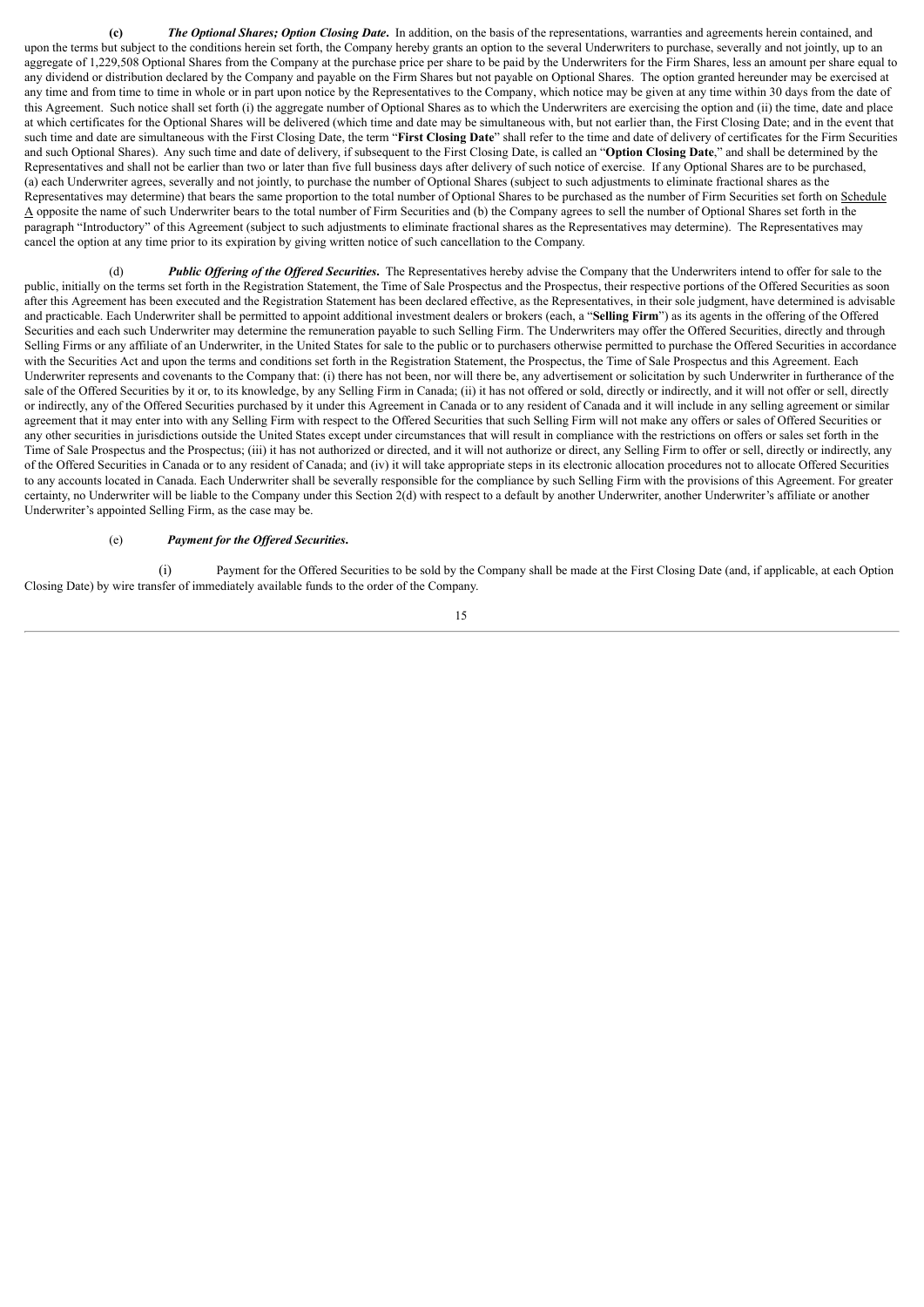(ii) It is understood that Jefferies has been authorized, for its own account and the accounts of the several Underwriters, to accept delivery of and receipt for, and make payment of the purchase price for, the Firm Securities and any Optional Shares the Underwriters have agreed to purchase. Jefferies, individually and not as a Representative of the Underwriters, may (but shall not be obligated to) make payment for any Offered Securities to be purchased by any Underwriter whose funds shall not have been received by Jefferies by the First Closing Date or the applicable Option Closing Date, as the case may be, for the account of such Underwriter, but any such payment shall not relieve such Underwriter from any of its obligations under this Agreement.

(f) *Delivery of the Of ered Securities***.** The Company shall (i) deliver, or cause to be delivered to Jefferies for the accounts of the several Underwriters, certificates for the Firm Shares to be sold by them at the First Closing Date, and (ii) deliver, or cause to be delivered, to the purchasers thereof the Pre-Funded Warrants in accordance with the Underwriters' instructions, to be sold by them, against release of a wire transfer of immediately available funds for the amount of the purchase price therefor. The Company shall also deliver, or cause to be delivered to Jefferies for the accounts of the several Underwriters, certificates for the Optional Shares the Underwriters elect to purchase from the Company at the First Closing Date or the applicable Option Closing Date, as the case may be, against the release of a wire transfer of immediately available funds for the amount of the purchase price therefor. If Jefferies so elects, delivery of the Offered Shares may be made by credit to the accounts designated by Jefferies through The Depository Trust Company's full fast transfer or DWAC programs. If Jefferies so elects, the certificates for the Offered Shares shall be in definitive form and registered in such names and denominations as Jefferies shall have requested at least two full business days prior to the First Closing Date (or the applicable Option Closing Date, as the case may be) and shall be made available for inspection on the business day preceding the First Closing Date (or the applicable Option Closing Date, as the case may be) at a location in New York City as Jefferies may designate; *provided*, *however*, that if the Company, upon the instruction of Jefferies, registers the Pre-Funded Warrants in the name of any person or entity to whom any Underwriter intends to sell such Pre-Funded Warrants, then such Underwriter shall have the right to thereafter request the re-registration of such Pre-Funded Warrants (and the Company shall be required to re-register such Pre-Funded Warrants) in the name of any other person or entity (it being understood that such re-registration is intended to permit an Underwriter to resell such Pre-Funded Warrants in the event that the person or entity to whom such Underwriter originally intended to sell such Pre-Funded Warrants shall fail to pay the purchase price of such Pre-Funded Warrants). Time shall be of the essence, and delivery at the time and place specified in this Agreement is a further condition to the obligations of the Underwriters.

#### **Section 3. Additional Covenants of the Company.**

The Company further covenants and agrees with each Underwriter as follows:

(a) *Commission Filing Fees*. The Company agrees to pay the required Commission filing fees relating to the Offered Securities within the time required by Rule  $456(b)(1)$  under the Securities Act without regard to the proviso therein and otherwise in accordance with the Rules  $456(b)$  and  $457(r)$  under the Securities Act.

(b) *Delivery of Registration Statement, Time of Sale Prospectus and Prospectus.* The Company shall furnish to you in New York City, without charge, prior to 10:00 a.m. (New York City time) on the second business day succeeding the date of this Agreement and during the period when a prospectus relating to the Offered Securities is required by the Securities Act to be delivered (whether physically or through compliance with Rule 172 under the Securities Act or any similar rule) in connection with sales of the Offered Securities, as many copies of the Time of Sale Prospectus, the Prospectus and any supplements and amendments thereto or to the Registration Statement as you may reasonably request.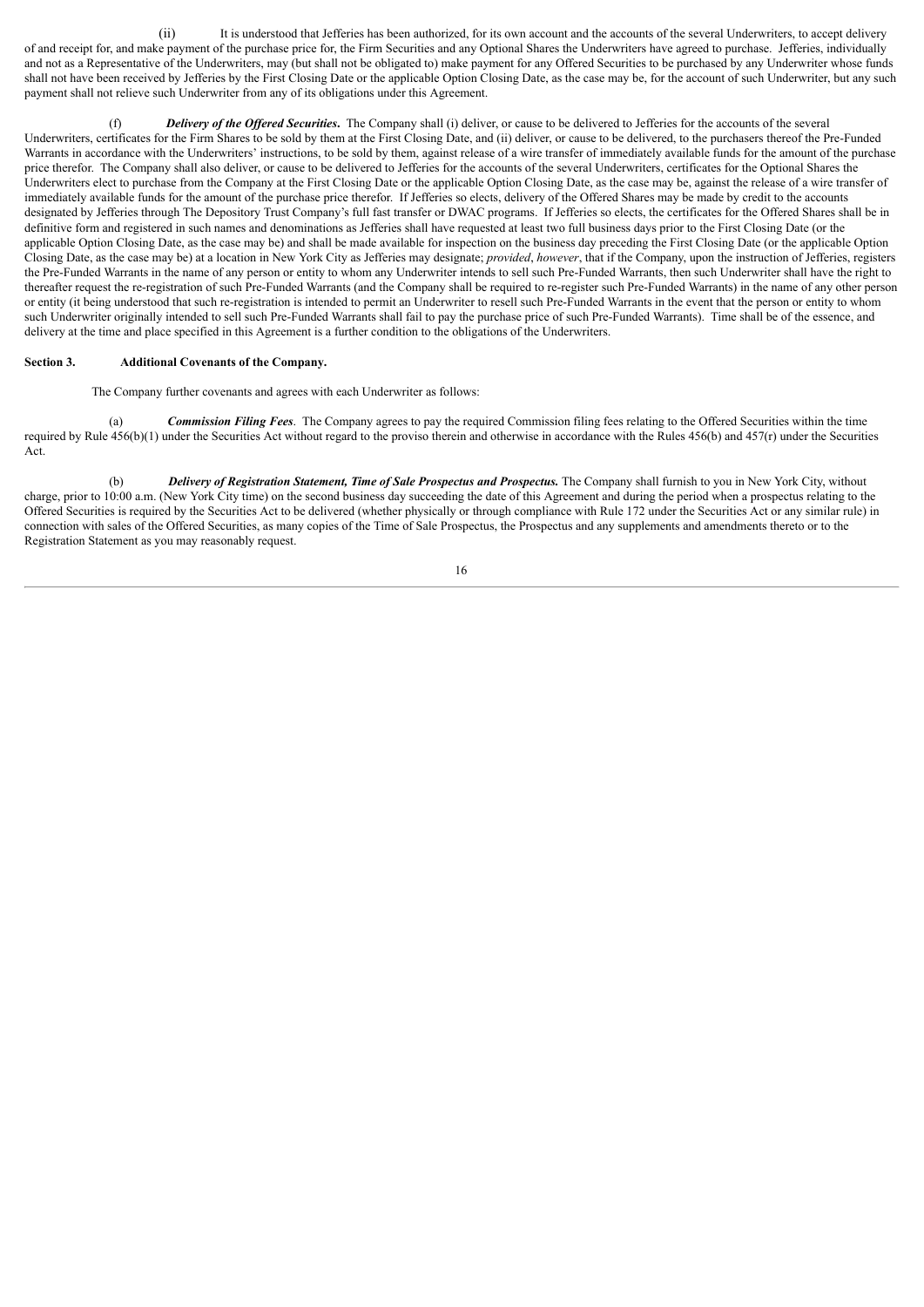(c) *Representatives' Review of Proposed Amendments and Supplements.* During the period when a prospectus relating to the Offered Securities is required by the Securities Act to be delivered (whether physically or through compliance with Rule 172 under the Securities Act or any similar rule), the Company (i) will furnish to the Representatives for review, a reasonable period of time prior to the proposed time of filing of any proposed amendment or supplement to the Registration Statement, a copy of each such amendment or supplement and (ii) will not amend or supplement the Registration Statement (including any amendment or supplement through incorporation of any report filed under the Exchange Act, other than Exchange Act filings made solely to comply with legal obligations and not to otherwise update any disclosure required by Section 3(g) hereof) without the Representatives' prior written consent (which shall not be unreasonably withheld or delayed). Prior to amending or supplementing any preliminary prospectus, the Time of Sale Prospectus or the Prospectus (including any amendment or supplement through incorporation of any report filed under the Exchange Act, other than Exchange Act filings made solely to comply with legal obligations and not to otherwise update any disclosure required by Section 3(g) hereof), the Company shall furnish to the Representatives for review, a reasonable amount of time prior to the time of filing or use of the proposed amendment or supplement, a copy of each such proposed amendment or supplement. The Company shall not file or use any such proposed amendment or supplement without the Representatives' prior written consent (which shall not be unreasonably withheld or delayed). The Company shall file with the Commission within the applicable period specified in Rule 424(b) under the Securities Act any prospectus required to be filed pursuant to such Rule.

(d) *Free Writing Prospectuses.* The Company shall furnish to the Representatives for review, a reasonable amount of time prior to the proposed time of filing or use thereof, a copy of each proposed free writing prospectus or any amendment or supplement thereto prepared by or on behalf of, used by, or referred to by the Company, and the Company shall not file, use or refer to any proposed free writing prospectus or any amendment or supplement thereto without the Representatives' prior written consent (which shall not be unreasonably withheld or delayed). The Company shall furnish to each Underwriter, without charge, as many copies of any free writing prospectus prepared by or on behalf of, used by or referred to by the Company as such Underwriter may reasonably request. If at any time when a prospectus is required by the Securities Act to be delivered (whether physically or through compliance with Rule 172 under the Securities Act or any similar rule) in connection with sales of the Offered Securities (but in any event if at any time through and including the First Closing Date) there occurred or occurs an event or development as a result of which any free writing prospectus prepared by or on behalf of, used by, or referred to by the Company conflicted or would conflict with the information contained in the Registration Statement or included or would include an untrue statement of a material fact or omitted or would omit to state a material fact necessary in order to make the statements therein, in the light of the circumstances prevailing at such time, not misleading, the Company shall promptly amend or supplement such free writing prospectus to eliminate or correct such conflict or so that the statements in such free writing prospectus as so amended or supplemented will not include an untrue statement of a material fact or omit to state a material fact necessary in order to make the statements therein, in the light of the circumstances prevailing at such time, not misleading, as the case may be; *provided, however*, that prior to amending or supplementing any such free writing prospectus, the Company shall furnish to the Representatives for review, a reasonable amount of time prior to the proposed time of filing or use thereof, a copy of such proposed amended or supplemented free writing prospectus, and the Company shall not file, use or refer to any such amended or supplemented free writing prospectus without the Representatives' prior written consent (which shall not be unreasonably withheld or delayed).

(e) *Filing of Underwriter Free Writing Prospectuses.* The Company shall not take any action that would result in an Underwriter or the Company being required to file with the Commission pursuant to Rule 433(d) under the Securities Act a free writing prospectus prepared by or on behalf of such Underwriter that such Underwriter otherwise would not have been required to file thereunder.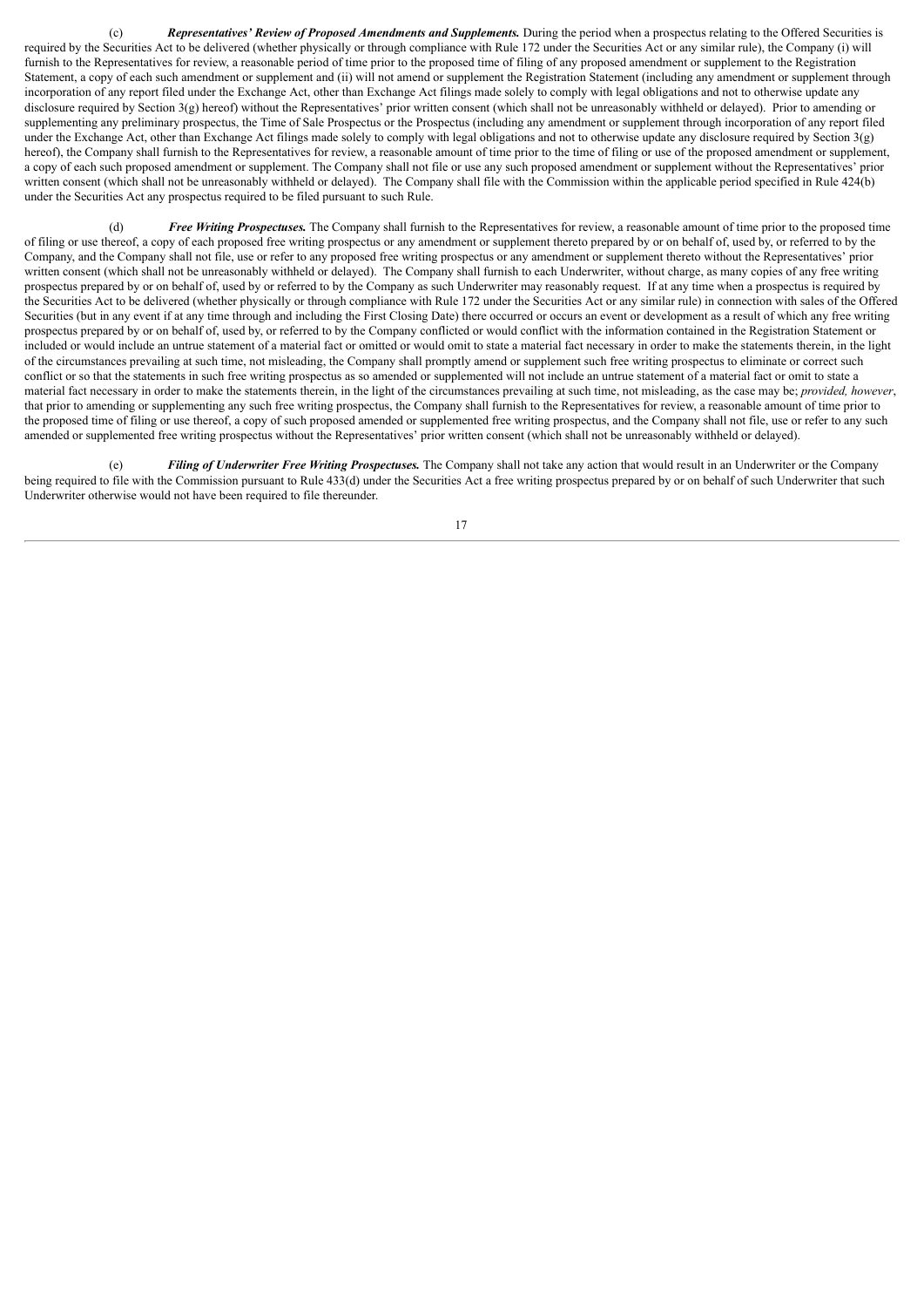(f) *Amendments and Supplements to Time of Sale Prospectus.* If the Time of Sale Prospectus is being used to solicit offers to buy the Offered Securities at a time when the Prospectus is not yet available to prospective purchasers, and any event shall occur or condition exist as a result of which it is necessary to amend or supplement the Time of Sale Prospectus so that the Time of Sale Prospectus does not include an untrue statement of a material fact or omit to state a material fact necessary in order to make the statements therein, in the light of the circumstances when delivered to a prospective purchaser, not misleading, or if any event shall occur or condition exist as a result of which the Time of Sale Prospectus conflicts with the information contained in the Registration Statement, or if, in the opinion of counsel for the Underwriters, it is necessary to amend or supplement the Time of Sale Prospectus to comply with applicable law, the Company shall (subject to Section 3(b) and Section 3(c) hereof) promptly prepare, file with the Commission and furnish, at its own expense, to the Underwriters and to any dealer upon request, either amendments or supplements to the Time of Sale Prospectus so that the statements in the Time of Sale Prospectus as so amended or supplemented will not include an untrue statement of a material fact or omit to state a material fact necessary in order to make the statements therein, in the light of the circumstances when delivered to a prospective purchaser, not misleading or so that the Time of Sale Prospectus, as amended or supplemented, will no longer conflict with the information contained in the Registration Statement, or so that the Time of Sale Prospectus, as amended or supplemented, will comply with applicable law.

(g) *Certain Notifications and Required Actions***.** After the date of this Agreement, the Company shall promptly advise the Representatives in writing (which may be by email) of: (i) the receipt of any comments of, or requests for additional or supplemental information from, the Commission relating to the Registration Statement, the Time of Sale Prospectus or the Prospectus received by the Company before the later of one year from the date of this Agreement or the expiration of the Prospectus delivery period pursuant to Rule 174 of the Securities Act; (ii) the time and date of any filing of any post-effective amendment to the Registration Statement or any amendment or supplement to any preliminary prospectus, the Time of Sale Prospectus, any free writing prospectus or the Prospectus; (iii) the time and date that any posteffective amendment to the Registration Statement becomes effective; (iv) the issuance by the Commission of any stop order suspending the effectiveness of the Registration Statement or any post-effective amendment thereto or any amendment or supplement to any preliminary prospectus, the Time of Sale Prospectus or the Prospectus or of any order preventing or suspending the use of any preliminary prospectus, the Time of Sale Prospectus, any free writing prospectus or the Prospectus, or of any proceedings to remove, suspend or terminate from listing or quotation the Shares from any securities exchange upon which they are listed for trading or included or designated for quotation, or of the threatening or initiation of any proceedings for any of such purposes; and (v) any order suspending the distribution of the Offered Securities or any other securities of the Company has been issued by any Canadian regulatory authority. If the Commission shall enter any such stop order at any time, the Company will use its best efforts to obtain the lifting of such order at the earliest possible moment. Additionally, the Company agrees that it shall comply with all applicable provisions of Rule 424(b), Rule 433 and Rule 430B under the Securities Act and will use its reasonable efforts to confirm that any filings made by the Company under Rule 424(b) or Rule 433 were received in a timely manner by the Commission. If, after the date of this Agreement and during any time when a prospectus is required by the Securities Act to be delivered (whether physically or through compliance with Rule 172 under the Securities Act or any similar rule), the Company receives notice pursuant to Rule 401(g)(2) under the Securities Act from the Commission or otherwise ceases to be eligible to use the automatic shelf registration form, the Company shall promptly advise the Representative in writing of such notice or ineligibility and will (i) promptly file a new registration statement or post-effective amendment on the proper form relating to the Offered Securities, (ii) use its best efforts to cause such registration statement or post-effective amendment to be declared effective by the Commission as soon as practicable and (iii) promptly notify the Representatives in writing of such effectiveness.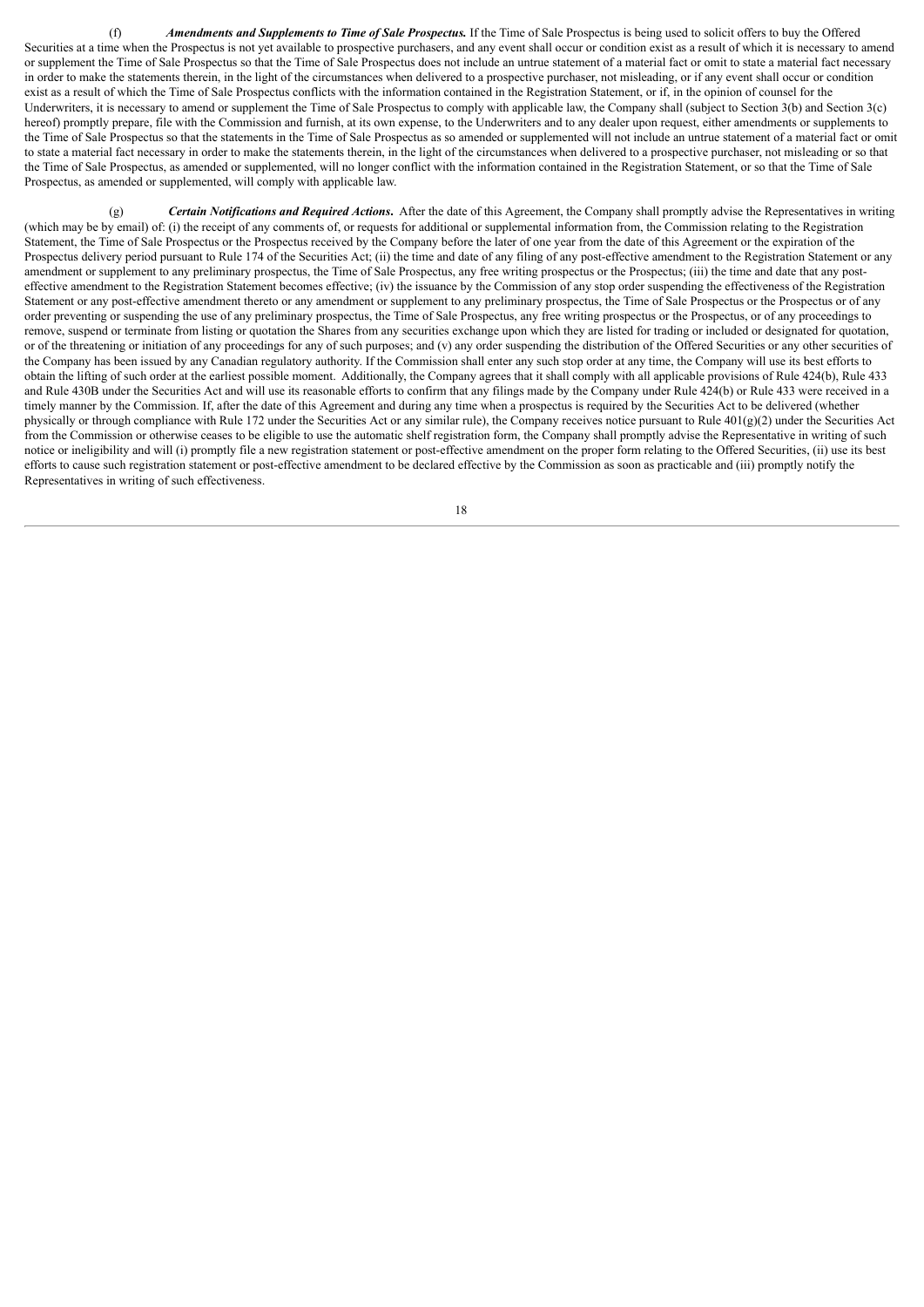(h) *Amendments and Supplements to the Prospectus and Other Securities Act Matters.* If any event shall occur or condition exist as a result of which it is necessary to amend or supplement the Prospectus so that the Prospectus does not include an untrue statement of a material fact or omit to state a material fact necessary in order to make the statements therein, in the light of the circumstances when the Prospectus is delivered (whether physically or through compliance with Rule 172 under the Securities Act or any similar rule) to a purchaser, not misleading, or if in the opinion of the Representatives or counsel for the Underwriters it is otherwise necessary to amend or supplement the Prospectus to comply with applicable law, the Company agrees (subject to Section 3(b) and Section  $3(c)$ ) to promptly prepare, file with the Commission and furnish, at its own expense, to the Underwriters and to any dealer upon request, amendments or supplements to the Prospectus so that the statements in the Prospectus as so amended or supplemented will not include an untrue statement of a material fact or omit to state a material fact necessary in order to make the statements therein, in the light of the circumstances when the Prospectus is delivered (whether physically or through compliance with Rule 172 under the Securities Act or any similar rule) to a purchaser, not misleading or so that the Prospectus, as amended or supplemented, will comply with applicable law. Neither the Representatives' consent to, nor delivery of, any such amendment or supplement shall constitute a waiver of any of the Company's obligations under Section 3(b) or Section 3(c).

(i) *Blue Sky Compliance***.** The Company shall cooperate with the Representatives and counsel for the Underwriters to qualify or register the Offered Securities for sale under (or obtain exemptions from the application of) the state securities or blue sky laws (or other foreign laws) of those jurisdictions designated by the Representatives, shall comply with such laws and shall continue such qualifications, registrations and exemptions in effect so long as required for the distribution of the Offered Securities. The Company shall not be required to qualify as a foreign corporation or to take any action that would subject it to general service of process in any such jurisdiction where it is not presently qualified or where it would be subject to taxation as a foreign corporation. The Company will advise the Representatives promptly of the suspension of the qualification or registration of (or any such exemption relating to) the Offered Securities for offering, sale or trading in any jurisdiction or any initiation or threat of any proceeding for any such purpose, and in the event of the issuance of any order suspending such qualification, registration or exemption, the Company shall use its best efforts to obtain the withdrawal thereof at the earliest possible moment.

(j) *Use of Proceeds*. The Company shall apply the net proceeds from the sale of the Offered Securities sold by it in the manner described under the caption "Use of Proceeds" in the Registration Statement, the Time of Sale Prospectus and the Prospectus.

(k) *Transfer Agent***.** The Company shall engage and maintain, at its expense, a registrar and transfer agent for the Shares and the Warrant Shares.

(l) *Earnings Statement***.** The Company will make generally available to its security holders and to the Representatives as soon as practicable an earnings statement (which need not be audited) covering a period of at least twelve months beginning with the first fiscal quarter of the Company commencing after the date of this Agreement that will satisfy the provisions of Section 11(a) of the Securities Act and the rules and regulations of the Commission thereunder.

(m) *Continued Compliance with Securities Laws***.** The Company will comply with the Securities Act, the Exchange Act and applicable Canadian securities laws so as to permit the completion of the distribution of the Offered Securities as contemplated by this Agreement, the Registration Statement, the Time of Sale Prospectus and the Prospectus. Without limiting the generality of the foregoing, the Company will, during the period when a prospectus relating to the Offered Securities is required by the Securities Act to be delivered (whether physically or through compliance with Rule 172 under the Securities Act or any similar rule), file on a timely basis with the Commission and Nasdaq all reports and documents required to be filed under the Exchange Act. The Company acknowledges and agrees that the Offered Securities may not be offered or sold, directly or indirectly, in Canada or to any purchaser resident in Canada.

(n) *Listing***.** The Company will use its best efforts to list, subject to notice of issuance, the Offered Shares and the Warrant Shares on Nasdaq.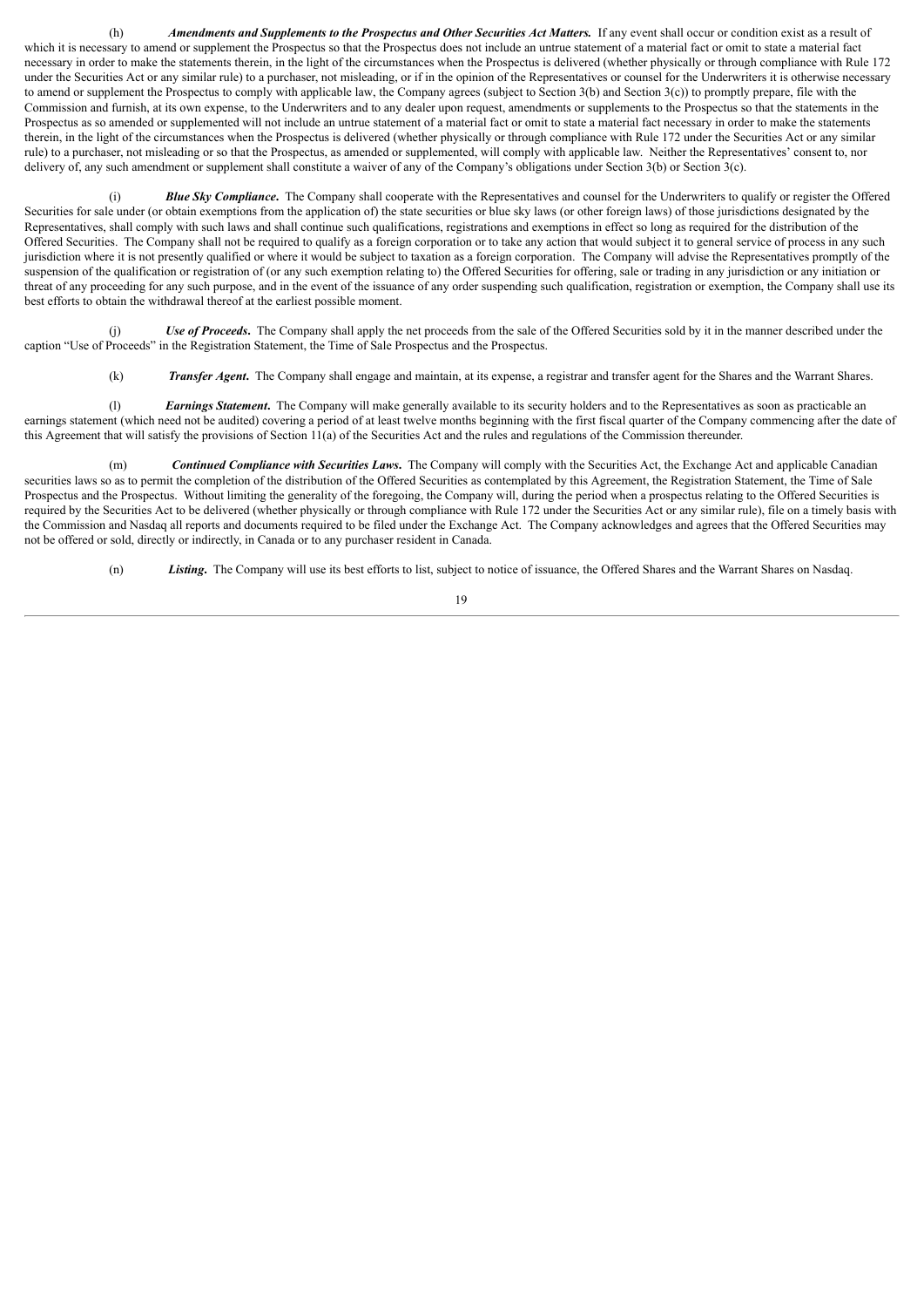(o) Company to Provide Copy of the Prospectus in Form That May be Downloaded from the Internet. The Company shall cause to be prepared and delivered, at its expense, within one business day from the effective date of this Agreement, to the Representatives an "**electronic Prospectus**" to be used by the Underwriters in connection with the offering and sale of the Offered Securities. As used herein, the term "**electronic Prospectus**" means a form of the Prospectus (and Time of Sale Prospectus if the Prospectus is not yet available), and any amendment or supplement thereto, that meets each of the following conditions: (i) it shall be encoded in an electronic format, satisfactory to the Representatives, that may be transmitted electronically by the Representatives and the other Underwriters to offerees and purchasers of the Offered Securities; (ii) it shall disclose the same information as the paper Prospectus or Time of Sale Prospectus, as the case may be, except to the extent that graphic and image material cannot be disseminated electronically, in which case such graphic and image material shall be replaced in the electronic Prospectus with a fair and accurate narrative description or tabular representation of such material, as appropriate; and (iii) it shall be in or convertible into a paper format or an electronic format, satisfactory to the Representatives, that will allow investors to store and have continuously ready access to the Prospectus or Time of Sale Prospectus, as the case may be, at any future time, without charge to investors (other than any fee charged for subscription to the Internet as a whole and for on-line time). The Company hereby confirms that it has included or will include in the Prospectus filed pursuant to EDGAR or otherwise with the Commission and in the Registration Statement at the time it was declared effective an undertaking that, upon receipt of a request by an investor or his or her representative, the Company shall transmit or cause to be transmitted promptly, without charge, a paper copy of the Prospectus.

(p) *Agreement Not to Of er or Sell Additional Shares***.** During the period commencing on and including the date hereof and continuing through and including the 90th day following the date of the Prospectus (such period being referred to herein as the "**Lock-up Period**"), the Company will not, without the prior written consent of the Representatives (which consent may be withheld in their sole discretion), directly or indirectly: (i) sell, offer to sell, contract to sell or lend any Shares or Related Securities (as defined below); (ii) effect any short sale, or establish or increase any "put equivalent position" (as defined in Rule 16a-1(h) under the Exchange Act) or liquidate or decrease any "call equivalent position" (as defined in Rule 16a-1(b) under the Exchange Act) of any Shares or Related Securities; (iii) pledge, hypothecate or grant any security interest in any Shares or Related Securities; (iv) in any other way transfer or dispose of any Shares or Related Securities; (v) enter into any swap, hedge or similar arrangement or agreement that transfers, in whole or in part, the economic risk of ownership of any Shares or Related Securities, regardless of whether any such transaction is to be settled in securities, in cash or otherwise; (vi) announce the offering of any Shares or Related Securities; (vii) submit or file any registration statement under the Securities Act in respect of any Shares or Related Securities (other than as contemplated by this Agreement with respect to the Offered Securities and other than the filing of, or amendment to, one or more registration statements on Form S-8 in respect of any shares issued under or the grant of any award pursuant to an employee benefit plan in effect on the date hereof and that are described in the Registration Statement, the Time of Sale Prospectus and the Prospectus); or (viii) publicly announce the intention to do any of the foregoing; *provided, however*, that the Company may (A) effect the transactions contemplated hereby, (B) issue Shares or options to purchase Shares, or issue Shares upon exercise or conversion of Related Securities, pursuant to any stock option, stock bonus or other stock plan or arrangement or other Related Securities described in the Registration Statement, the Time of Sale Prospectus and the Prospectus, provided that, in the case of options to purchase Shares granted to a director or executive officer of the Company during the Lock-up Period that may become exercisable during the Lock-up Period, such director or executive officers agrees in writing with the Underwriters not to sell, offer, dispose of or otherwise transfer any such options (or Shares issued upon the exercise of such options) during such Lock-up Period without the prior written consent of the Representatives (which consent may be withheld in their sole discretion), (C) issue Shares or Related Securities in an amount up to an aggregate of 5% of the sum of the Company's fully-diluted shares outstanding as of the date of the Prospectus (including the Firm Shares to be sold by the Company pursuant to this Agreement and the Optional Shares, only to the extent such Optional Shares are issued, and giving effect to the Warrant Shares issuable upon exercise of the Pre-Funded Warrants) in connection with mergers or acquisitions of securities, businesses, property or other assets (including pursuant to any employee benefit plans assumed in connection with such transactions), joint ventures, strategic alliances, partnering arrangements or equipment leasing arrangements), and (D) issue Shares pursuant to the terms of that certain License and Collaboration Agreement, dated as of December 2, 2019, by and between Xenon Pharmaceuticals Inc. and Neurocrine Biosciences, Inc., as amended; *provided that*, in the case of clause (C) and for the avoidance of doubt, that the Company shall not file any registration statement under the Securities Act in respect of such Shares or Related Securities issued during the Lock-up Period. For purposes of the foregoing, "**Related Securities**" shall mean any options or warrants or other rights to acquire Shares or any securities exchangeable or exercisable for or convertible into Shares, or to acquire other securities or rights ultimately exchangeable or exercisable for, or convertible into, Shares.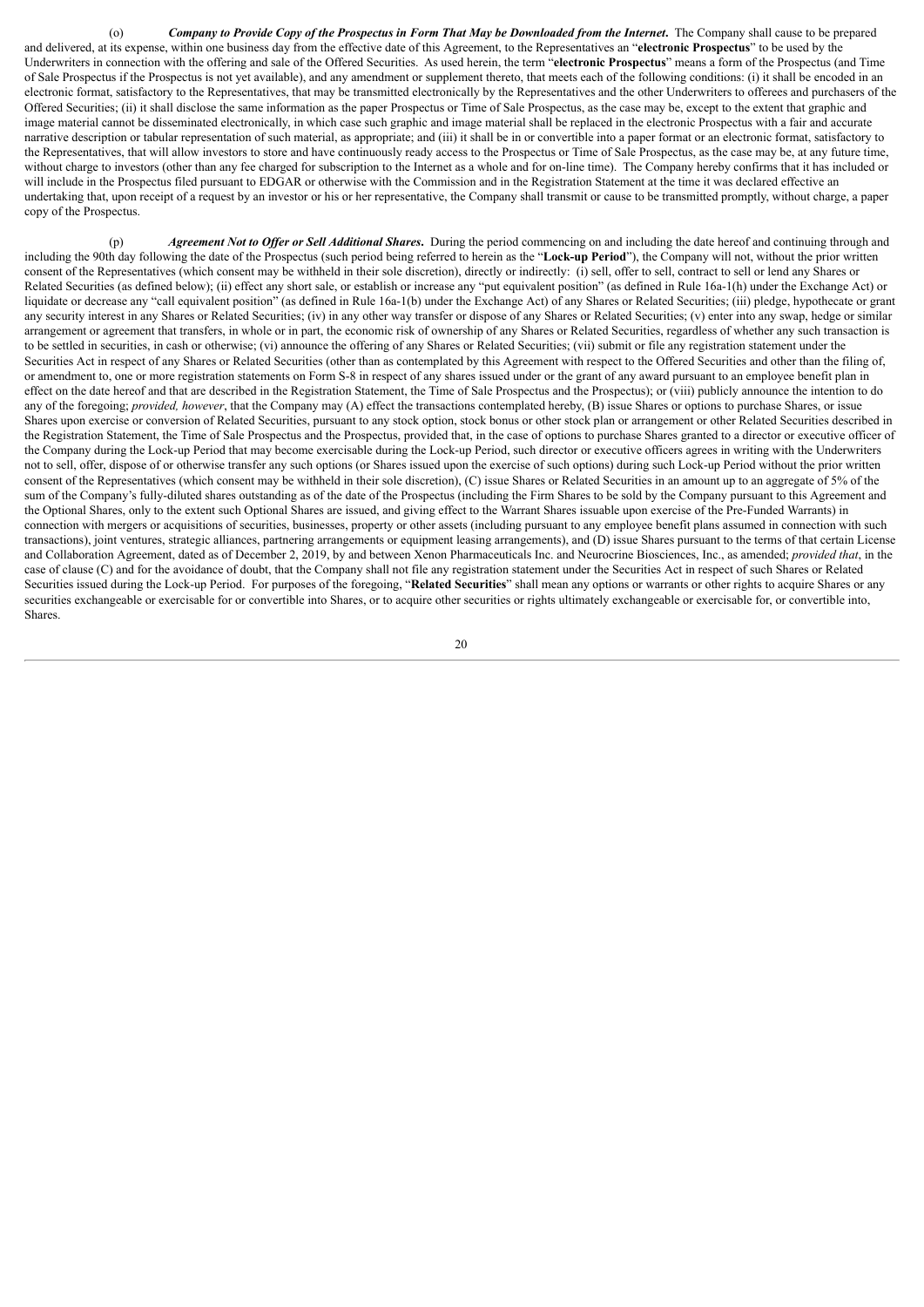(q) *Future Reports to the Representatives.* During the period of three years hereafter, the Company will furnish to the Representatives, c/o Jefferies LLC, at 520 Madison Avenue, New York, New York 10022, Attention: Global Head of Syndicate; c/o J.P. Morgan Securities LLC, 383 Madison Avenue, New York, New York 10179, fax: (212) 622-8358, Attention: Equity Syndicate Desk; c/o SVB Securities LLC, 1301 Avenue of the Americas, 12th Floor, New York, New York 10019, Attention: Stuart R. Nayman; and c/o Stifel, Nicolaus & Company, Incorporated, 1 South Street, 15th Floor, Baltimore, Maryland 21202, Attention: Syndicate, fax: (443) 224-1273: (i) as soon as practicable after the filing thereof, copies of each proxy statement, Annual Report on Form 10-K, Quarterly Report on Form 10-Q, Current Report on Form 8-K or other non-confidential report filed by the Company with the Commission; and (ii) as soon as available, copies of any report or communication of the Company furnished or made available generally to holders of its share capital; *provided, however*, that the requirements of this Section 3(p) shall be satisfied to the extent that such reports, statement, communications, financial statements or other documents are available on EDGAR.

(r) *Investment Limitation***.** The Company shall not invest or otherwise use the proceeds received by the Company from its sale of the Offered Securities in such a manner as would require the Company to register as an investment company under the Investment Company Act.

(s) *No Stabilization or Manipulation; Compliance with Regulation M***.** During the "restricted period" (as such term is defined in Regulation M) applicable to the offering of the Offered Securities contemplated by this Agreement and for 30 days from the date of this Agreement, the Company will not take, and will ensure that no controlled affiliate of the Company will take, directly or indirectly, any action designed to or that might reasonably be expected to cause or result in stabilization or manipulation of the price of the Shares or any reference security with respect to the Shares to facilitate the sale or resale of the Offered Securities, and the Company will, and shall cause each of its controlled affiliates to, comply with all applicable provisions of Regulation M.

(t) *Enforce Lock-Up Agreements***.** During the Lock-up Period, the Company will enforce all agreements between the Company and any of its security holders that restrict or prohibit, expressly or in operation, the offer, sale or transfer of Shares or Related Securities or any of the other actions restricted or prohibited under the terms of the form of Lock-up Agreement. In addition, the Company will direct the transfer agent to place stop transfer restrictions upon any such securities of the Company that are bound by such "lock-up" agreements for the duration of the periods contemplated in such agreements, including, without limitation, "lock-up" agreements entered into by the Company's executive officers, and directors pursuant to Section 6(i) hereof. If any persons shall become directors or officers of the Company prior to the end of the Company Lock-up Period, the Company shall cause each such person, prior to or contemporaneously with their appointment or election as a director or officer of the Company, to execute and deliver to the Representatives a Lock-up Agreement.

(u) *Company to Provide Interim Financial Statements***.** Prior to the First Closing Date and each applicable Option Closing Date, the Company will furnish the Underwriters, as soon as they have been prepared by or are available to the Company, a copy of any unaudited interim financial statements of the Company for any period subsequent to the period covered by the most recent financial statements appearing in the Registration Statement and the Prospectus; provided, however, that the requirements of this Section 3(t) shall be satisfied to the extent that such financial statements are available on EDGAR.

(v) *Required Filings*. The Company has timely made all filings required to be made by it under the Exchange Act.

(w) *Maintenance of Registration*. The Company shall, at all times while the Company is subject to the reporting requirements of Section 13 or 15(d) of the Exchange Act and any Pre-Funded Warrants are outstanding, use its best efforts to maintain a registration statement covering the issuance and sale of the Warrant **Shares**.

(x) *Warrant Shares Reserved*. The Company shall, at all times while any Pre-Funded Warrants are outstanding, reserve and keep available out of the aggregate of its authorized but unissued and otherwise unreserved Shares, solely for the purpose of enabling it to issue Warrant Shares upon exercise of such Pre-Funded Warrants, the number of Warrant Shares that are initially issuable and deliverable upon the exercise of the then-outstanding Pre-Funded Warrants.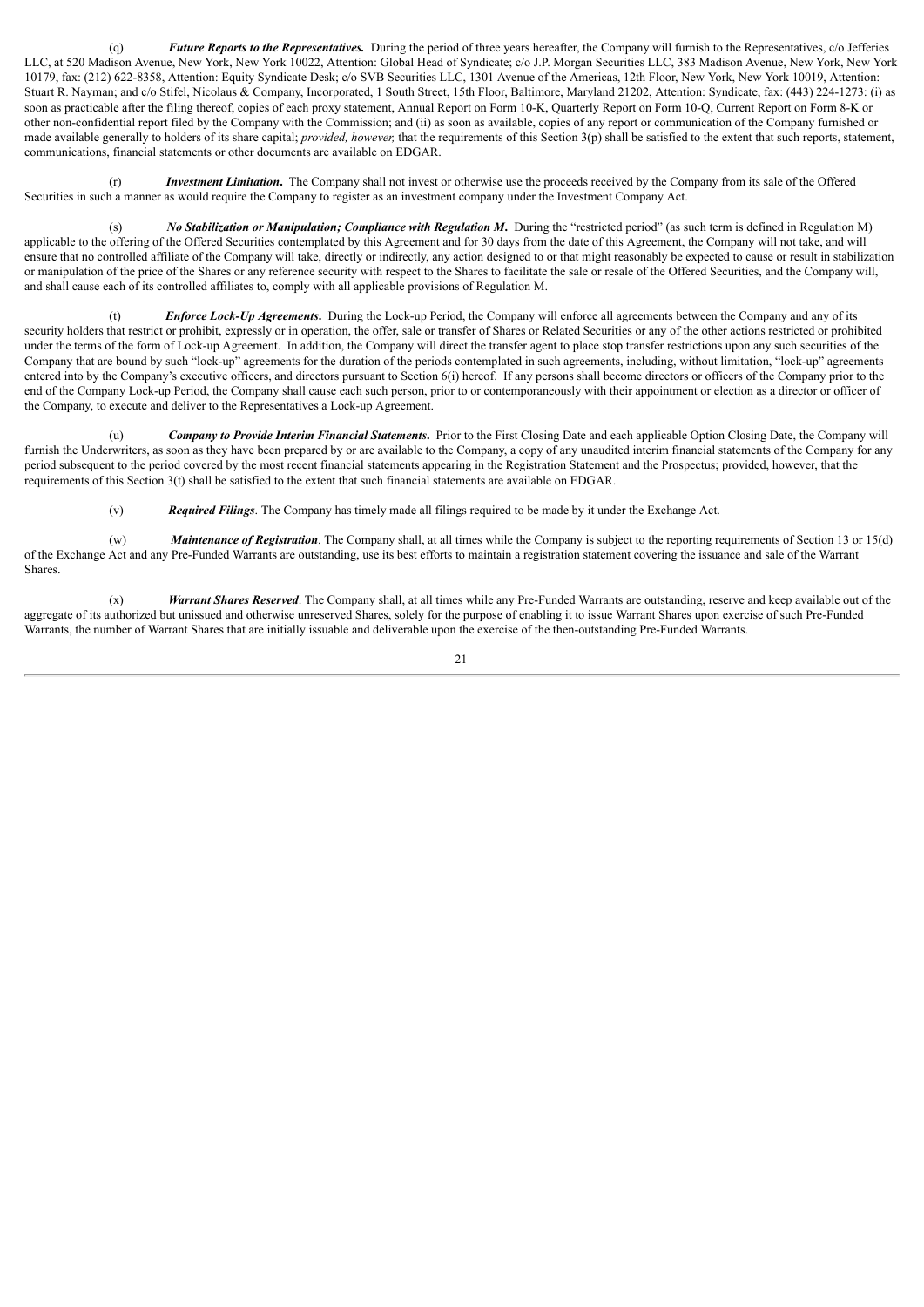**Section 4. Payment of Expenses.** The Company agrees to pay all costs, fees and expenses incurred in connection with the performance of its obligations hereunder and in connection with the transactions contemplated hereby, including without limitation (i) all expenses incident to the issuance and delivery of the Offered Securities (including all printing and engraving costs), (ii) all fees and expenses of the registrar and transfer agent of the Shares, (iii) all necessary issue, transfer and other stamp taxes in connection with the issuance and sale of the Offered Securities to the Underwriters, (iv) all fees and expenses of the Company's counsel, independent public or certified public accountants and other advisors, (v) all costs and expenses incurred in connection with the preparation, printing, filing, shipping and distribution of the Registration Statement (including financial statements, exhibits, schedules, consents and certificates of experts), the Time of Sale Prospectus, the Prospectus, each free writing prospectus prepared by or on behalf of, used by, or referred to by the Company, and each preliminary prospectus, and all amendments and supplements thereto, and this Agreement, (vi) all filing fees, attorneys' fees and expenses incurred by the Company or the Underwriters in connection with qualifying or registering (or obtaining exemptions from the qualification or registration of) all or any part of the Offered Securities for offer and sale under the state securities or blue sky laws, and, if requested by the Representatives, preparing and printing a "Blue Sky Survey" or memorandum, and any supplements thereto, advising the Underwriters of such qualifications, registrations and exemptions, (vii) the costs, fees and expenses incurred by the Underwriters in connection with determining their compliance with the rules and regulations of FINRA related to the Underwriters' participation in the offering and distribution of the Offered Securities, including any related filing fees and the legal fees of, and disbursements by, counsel to the Underwriters up to an aggregate of \$20,000 with respect to such counsel fees, (viii) the costs and expenses of the Company relating to investor presentations on any "road show", including, without limitation, expenses associated with the preparation or dissemination of any electronic road show, expenses associated with the production of road show slides and graphics, fees and expenses of any consultants engaged in connection with the road show presentations with the prior approval of the Company, travel and lodging expenses of the employees and officers of the Company and any such consultants, and one-half of the cost of any aircraft chartered in connection with the road show, and (ix) the fees and expenses associated with listing the Offered Securities on Nasdaq. Except as provided in this Section 4 or in Section 7, Section 9 or Section 10 hereof, the Underwriters shall pay their own expenses, including the fees and disbursements of their counsel, their own travel and lodging expenses and one-half of the cost of any aircraft chartered in connection with the road show.

**Section 5. Covenant of the Underwriters.** Each Underwriter severally and not jointly covenants with the Company not to take any action that would result in the Company being required to file with the Commission pursuant to Rule 433(d) under the Securities Act a free writing prospectus prepared by or on behalf of such Underwriter that otherwise would not, but for such actions, be required to be filed by the Company under Rule 433(d).

Section 6. Conditions of the Obligations of the Underwriters. The respective obligations of the several Underwriters hereunder to purchase and pay for the Offered Securities as provided herein on the First Closing Date and, with respect to the Optional Shares, each Option Closing Date, shall be subject to the accuracy of the representations and warranties on the part of the Company set forth in Section 1 hereof as of the date hereof and as of the First Closing Date as though then made and, with respect to the Optional Shares, as of each Option Closing Date as though then made, to the timely performance by the Company of its obligations hereunder, and to each of the following additional conditions:

(a) *Comfort Letters***.** On the date hereof, the Representatives shall have received from KPMG LLP, independent registered public accountants for the Company, a letter dated the date hereof addressed to the Underwriters, in form and substance satisfactory to the Representatives, containing statements and information of the type ordinarily included in accountant's "comfort letters" to underwriters, delivered according to Statement of Auditing Standards No. 72 (or any successor bulletin), with respect to the audited and unaudited financial statements of the Company and certain financial information contained in the Registration Statement, the Time of Sale Prospectus, and each free writing prospectus, if any.

(b) *Compliance with Registration Requirements; No Stop Order; No Objection from FINRA.* For the period from and after the date of this Agreement and through and including the First Closing Date and, with respect to any Optional Shares purchased after the First Closing Date, each Option Closing Date: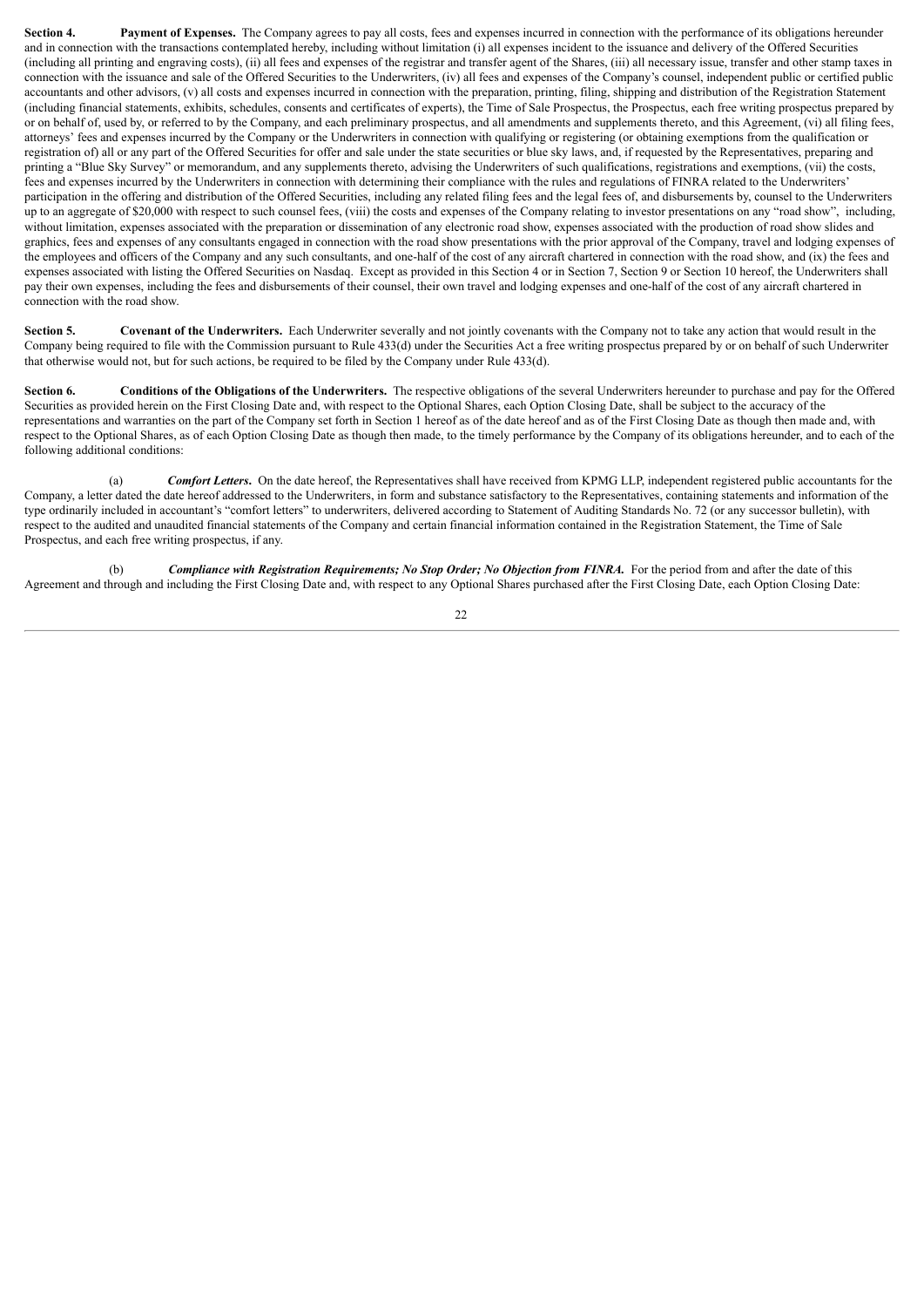(i) The Company shall have filed the Prospectus with the Commission (including the information previously omitted from the Registration Statement pursuant to Rule 430B under the Securities Act) in the manner and within the time period required by Rule 424(b) under the Securities Act; or the Company shall have filed a post-effective amendment to the Registration Statement containing the information previously omitted from the Registration Statement pursuant to Rule 430B, and such post-effective amendment shall have become effective.

(ii) The Company shall have filed the Registration Statement and the Prospectus with the British Columbia Securities Commission on or prior to the date that the Prospectus is filed with the Commission, pursuant to Section 4 of BC Instrument 72-503 – Distribution of Securities Outside of British Columbia;

(iii) No stop order suspending the effectiveness of the Registration Statement or any post-effective amendment to the Registration Statement shall be in effect, and no proceedings for such purpose or pursuant to Section 8A of the Securities Act shall have been instituted or threatened by the Commission.

(iv) FINRA shall have raised no objection to the fairness and reasonableness of the underwriting terms and arrangements.

(c) *No Material Adverse Change***.** For the period from and after the date of this Agreement and through and including the First Closing Date and, with respect to any Optional Shares purchased after the First Closing Date, each Option Closing Date, in the judgment of the Representatives there shall not have occurred any Material Adverse Change.

(d) *Opinions of Counsel for the Company***.** On each of the First Closing Date and each Option Closing Date, the Representatives shall have received the opinion of each of (i) Wilson Sonsini Goodrich & Rosati, Professional Corporation, U.S. counsel for the Company, dated as of such date, in the form attached hereto as Exhibit A-1 and to such further effect as the Representatives shall reasonably request and (ii) Blake, Cassels & Graydon LLP, Canadian counsel for the Company, dated as of such date, in the form attached hereto as Exhibit A-2 and to such further effect as the Representatives shall reasonably request.

(e) *Opinion of Intellectual Property Counsel for the Company***.** On each of the First Closing Date and each Option Closing Date, the Representatives shall have received the opinion of Seed Intellectual Property Law Group PLLC, intellectual property counsel for the Company, dated as of such date, in the form satisfactory to the Representatives.

(f) *Opinion of Counsel for the Underwriters***.** On each of the First Closing Date and each Option Closing Date, the Representatives shall have received the opinion of Cooley LLP, U.S. counsel for the Underwriters, in connection with the offer and sale of the Offered Securities, in form and substance satisfactory to the Representatives, dated as of such date.

(g) *Of icers' Certificate***.** On each of the First Closing Date and each Option Closing Date, the Representatives shall have received a certificate executed by the Chief Executive Officer or President of the Company and the Chief Financial Officer of the Company, dated as of such date, to the effect set forth in Section  $6(b)(iii)$  and further to the effect that:

(i) for the period from and including the date of this Agreement through and including such date, there has not occurred any Material Adverse Change;

(ii) the representations, warranties and covenants of the Company set forth in Section 1 of this Agreement are true and correct with the same force and effect as though expressly made on and as of such date; and

(iii) the Company has complied with all the agreements hereunder and satisfied all the conditions on its part to be performed or satisfied hereunder at or prior to such date.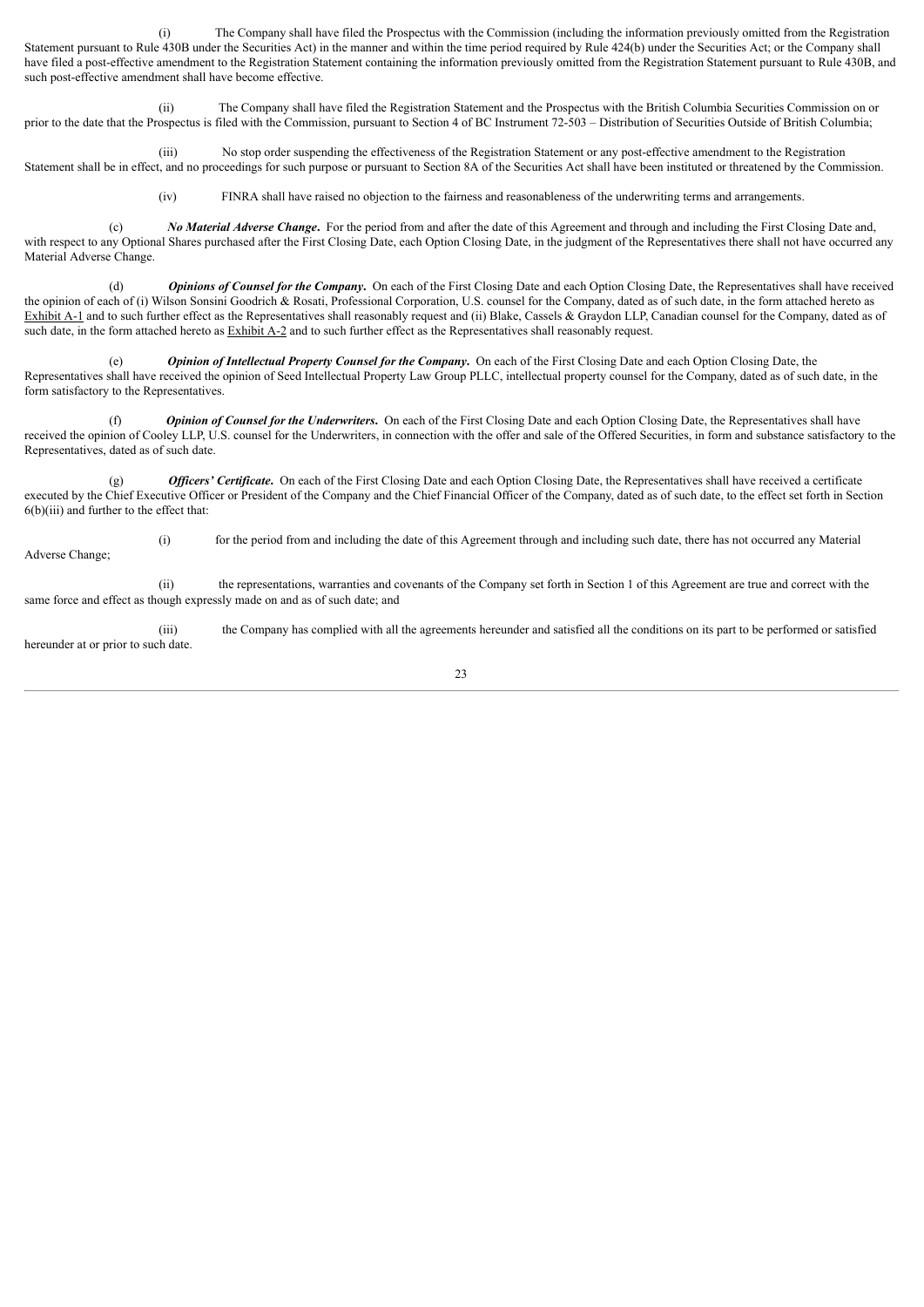(h) *Bring-down Comfort Letters***.** On each of the First Closing Date and each Option Closing Date, the Representatives shall have received from KPMG LLP, independent registered public accountants for the Company, a letter dated such date, in form and substance satisfactory to the Representatives, which letter shall: (i) reaffirm the statements made in the letter furnished by them pursuant to Section 6(a), except that the specified date referred to therein for the carrying out of procedures shall be no more than three business days prior to the First Closing Date or the applicable Option Closing Date, as the case may be; and (ii) cover certain financial information contained in the Prospectus.

(i) *Lock-Up Agreements.* On or prior to the date hereof, the Company shall have furnished to the Representatives an agreement substantially in the form of Exhibit B hereto from each of the directors and executive officers of the Company and each such agreement shall be in full force and effect on each of the First Closing Date and each Option Closing Date.

(j) *Rule 462(b) Registration Statement***.** In the event that a Rule 462(b) Registration Statement is filed in connection with the offering contemplated by this Agreement, such Rule 462(b) Registration Statement shall have been filed with the Commission on the date of this Agreement and shall have become effective automatically upon such filing.

(k) *Warrants*. The Representatives shall have received a form of Pre-Funded Warrant in form and substance reasonably acceptable to the

**Representatives** 

(l) *Listing*. At the First Closing Date, the Company shall have made all required submissions to Nasdaq regarding the Offered Shares and the Warrant Shares and shall have not received any notice objecting to the listing of the Offered Shares and the Warrant Shares from Nasdaq.

(m) *Additional Documents*. On or before each of the First Closing Date and each Option Closing Date, the Representatives and counsel for the Underwriters shall have received such information, documents and opinions as they may reasonably request for the purposes of enabling them to pass upon the issuance and sale of the Offered Securities as contemplated herein, or in order to evidence the accuracy of any of the representations and warranties, or the satisfaction of any of the conditions or agreements, herein contained; and all proceedings taken by the Company in connection with the issuance and sale of the Offered Securities as contemplated herein and in connection with the other transactions contemplated by this Agreement shall be reasonably satisfactory in form and substance to the Representatives and counsel for the Underwriters.

If any condition specified in this Section 6 is not satisfied when and as required to be satisfied, this Agreement may be terminated by the Representatives by notice from the Representatives to the Company at any time on or prior to the First Closing Date and, with respect to the Optional Shares, at any time on or prior to the applicable Option Closing Date, which termination shall be without liability on the part of any party to any other party, except that Section 4, Section 7, Section 9 and Section 10 shall at all times be effective and shall survive such termination.

**Section 7. Reimbursement of Underwriters' Expenses**. If this Agreement is terminated by the Representatives pursuant to Section 6, Section 12(i), Section 12(v) or Section 12(vi), or if the sale to the Underwriters of the Offered Securities on the First Closing Date is not consummated because of any refusal, inability or failure on the part of the Company to perform any agreement herein or to comply with any provision hereof, the Company agrees to reimburse the Representatives and the other Underwriters, in each case, except for any defaulting Underwriters pursuant to Section 11, severally, upon demand for all out-of-pocket expenses that shall have been reasonably incurred by the Representatives and the Underwriters in connection with the proposed purchase and the offering and sale of the Offered Securities, including, but not limited to, reasonable fees and expenses of counsel, printing expenses, travel expenses, postage, facsimile and telephone charges.

**Section 8. Effectiveness of this Agreement**. This Agreement shall become effective upon the execution and delivery hereof by the parties hereto.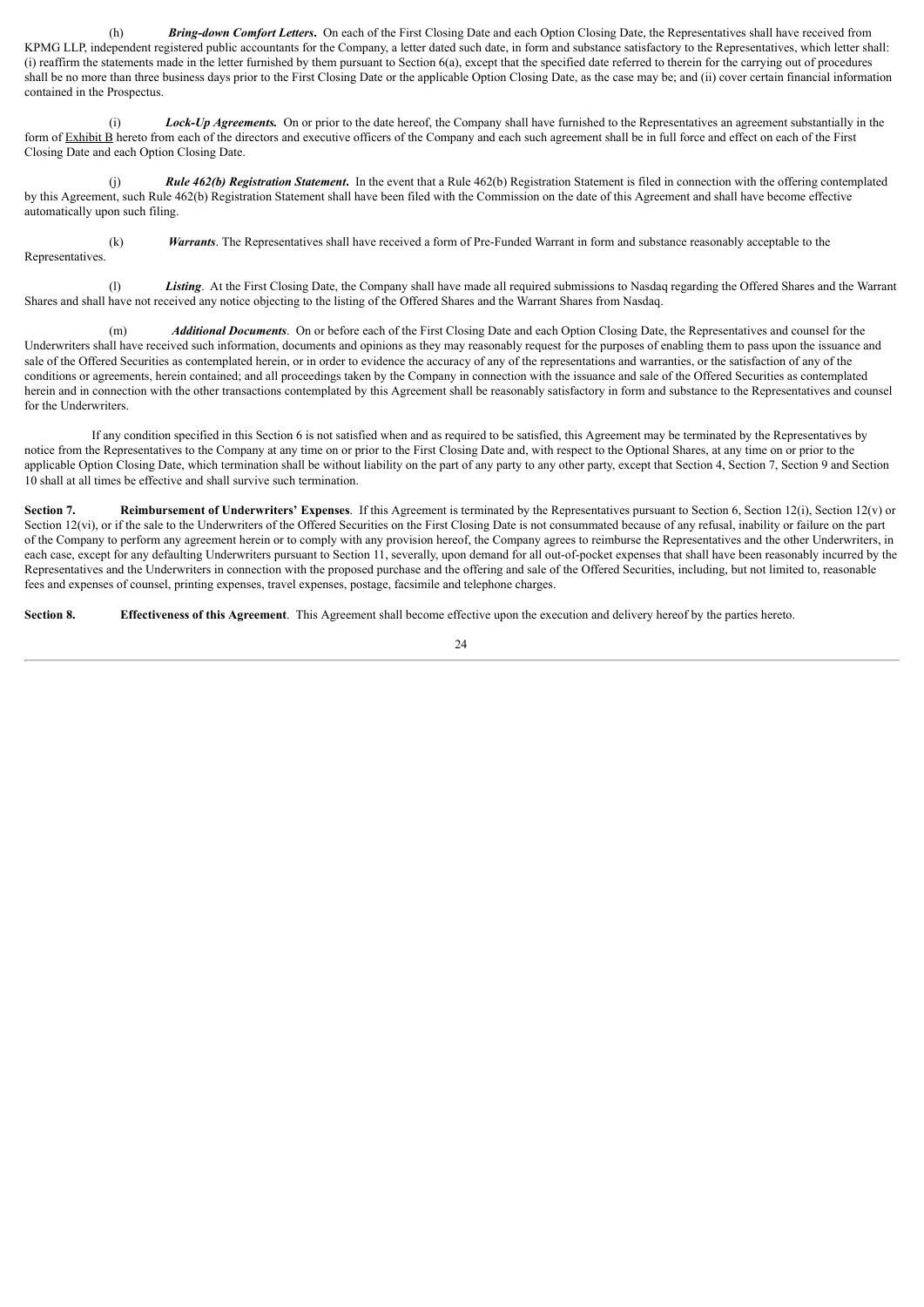#### **Section 9. Indemnification**.

(a) *Indemnification of the Underwriters***.** The Company agrees to indemnify and hold harmless each Underwriter, its affiliates, directors, officers, employees and agents, and each person, if any, who controls any Underwriter within the meaning of the Securities Act or the Exchange Act against any loss, claim, damage, liability or expense, as incurred, to which such Underwriter or such affiliate, director, officer, employee, agent or controlling person may become subject, under the Securities Act, the Exchange Act, other federal or state or provincial statutory law or regulation (including applicable Canadian securities laws), or the laws or regulations of foreign jurisdictions where Offered Securities have been offered or sold or at common law or otherwise (including in settlement of any litigation, if such settlement is effected with the written consent of the Company or as otherwise permitted by Section 9(d) below), insofar as such loss, claim, damage, liability or expense (or actions in respect thereof as contemplated below) arises out of or is based upon (A) (i) any untrue statement or alleged untrue statement of a material fact contained in the Registration Statement, or any amendment thereto, or the omission or alleged omission to state therein a material fact required to be stated therein or necessary to make the statements therein not misleading; or (ii) any untrue statement or alleged untrue statement of a material fact included in any preliminary prospectus, the Time of Sale Prospectus, any free writing prospectus that the Company has used, referred to or filed, or is required to file, pursuant to Rule 433(d) of the Securities Act, any Marketing Material or the Prospectus (or any amendment or supplement to the foregoing), or the omission or alleged omission to state therein a material fact necessary in order to make the statements, in the light of the circumstances under which they were made, not misleading; or (B) the violation by the Company of any laws or regulations of foreign jurisdictions where Offered Securities have been offered or sold; and to reimburse each Underwriter and each such affiliate, director, officer, employee, agent and controlling person for any and all expenses (including the reasonable fees and disbursements of counsel) as such expenses are incurred by such Underwriter or such affiliate, director, officer, employee, agent or controlling person in connection with investigating, defending, settling, compromising or paying any such loss, claim, damage, liability, expense or action; *provided, however*, that the foregoing indemnity agreement shall not apply to any loss, claim, damage, liability or expense to the extent, but only to the extent, arising out of or based upon any untrue statement or alleged untrue statement or omission or alleged omission made in reliance upon and in conformity with information relating to any Underwriter furnished to the Company by the Representatives in writing expressly for use in the Registration Statement, any preliminary prospectus, the Time of Sale Prospectus, any such free writing prospectus, any Marketing Material or the Prospectus (or any amendment or supplement thereto), it being understood and agreed that the only such information consists of the information described in Section 9(b) below. The indemnity agreement set forth in this Section 9(a) shall be in addition to any liabilities that the Company may otherwise have.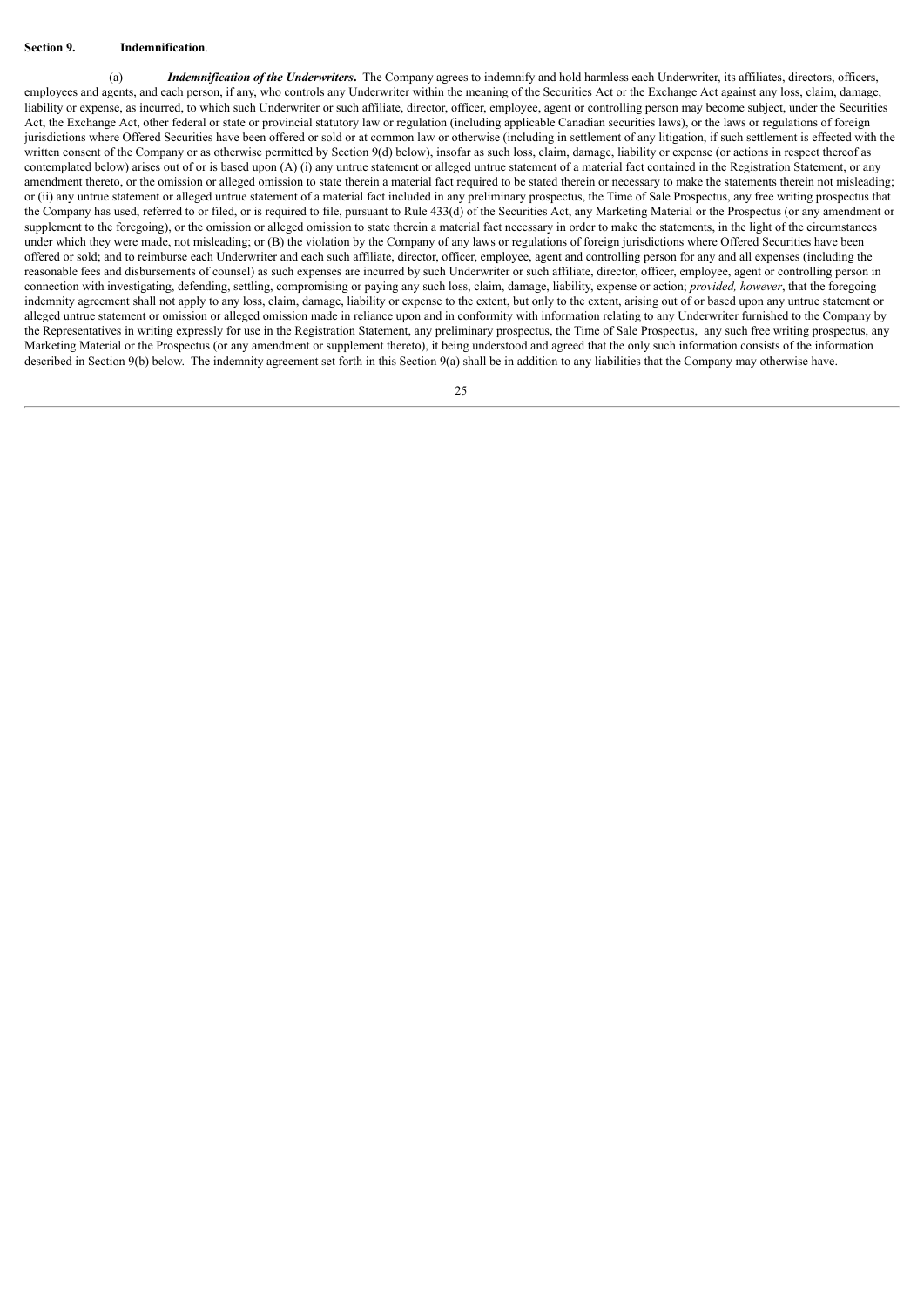(b) *Indemnification of the Company, its Directors and Of icers.* Each Underwriter agrees, severally and not jointly, to indemnify and hold harmless the Company, each of its directors, each of its officers who signed the Registration Statement, and each person, if any, who controls the Company within the meaning of the Securities Act or the Exchange Act, against any loss, claim, damage, liability or expense, as incurred, to which the Company, or any such director, officer, or controlling person may become subject, under the Securities Act, the Exchange Act, or other federal or state or provincial statutory law or regulation (including applicable Canadian securities laws), or the laws or regulations of foreign jurisdictions where Offered Securities have been offered or sold, or at common law or otherwise (including in settlement of any litigation, if such settlement is effected with the written consent of such Underwriter or as otherwise permitted by Section 9(d) below), insofar as such loss, claim, damage, liability or expense (or actions in respect thereof as contemplated below) arises out of or is based upon (i) any untrue statement or alleged untrue statement of a material fact contained in the Registration Statement, or any amendment thereto, or any omission or alleged omission to state therein a material fact required to be stated therein or necessary to make the statements therein not misleading or (ii) any untrue statement or alleged untrue statement of a material fact included in any preliminary prospectus, the Time of Sale Prospectus, any free writing prospectus that the Company has used, referred to or filed, or is required to file, pursuant to Rule 433 of the Securities Act, any Marketing Material or the Prospectus (or any such amendment or supplement) or the omission or alleged omission to state therein a material fact necessary in order to make the statements, in the light of the circumstances under which they were made, not misleading, in each case to the extent, but only to the extent, that such untrue statement or alleged untrue statement or omission or alleged omission was made in the Registration Statement, such preliminary prospectus, the Time of Sale Prospectus, such free writing prospectus, such Marketing Material or the Prospectus (or any such amendment or supplement), in reliance upon and in conformity with information relating to such Underwriter furnished to the Company by the Representatives in writing expressly for use therein; and to reimburse the Company, or any such director, officer, or controlling person for any and all expenses (including the reasonable fees and disbursements of counsel) as such expenses are incurred by the Company, or any such director, officer, or controlling person in connection with investigating, defending, settling, compromising or paying any such loss, claim, damage, liability, expense or action. The Company hereby acknowledges that the only information that the Representatives have furnished to the Company expressly for use in the Registration Statement, any preliminary prospectus, the Time of Sale Prospectus, any free writing prospectus that the Company has filed, or is required to file, pursuant to Rule 433(d) of the Securities Act, any Marketing Material or the Prospectus (or any amendment or supplement to the foregoing) are the statements set forth in the first two sentences of the first paragraph under the section entitled "Commission and Expenses" and the first sentence of the first paragraph under the section entitled "Stabilization," each under the caption "Underwriting" in the Preliminary Prospectus Supplement and the Final Prospectus Supplement. The indemnity agreement set forth in this Section 9(b) shall be in addition to any liabilities that each Underwriter may otherwise have.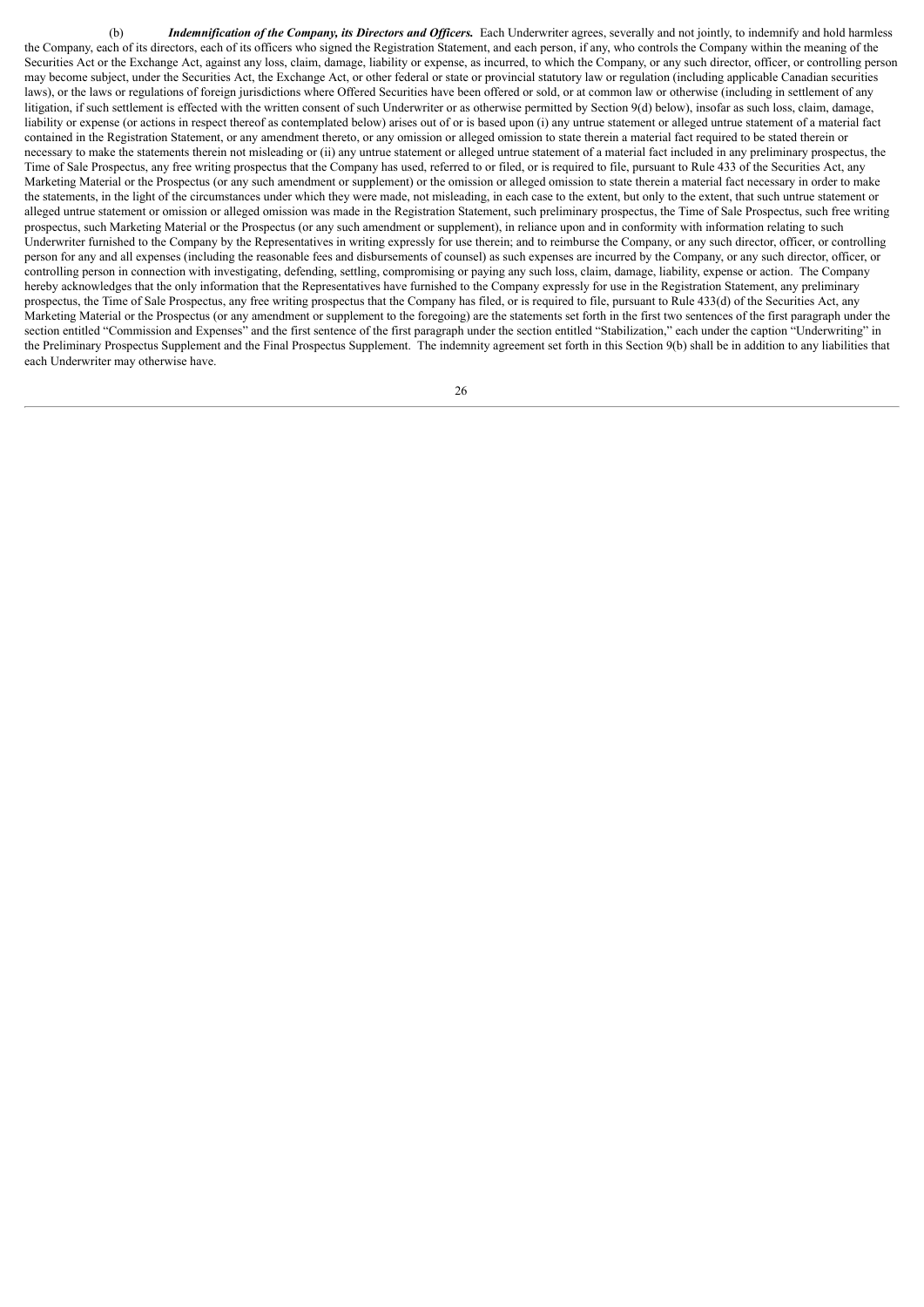(c) *Notifications and Other Indemnification Procedures***.** Promptly after receipt by an indemnified party under this Section 9 of notice of the commencement of any action, such indemnified party will, if a claim in respect thereof is to be made against an indemnifying party under this Section 9, notify the indemnifying party in writing of the commencement thereof, but the omission so to notify the indemnifying party will not relieve the indemnifying party from any liability which it may have to any indemnified party to the extent the indemnifying party is not materially prejudiced as a proximate result of such failure and shall not in any event relieve the indemnifying party from any liability that it may have otherwise than on account of this indemnity agreement. In case any such action is brought against any indemnified party and such indemnified party seeks or intends to seek indemnity from an indemnifying party, the indemnifying party will be entitled to participate in, and, to the extent that it shall elect, jointly with all other indemnifying parties similarly notified, by written notice delivered to the indemnified party promptly after receiving the aforesaid notice from such indemnified party, to assume the defense thereof with counsel reasonably satisfactory to such indemnified party; *provided, however*, that if the defendants in any such action include both the indemnified party and the indemnified party and the indemnified party shall have reasonably concluded that a conflict may arise between the positions of the indemnifying party and the indemnified party in conducting the defense of any such action or that there may be legal defenses available to it and/or other indemnified parties which are different from or additional to those available to the indemnifying party, the indemnified party or parties shall have the right to select separate counsel to assume such legal defenses and to otherwise participate in the defense of such action on behalf of such indemnified party or parties. Upon receipt of notice from the indemnifying party to such indemnified party of such indemnifying party's election so to assume the defense of such action and approval by the indemnified party of counsel, the indemnifying party will not be liable to such indemnified party under this Section 9 for any legal or other expenses subsequently incurred by such indemnified party in connection with the defense thereof unless (i) the indemnified party shall have employed separate counsel in accordance with the proviso to the preceding sentence (it being understood, however, that the indemnifying party shall not be liable for the reasonable fees and expenses of more than one separate counsel (together with local counsel), representing the indemnified parties who are parties to such action), which counsel (together with any local counsel) for the indemnified parties shall be selected by the Representatives (in the case of counsel for the indemnified parties referred to in Section 9(a) above) or by the Company (in the case of counsel for the indemnified parties referred to in Section 9(b) above)) or (ii) the indemnifying party shall not have employed counsel reasonably satisfactory to the indemnified party to represent the indemnified party within a reasonable time after notice of commencement of the action or (iii) the indemnifying party has authorized in writing the employment of counsel for the indemnified party at the expense of the indemnifying party, in each of which cases the fees and expenses of counsel shall be at the expense of the indemnifying party and shall be paid as they are incurred.

(d) *Settlements***.** The indemnifying party under this Section 9 shall not be liable for any settlement of any proceeding effected without its written consent, but if settled with such consent or if there be a final judgment for the plaintiff, the indemnifying party agrees to indemnify the indemnified party against any loss, claim, damage, liability or expense by reason of such settlement or judgment. Notwithstanding the foregoing sentence, if at any time an indemnified party shall have requested an indemnifying party to reimburse the indemnified party for fees and expenses of counsel as contemplated by Section 9(c) hereof, the indemnifying party shall be liable for any settlement of any proceeding effected without its written consent if (i) such settlement is entered into more than 60 days after receipt by such indemnifying party of the aforesaid request and (ii) such indemnifying party shall not have reimbursed the indemnified party in accordance with such request prior to the date of such settlement. No indemnifying party shall, without the prior written consent of the indemnified party, effect any settlement, compromise or consent to the entry of judgment in any pending or threatened action, suit or proceeding in respect of which any indemnified party is or could have been a party and indemnity was or could have been sought hereunder by such indemnified party, unless such settlement, compromise or consent includes an unconditional release of such indemnified party from all liability on claims that are the subject matter of such action, suit or proceeding and does not include an admission of fault or culpability or a failure to act by or on behalf of such indemnified party.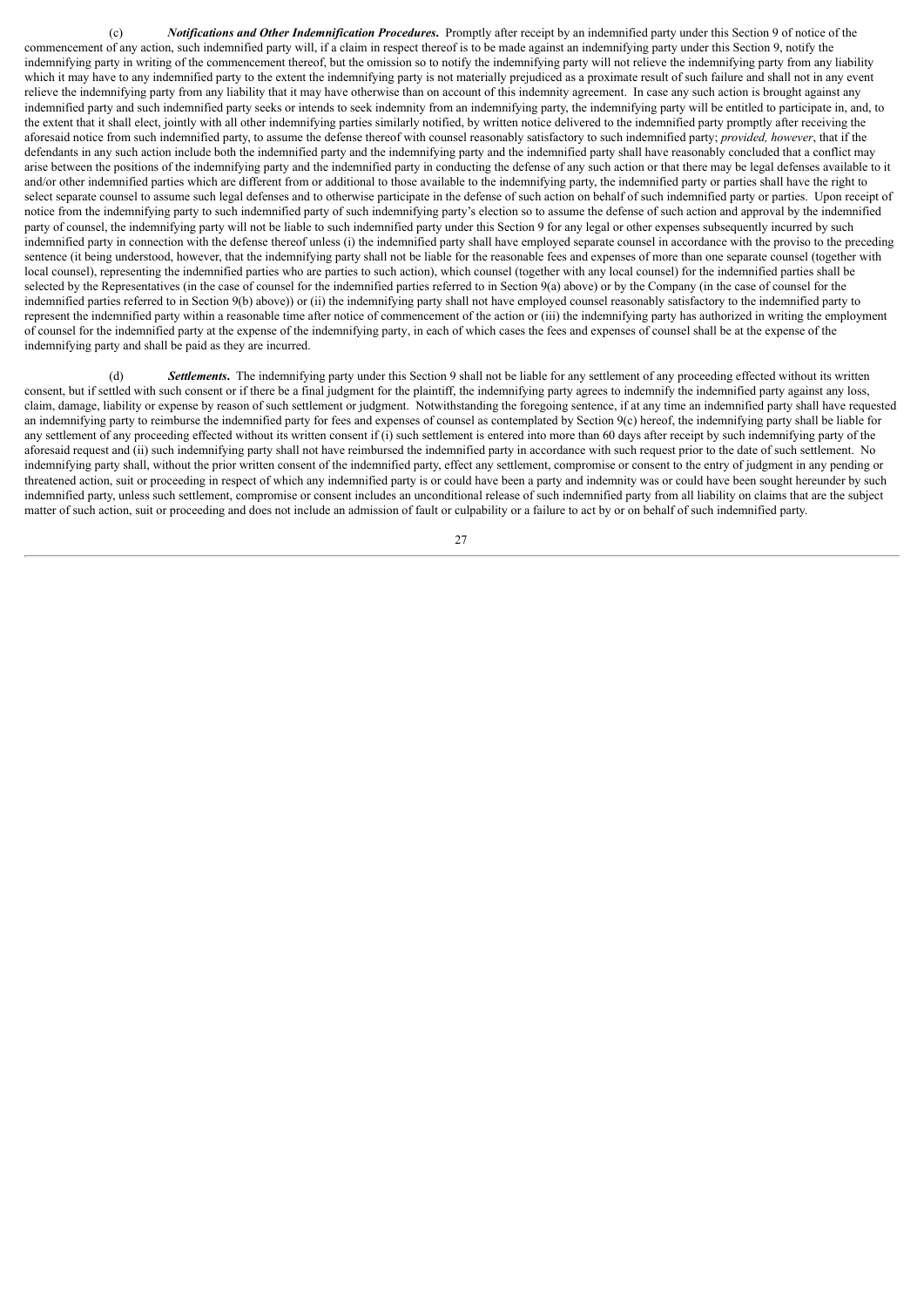**Section 10. Contribution**. If the indemnification provided for in Section 9 is for any reason held to be unavailable to or otherwise insufficient to hold harmless an indemnified party in respect of any losses, claims, damages, liabilities or expenses referred to therein, then each indemnifying party shall contribute to the aggregate amount paid or payable by such indemnified party, as incurred, as a result of any losses, claims, damages, liabilities or expenses referred to therein (i) in such proportion as is appropriate to reflect the relative benefits received by the Company, on the one hand, and the Underwriters, on the other hand, from the offering of the Offered Securities pursuant to this Agreement or (ii) if the allocation provided by clause (i) above is not permitted by applicable law, in such proportion as is appropriate to reflect not only the relative benefits referred to in clause (i) above but also the relative fault of the Company, on the one hand, and the Underwriters, on the other hand, in connection with the statements or omissions which resulted in such losses, claims, damages, liabilities or expenses, as well as any other relevant equitable considerations. The relative benefits received by the Company, on the one hand, and the Underwriters, on the other hand, in connection with the offering of the Offered Securities pursuant to this Agreement shall be deemed to be in the same respective proportions as the total proceeds from the offering of the Offered Securities pursuant to this Agreement (before deducting expenses) received by the Company, and the total underwriting discounts and commissions received by the Underwriters, in each case as set forth on the front cover page of the Prospectus, bear to the aggregate initial public offering price of the Offered Securities as set forth on such cover. The relative fault of the Company, on the one hand, and the Underwriters, on the other hand, shall be determined by reference to, among other things, whether any such untrue or alleged untrue statement of a material fact or omission or alleged omission to state a material fact relates to information supplied by the Company, on the one hand, or the Underwriters, on the other hand, and the parties' relative intent, knowledge, access to information and opportunity to correct or prevent such statement or omission.

The amount paid or payable by a party as a result of the losses, claims, damages, liabilities and expenses referred to above shall be deemed to include, subject to the limitations set forth in Section 9(c), any legal or other fees or expenses reasonably incurred by such party in connection with investigating or defending any action or claim. The provisions set forth in Section  $9(c)$  with respect to notice of commencement of any action shall apply if a claim for contribution is to be made under this Section 10; *provided, however*, that no additional notice shall be required with respect to any action for which notice has been given under Section 9(c) for purposes of indemnification.

The Company and the Underwriters agree that it would not be just and equitable if contribution pursuant to this Section 10 were determined by pro rata allocation (even if the Underwriters were treated as one entity for such purpose) or by any other method of allocation which does not take account of the equitable considerations referred to in this Section 10.

Notwithstanding the provisions of this Section 10, no Underwriter shall be required to contribute any amount in excess of the underwriting discounts and commissions received by such Underwriter in connection with the Offered Securities underwritten by it and distributed to the public. No person guilty of fraudulent misrepresentation (within the meaning of Section 11(f) of the Securities Act) shall be entitled to contribution from any person who was not guilty of such fraudulent misrepresentation. The Underwriters' obligations to contribute pursuant to this Section 10 are several, and not joint, in proportion to their respective underwriting commitments as set forth opposite their respective names on Schedule A. For purposes of this Section 10, each affiliate, director, officer, employee and agent of an Underwriter and each person, if any, who controls an Underwriter within the meaning of the Securities Act or the Exchange Act shall have the same rights to contribution as such Underwriter, and each director of the Company, each officer of the Company who signed the Registration Statement, and each person, if any, who controls the Company within the meaning of the Securities Act and the Exchange Act shall have the same rights to contribution as the Company.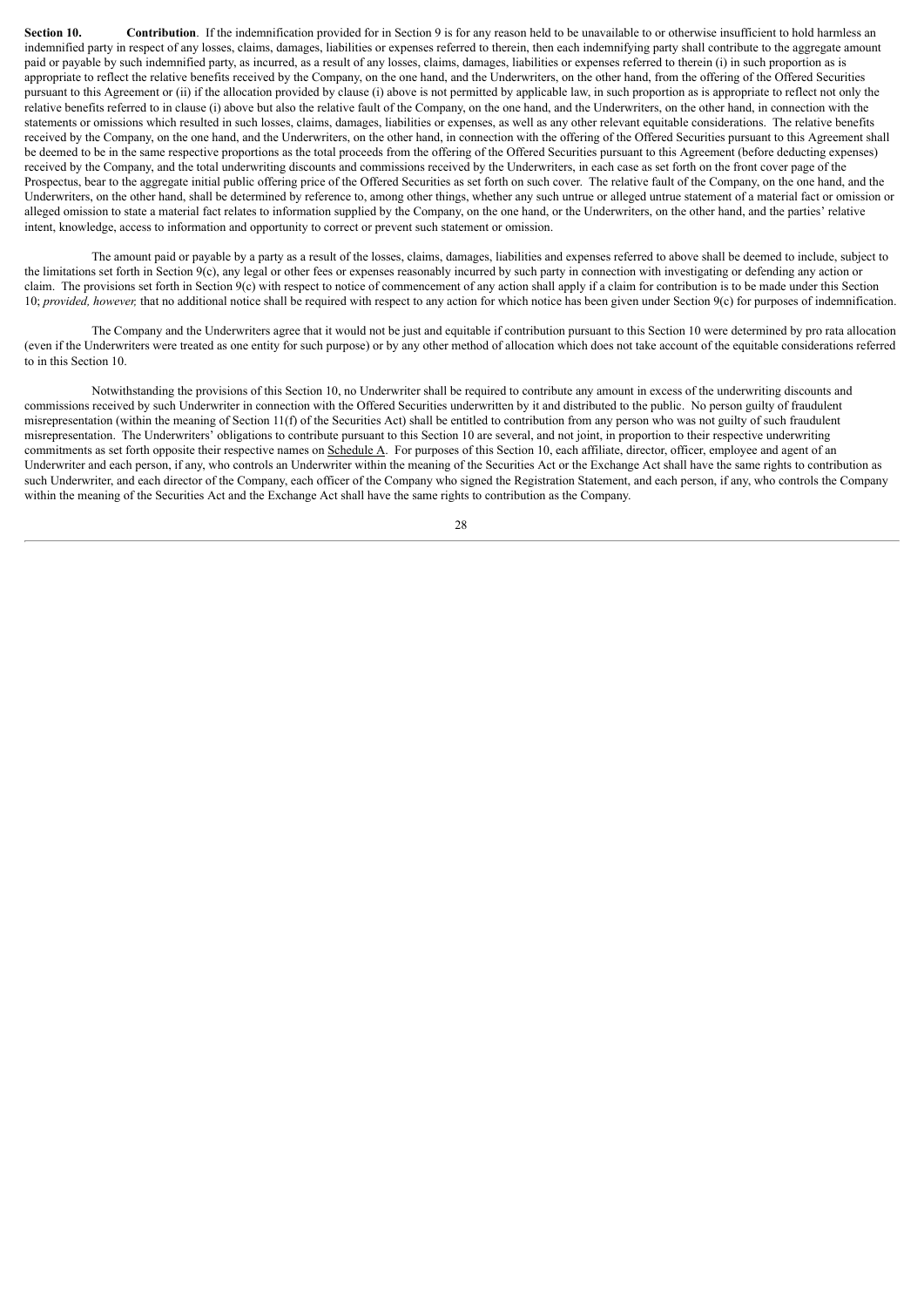Section 11. Default of One or More of the Several Underwriters. If, on the First Closing Date or any Option Closing Date, any one or more of the several Underwriters shall fail or refuse to purchase Offered Securities that it or they have agreed to purchase hereunder on such date, and the aggregate number of Offered Securities which such defaulting Underwriter or Underwriters agreed but failed or refused to purchase does not exceed 10% of the aggregate number of the Offered Securities to be purchased on such date, the Representatives may make arrangements satisfactory to the Company for the purchase of such Offered Securities by other persons, including any of the Underwriters, but if no such arrangements are made by such date, the other Underwriters shall be obligated, severally and not jointly, in the proportions that the number of Firm Shares set forth opposite their respective names on Schedule A bears to the aggregate number of Firm Shares set forth opposite the names of all such non-defaulting Underwriters, or in such other proportions as may be specified by the Representatives with the consent of the non-defaulting Underwriters, to purchase the Offered Securities which such defaulting Underwriter or Underwriters agreed but failed or refused to purchase on such date. If, on the First Closing Date or any Option Closing Date any one or more of the Underwriters shall fail or refuse to purchase Offered Securities and the aggregate number of Offered Securities with respect to which such default occurs exceeds 10% of the aggregate number of Offered Securities to be purchased on such date, and arrangements satisfactory to the Representatives and the Company for the purchase of such Offered Securities are not made within 48 hours after such default, this Agreement shall terminate without liability of any party to any other party except that the provisions of Section 4, Section 9 and Section 10 shall at all times be effective and shall survive such termination. In any such case either the Representatives or the Company shall have the right to postpone the First Closing Date or the applicable Option Closing Date, as the case may be, but in no event for longer than seven days in order that the required changes, if any, to the Registration Statement and the Prospectus or any other documents or arrangements may be effected.

As used in this Agreement, the term "**Underwriter**" shall be deemed to include any person substituted for a defaulting Underwriter under this Section 11. Any action taken under this Section 11 shall not relieve any defaulting Underwriter from liability in respect of any default of such Underwriter under this Agreement.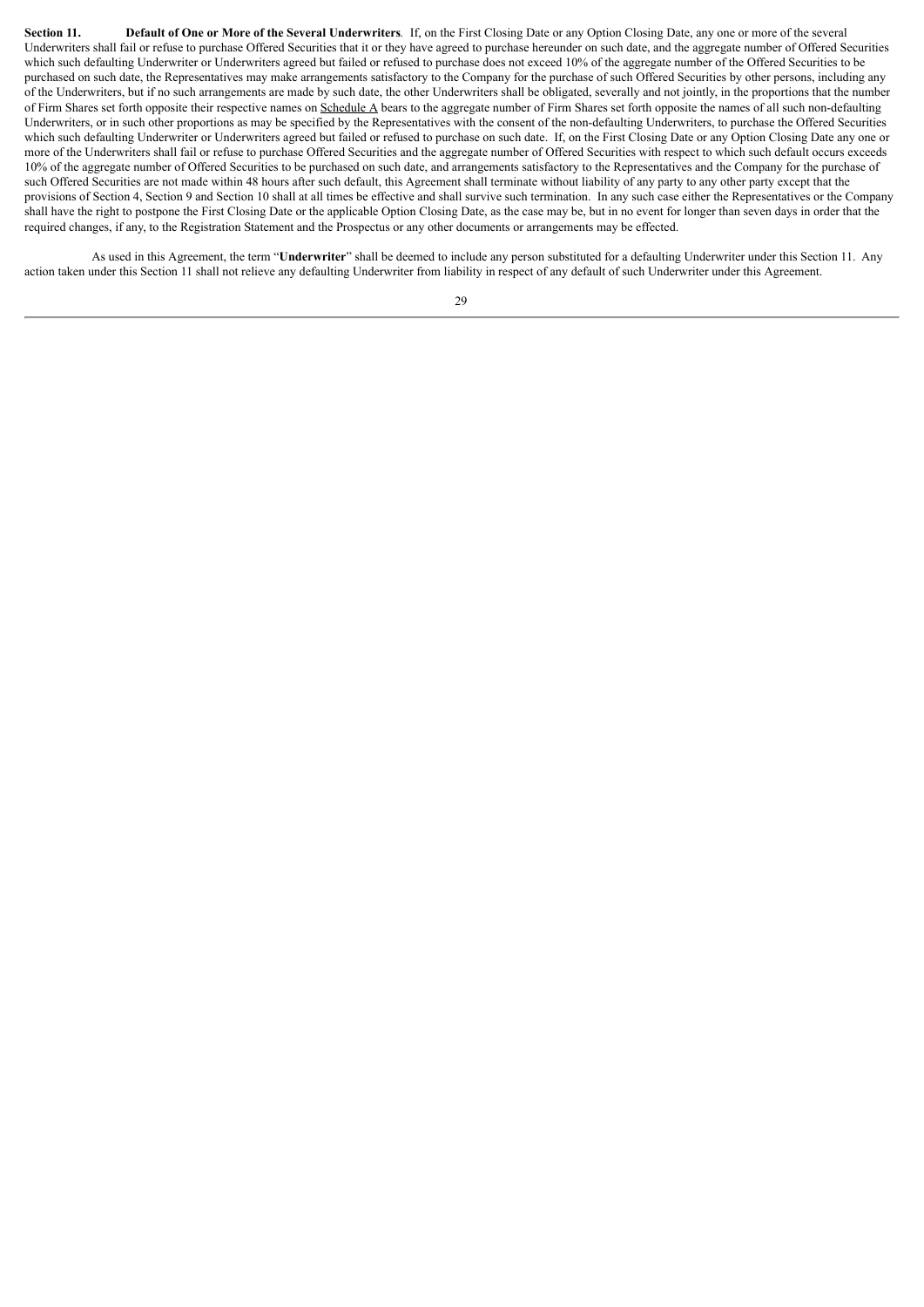**Section 12. Termination of this Agreement***.* Prior to the purchase of the Firm Securities by the Underwriters on the First Closing Date, this Agreement may be terminated by the Representatives by notice given to the Company if at any time: (i) trading or quotation in any of the Company's securities shall have been suspended or limited by the Commission, a Canadian regulatory authority or by Nasdaq; (ii) trading in securities generally on either Nasdaq or the New York Stock Exchange shall have been suspended or limited, or minimum or maximum prices shall have been generally established on any of such stock exchanges; (iii) a general banking moratorium shall have been declared by any federal, New York or Canadian federal authorities; (iv) there shall have occurred any outbreak or escalation of national or international hostilities or any crisis or calamity, or any change in the United States or international financial markets, or any substantial change or development involving a prospective substantial change in United States' or international political, financial or economic conditions, as in the judgment of the Representatives is material and adverse and makes it impracticable to market the Offered Securities in the manner and on the terms described in the Time of Sale Prospectus or the Prospectus or to enforce contracts for the sale of securities; (v) in the judgment of the Representatives there shall have occurred any Material Adverse Change; or (vi) the Company shall have sustained a loss by strike, fire, flood, earthquake, accident or other calamity of such character as in the judgment of the Representatives may interfere materially with the conduct of the business and operations of the Company regardless of whether or not such loss shall have been insured. If the purchase of the Offered Securities by the Underwriters is not consummated for any reason other than due to a termination pursuant to clauses (ii), (iii) or (iv) of this Section 12 or because of the termination of this Agreement pursuant to Section 11 hereof, the Company shall be obligated to reimburse the expenses of the Representatives and the Underwriters pursuant to Section 4 or Section 7 hereof. Any termination pursuant to this Section 12 shall be without liability on the part of any Underwriter to the Company. For the avoidance of doubt, the provisions of Section 9 and Section 10 shall at all times be effective and shall survive such termination.

**Section 13.** No Advisory or Fiduciary Relationship. The Company acknowledges and agrees that (a) the purchase and sale of the Offered Securities pursuant to this Agreement, including the determination of the public offering price of the Offered Securities and any related discounts and commissions, is an arm's-length commercial transaction between the Company, on the one hand, and the several Underwriters, on the other hand, (b) in connection with the offering contemplated hereby and the process leading to such transaction, each Underwriter is and has been acting solely as a principal and is not the agent or fiduciary of the Company, or the Company's shareholders, creditors, employees or any other party, (c) no Underwriter has assumed or will assume an advisory or fiduciary responsibility in favor of the Company with respect to the offering contemplated hereby or the process leading thereto (irrespective of whether such Underwriter has advised or is currently advising the Company on other matters) and no Underwriter has any obligation to the Company with respect to the offering contemplated hereby except the obligations expressly set forth in this Agreement, (d) the Underwriters and their respective affiliates may be engaged in a broad range of transactions that involve interests that differ from those of the Company, and (e) the Underwriters have not provided any legal, accounting, regulatory or tax advice with respect to the offering contemplated hereby and the Company has consulted its own legal, accounting, regulatory and tax advisors to the extent it deemed appropriate.

**Section 14. Representations and Indemnities to Survive Delivery***.* The respective indemnities, agreements, representations, warranties and other statements of the Company, of its officers, and of the several Underwriters set forth in or made pursuant to this Agreement will remain in full force and effect, regardless of any investigation made by or on behalf of any Underwriter or the Company or any of its or their partners, officers or directors or any controlling person, as the case may be, and, anything herein to the contrary notwithstanding, will survive delivery of and payment for the Offered Securities sold hereunder and any termination of this Agreement.

**Section 15.** Notices. All communications hereunder shall be in writing and shall be mailed, hand delivered or telecopied and confirmed to the parties hereto as follows:

If to the Representatives: Jefferies LLC

520 Madison Avenue New York, New York 10022 Attention: General Counsel Facsimile: (646) 619-4437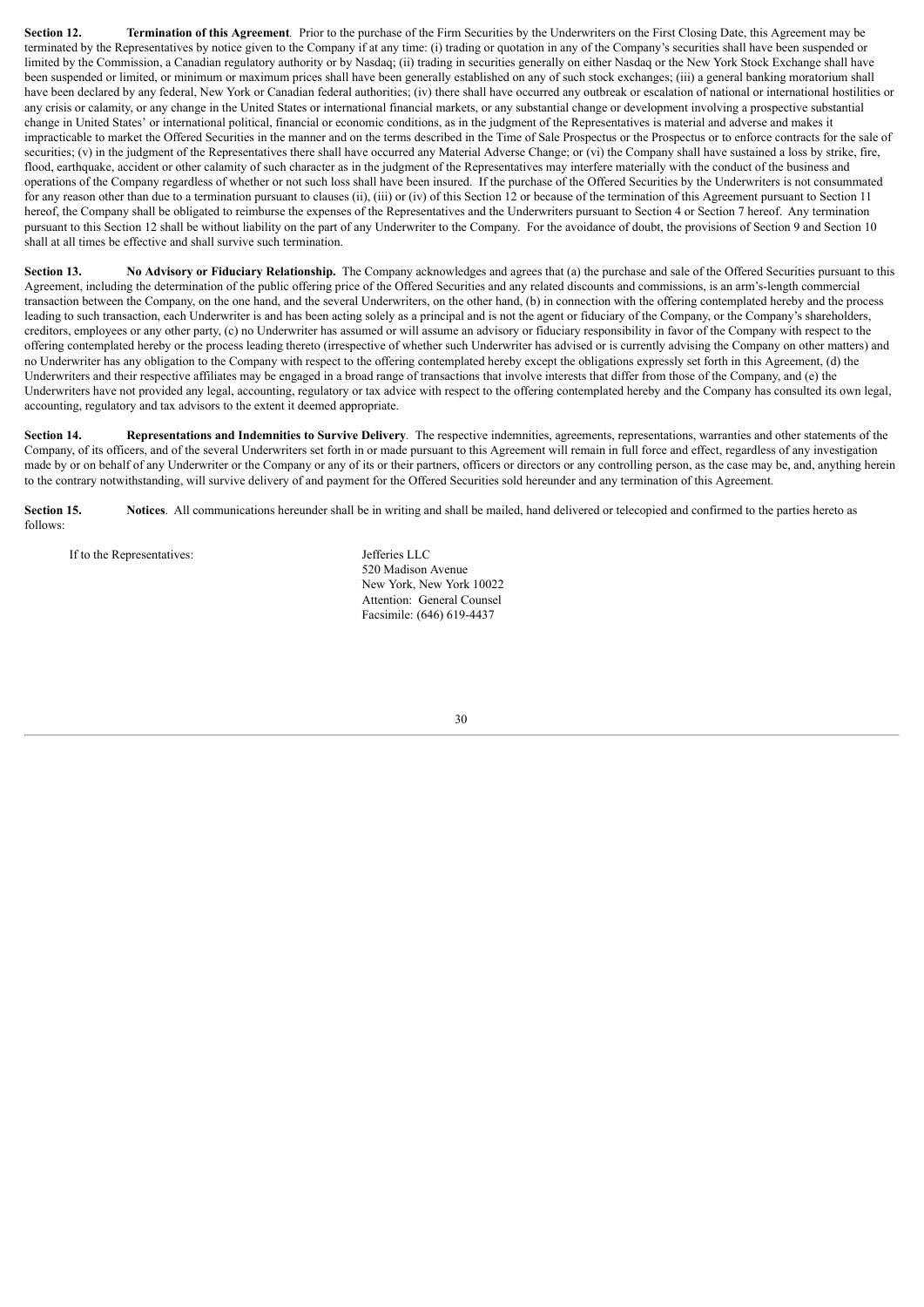|                    | J.P. Morgan Securities LLC<br>383 Madison Avenue<br>New York, New York 10179<br>Attention: Equity Syndicate Desk<br>Facsimile: (212) 622-8358                                                                               |
|--------------------|-----------------------------------------------------------------------------------------------------------------------------------------------------------------------------------------------------------------------------|
|                    | <b>SVB</b> Securities LLC<br>1301 Avenue of the Americas, 12th Floor<br>New York, New York 10019<br>Attention: Stuart R. Nayman                                                                                             |
|                    | Stifel, Nicolaus & Company, Incorporated<br>1 South Street, 15th Floor<br>Baltimore, Maryland 21202<br>Attention: Syndicate<br>Facsimile: (443) 224-1273                                                                    |
| with a copy to:    | Cooley LLP<br>3 Embarcadero Center, 20th Floor<br>San Francisco, California 94111<br>Facsimile: (415) 693-2222<br>Attention: Jonie Kondracki                                                                                |
| If to the Company: | Xenon Pharmaceuticals Inc.<br>200-3650 Gilmore Way<br>Burnaby, British Columbia V5G 4W8<br>Facsimile: (604) 484-3450<br>Attention: Chief Financial Officer                                                                  |
| with a copy to:    | Wilson Sonsini Goodrich & Rosati, Professional Corporation<br>701 Fifth Avenue, Suite 5100<br>Seattle, Washington 98104<br>Facsimile: (206) 883-2699<br>Attention: Jeffrey D. Saper, Steven V. Bernard and<br>Bryan D. King |

Any party hereto may change the address for receipt of communications by giving written notice to the others.

**Section 16. Successors***.* This Agreement will inure to the benefit of and be binding upon the parties hereto, including any substitute Underwriters pursuant to Section 11 hereof, and to the benefit of the affiliates, directors, officers, employees, agents and controlling persons referred to in Section 9 and Section 10, and in each case their respective successors, and personal representatives, and no other person will have any right or obligation hereunder. The term "**successors**" shall not include any purchaser of the Offered Securities as such from any of the Underwriters merely by reason of such purchase.

**Section 17. Partial Unenforceability**. The invalidity or unenforceability of any section, paragraph or provision of this Agreement shall not affect the validity or enforceability of any other section, paragraph or provision hereof. If any section, paragraph or provision of this Agreement is for any reason determined to be invalid or unenforceable, there shall be deemed to be made such minor changes (and only such minor changes) as are necessary to make it valid and enforceable.

# **Section 18. Recognition of the U.S. Special Resolution Regimes.**

(a) In the event that any Underwriter that is a Covered Entity becomes subject to a proceeding under a U.S. Special Resolution Regime, the transfer from such Underwriter of this Agreement, and any interest and obligation in or under this Agreement, will be effective to the same extent as the transfer would be effective under the U.S. Special Resolution Regime if this Agreement, and any such interest and obligation, were governed by the laws of the United States or a state of the United **States**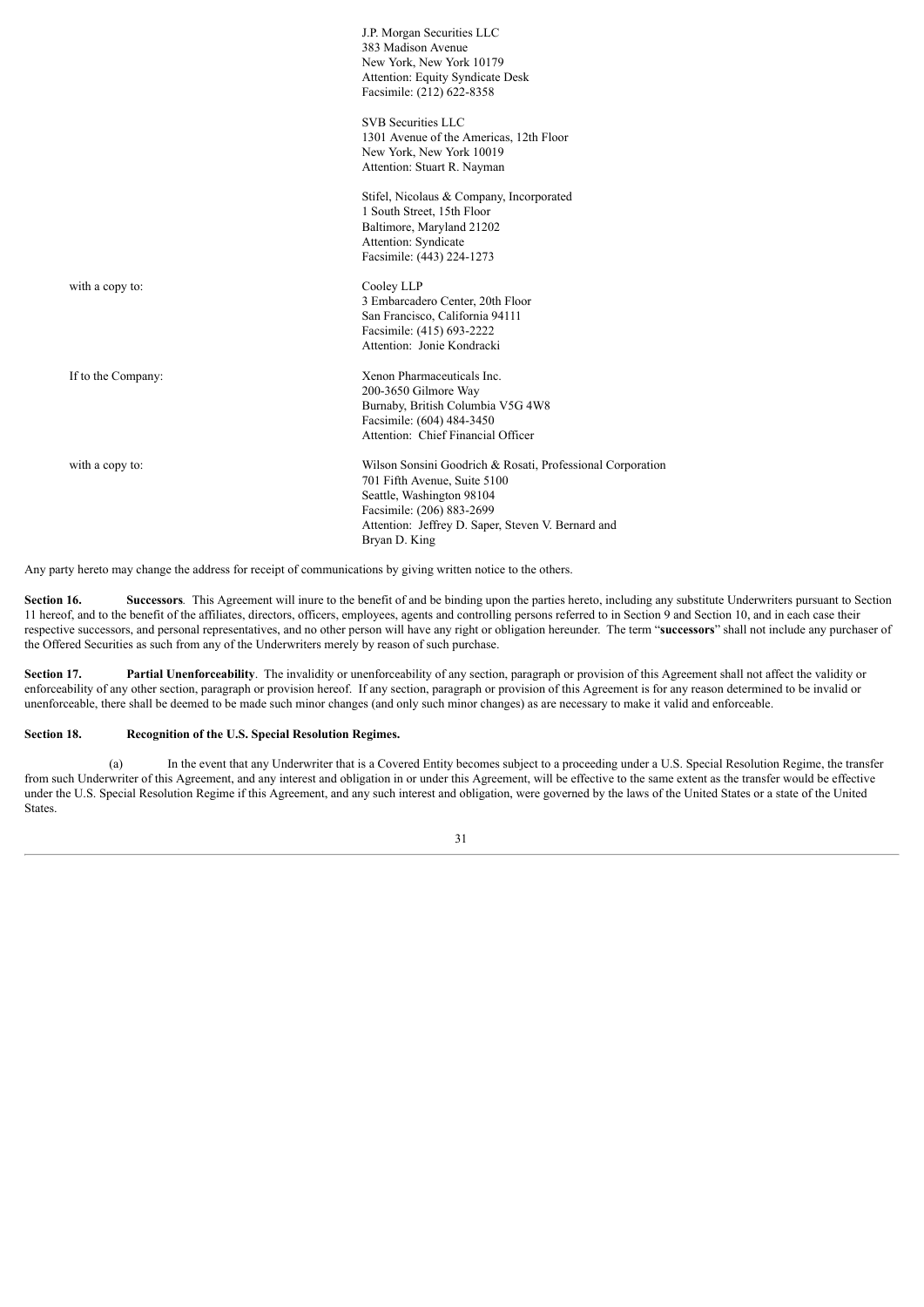(b) In the event that any Underwriter that is a Covered Entity or a BHC Act Affiliate of such Underwriter becomes subject to a proceeding under a U.S. Special Resolution Regime, Default Rights under this Agreement that may be exercised against such Underwriter are permitted to be exercised to no greater extent than such Default Rights could be exercised under the U.S. Special Resolution Regime if this Agreement were governed by the laws of the United States or a state of the United States.

For purposes of this Agreement, (A) "**BHC Act Affiliate**" has the meaning assigned to the term "affiliate" in, and shall be interpreted in accordance with, 12 U.S.C. § 1841(k); (B) "**Covered Entity**" means any of the following: (i) a "covered entity" as that term is defined in, and interpreted in accordance with, 12 C.F.R. § 252.82(b); (ii) a "covered bank" as that term is defined in, and interpreted in accordance with, 12 C.F.R. § 47.3(b); or (iii) a "covered FSI" as that term is defined in, and interpreted in accordance with, 12 C.F.R. § 382.2(b); (C) "**Default Right**" has the meaning assigned to that term in, and shall be interpreted in accordance with, 12 C.F.R. §§ 252.81, 47.2 or 382.1, as applicable; and (D) "**U.S. Special Resolution Regime**" means each of (i) the Federal Deposit Insurance Act and the regulations promulgated thereunder and (ii) Title II of the Dodd-Frank Wall Street Reform and Consumer Protection Act and the regulations promulgated thereunder.

**Section 19. Governing Law Provisions; Currency Provisions***.* This Agreement and any claim, controversy or dispute arising out of or relating thereto shall be governed by and construed in accordance with the internal laws of the State of New York applicable to agreements made and to be performed in such state. Any legal suit, action or proceeding arising out of or based upon this Agreement or the transactions contemplated hereby ("**Related Proceedings**") may be instituted in the New York Courts, and each party irrevocably submits to the exclusive jurisdiction (except for proceedings instituted in regard to the enforcement of a judgment of any such court (a "**Related Judgment**"), as to which such jurisdiction is non-exclusive) of such courts in any such suit, action or proceeding. Service of any process, summons, notice or document by mail to such party's address set forth above shall be effective service of process for any suit, action or other proceeding brought in any such court. The parties irrevocably and unconditionally waive any objection to the laying of venue of any suit, action or other proceeding in the New York Courts and irrevocably and unconditionally waive and agree not to plead or claim in any such court that any such suit, action or other proceeding brought in any such court has been brought in an inconvenient forum. The Company has irrevocably appointed CT Corporation System pursuant to a Form U-2 Uniform Consent to Service of Process filed with the Secretary of State of the State of New York, as its agent to receive service of process or other legal summons for purposes of any such suit, action or proceeding that may be instituted in any state or federal court in the Borough of Manhattan in the City of New York.

With respect to any Related Proceeding, each party irrevocably waives, to the fullest extent permitted by applicable law, all immunity (whether on the basis of sovereignty or otherwise) from jurisdiction, service of process, attachment (both before and after judgment) and execution to which it might otherwise be entitled in the New York Courts, and with respect to any Related Judgment, each party waives any such immunity in the New York Courts or any other court of competent jurisdiction, and will not raise or claim or cause to be pleaded any such immunity at or in respect of any such Related Proceeding or Related Judgment, including, without limitation, any immunity pursuant to the United States Foreign Sovereign Immunities Act of 1976, as amended.

All references to "\$" in this Agreement refer to United States dollars. The obligations of the Company pursuant to this Agreement in respect of any sum due to any Underwriter shall, notwithstanding any judgment in a currency other than United States dollars, not be discharged until the first business day following receipt by any Underwriter of any sum adjudged to be so due in such other currency, on which such Underwriter may in accordance with normal banking procedures purchase United States dollars with such other currency. If the United States dollars so purchased are less than the sum originally due to such Underwriter in United States dollars hereunder, the Company agrees as a separate obligation and notwithstanding any such judgment, to indemnify such Underwriter against such loss. If the United States dollars so purchased are greater than the sum originally due to such Underwriter hereunder, such Underwriter agrees to pay to the Company an amount equal to the excess of the dollars so purchased over the sum originally due to such Underwriter hereunder.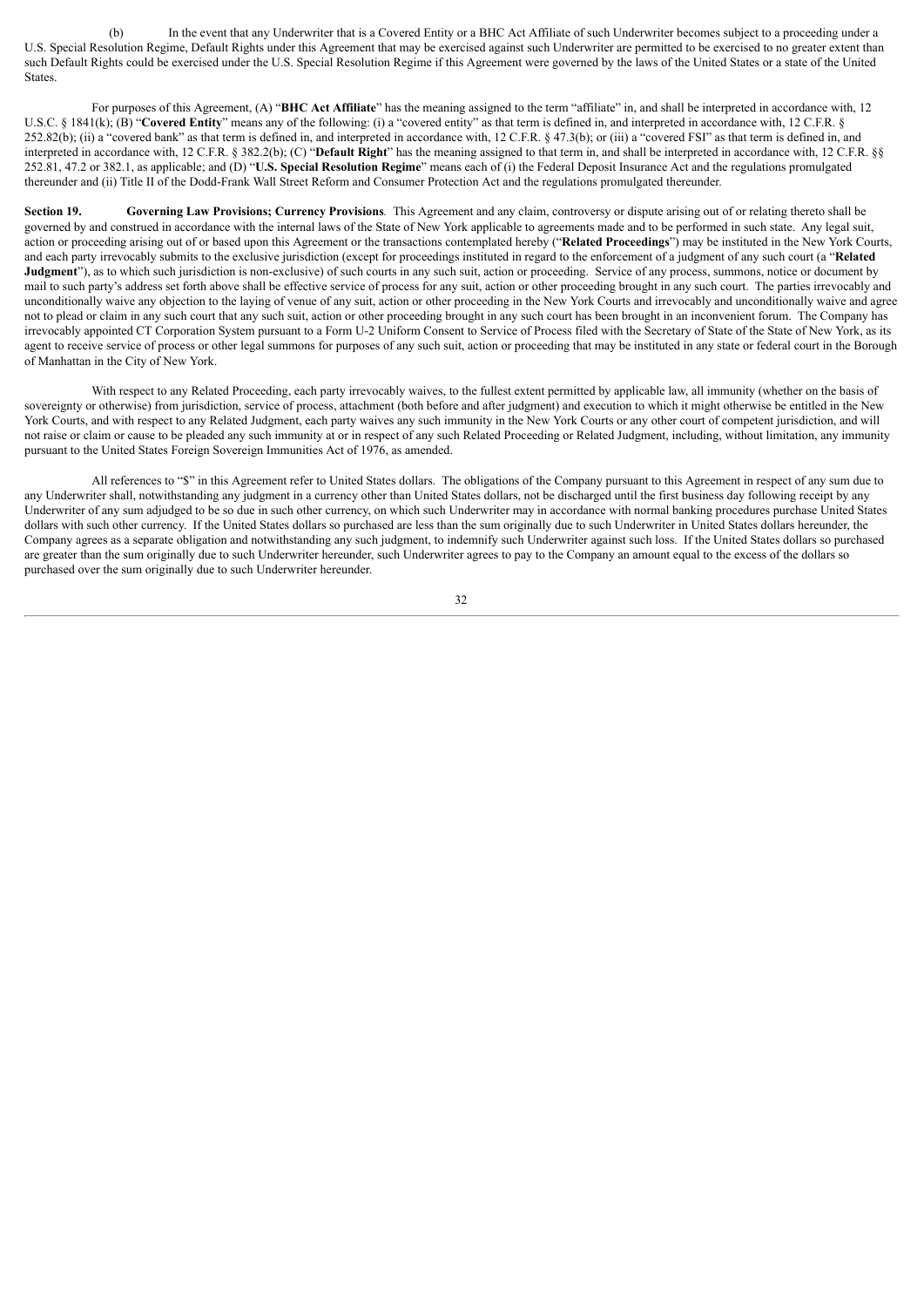All payments made by the Company under this Agreement, if any, will be made without withholding or deduction for or on account of any present or future taxes, duties, assessments or governmental charges of whatever nature (other than taxes on net income) imposed or levied by or on behalf of Canada or any political subdivision or any taxing authority thereof or therein unless the Company is or becomes required by law to withhold or deduct such taxes, duties, assessments or other governmental charges. In such event, the Company will pay such additional amounts as will result, after such withholding or deduction, in the receipt by each Underwriter and each person controlling any Underwriter, as the case may be, of the amounts that would otherwise have been receivable in respect thereof.

**Section 20.** Waiver of Jury Trial. Each of the parties hereto hereby waives any right to trial by jury in any suit or proceeding arising out of or relating to this Agreement.

Section 21. Compliance with USA Patriot Act. In accordance with the requirements of the USA Patriot Act (Title III of Pub. L. 107-56 (signed into law October 26, 2001)), the Underwriters are required to obtain, verify and record information that identifies their respective clients, including the Company, which information may include the name and address of their respective clients, as well as other information that will allow the Underwriters to properly identify their respective clients.

**Section 22. General Provisions.** This Agreement constitutes the entire agreement of the parties to this Agreement and supersedes all prior written or oral and all contemporaneous oral agreements, understandings and negotiations with respect to the subject matter hereof. This Agreement may be executed in two or more counterparts, each one of which shall be an original, with the same effect as if the signatures thereto and hereto were upon the same instrument. This Agreement may not be amended or modified unless in writing by all of the parties hereto, and no condition herein (express or implied) may be waived unless waived in writing by each party whom the condition is meant to benefit. The section headings herein are for the convenience of the parties only and shall not affect the construction or interpretation of this Agreement.

Each of the parties hereto acknowledges that it is a sophisticated business person who was adequately represented by counsel during negotiations regarding the provisions hereof, including, without limitation, the indemnification provisions of Section 9 and the contribution provisions of Section 10, and is fully informed regarding said provisions. Each of the parties hereto further acknowledges that the provisions of Section 9 and Section 10 hereof fairly allocate the risks in light of the ability of the parties to investigate the Company, its affairs and its business in order to assure that adequate disclosure has been made in the Registration Statement, any preliminary prospectus, the Time of Sale Prospectus, each free writing prospectus and the Prospectus (and any amendments and supplements to the foregoing), as contemplated by the Securities Act and the Exchange Act.

*[signature page follows]*

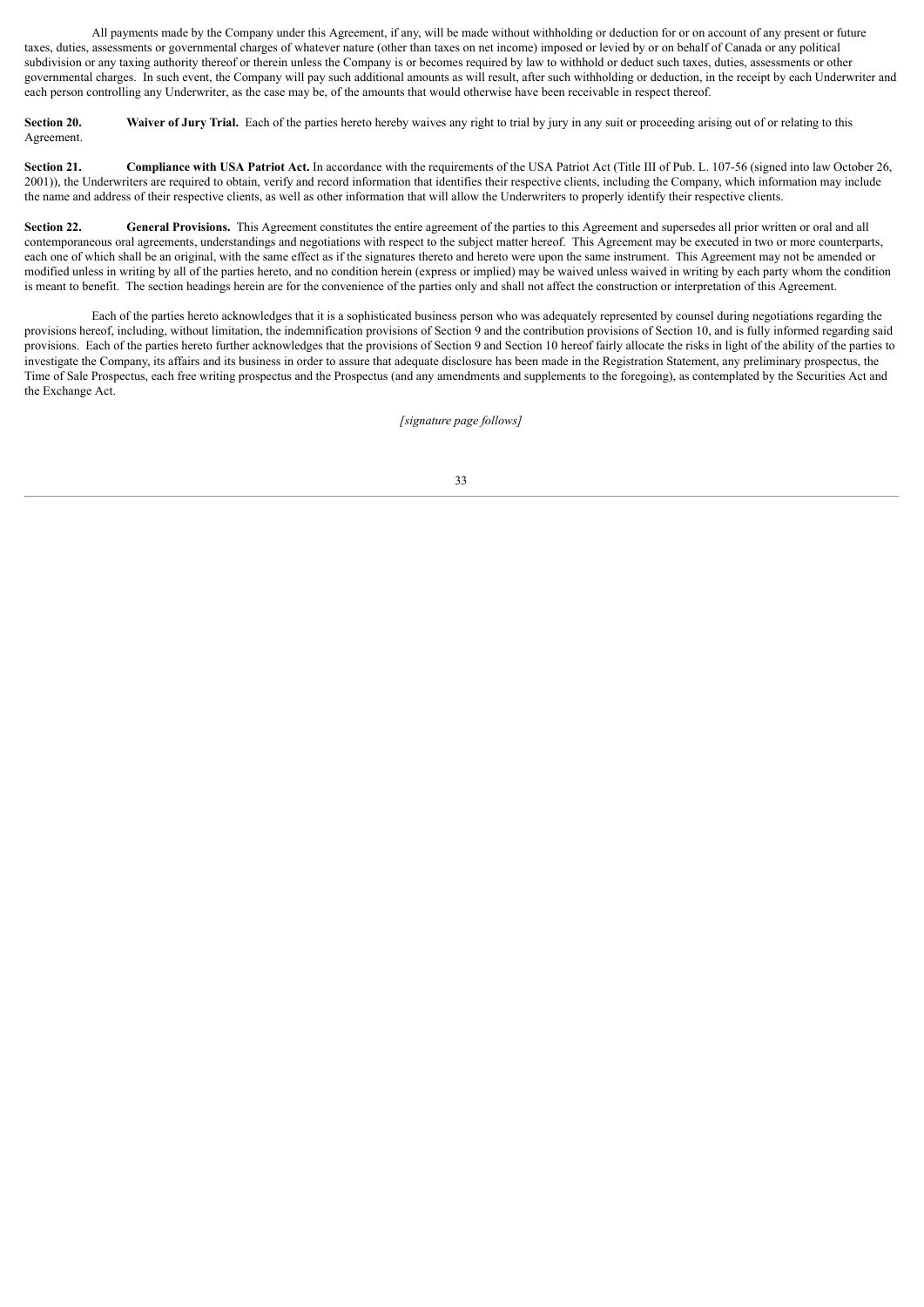If the foregoing is in accordance with your understanding of our agreement, kindly sign and return to the Company the enclosed copies hereof, whereupon this instrument, along with all counterparts hereof, shall become a binding agreement in accordance with its terms.

Very truly yours,

# **XENON PHARMACEUTICALS INC.**

| By:   | /s/ Sherry Aulin        |
|-------|-------------------------|
| Name: | Sherry Aulin            |
| Title | Chief Financial Officer |

The foregoing Underwriting Agreement is hereby confirmed and accepted by the Representatives in New York, New York as of the date first above written.

# **JEFFERIES LLC J.P. MORGAN SECURITIES LLC SVB SECURITIES LLC STIFEL, NICOLAUS & COMPANY, INCORPORATED**

Acting individually and as Representatives of the several Underwriters named in the attached Schedule A.

# **JEFFERIES LLC**

| By:   | /s/ Michael Brinkman |
|-------|----------------------|
| Name: | Michael Brinkman     |
| Title | Managing Director    |

# **J.P. MORGAN SECURITIES LLC**

| By:   | /s/ Benjamin Burdett |
|-------|----------------------|
| Name: | Benjamin Burdett     |
| Title | Managing Director    |

# **SVB SECURITIES LLC**

| By:   | /s/ Murphy Gallagher     |
|-------|--------------------------|
| Name: | Murphy Gallagher         |
| Title | Senior Managing Director |

# **STIFEL, NICOLAUS & COMPANY, INCORPORATED**

| By:   | /s/ Seth Rubin    |  |
|-------|-------------------|--|
| Name: | Seth Rubin        |  |
| Title | Managing Director |  |

*[Signature Page to Underwriting Agreement]*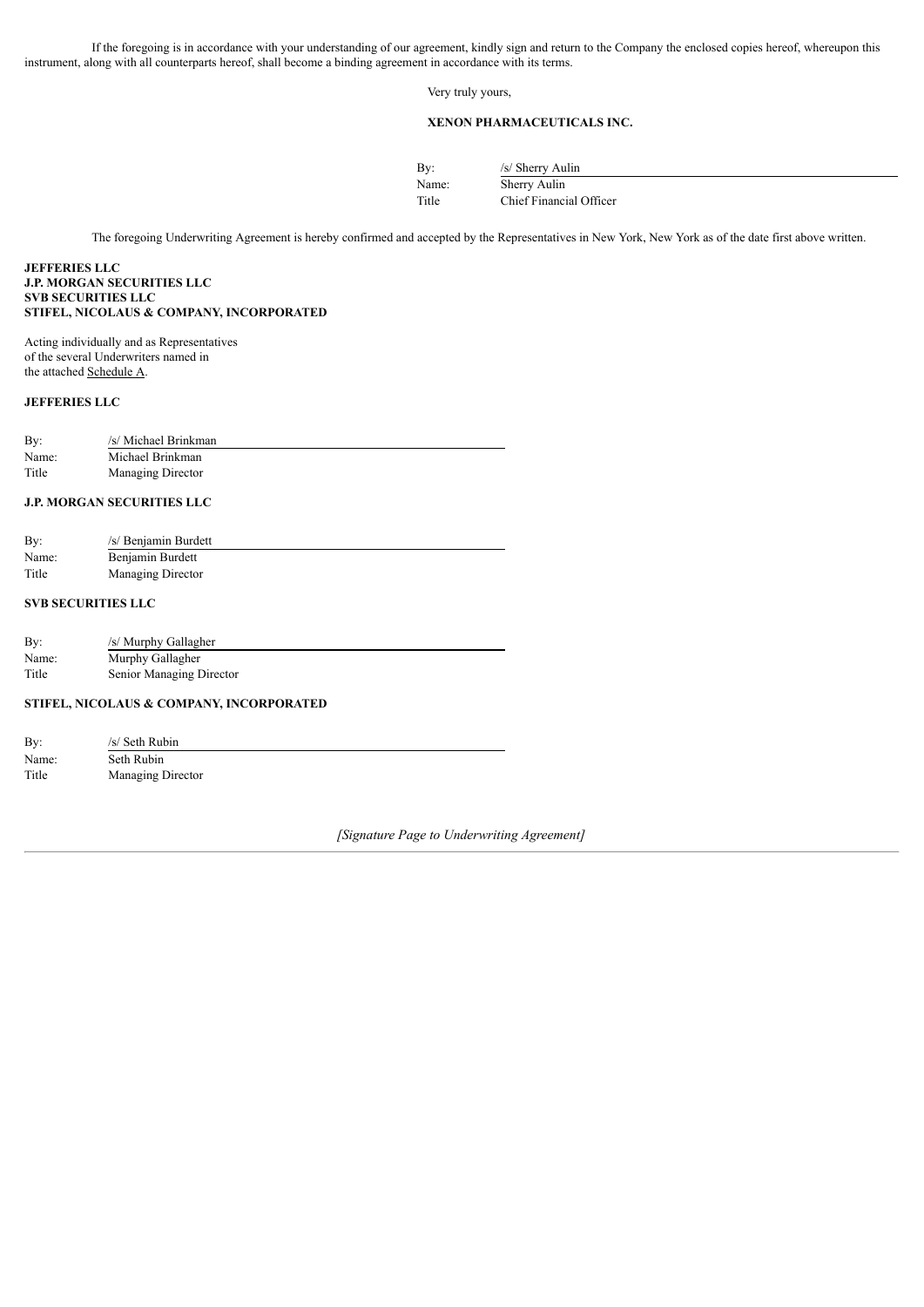|                                          | Number of          | Number of                  |
|------------------------------------------|--------------------|----------------------------|
|                                          | <b>Firm Shares</b> | <b>Pre-Funded Warrants</b> |
| <b>Underwriters</b>                      | to be Purchased    | to be Purchased            |
| Jefferies LLC                            | 2,360,656          | 98.360                     |
| J.P. Morgan Securities LLC               | 2,360,656          | 98,360                     |
| SVB Securities LLC                       | 1,770,493          | 73.772                     |
| Stifel, Nicolaus & Company, Incorporated | .377.049           | 57.376                     |
| Total                                    | 7,868,854          | 327.868                    |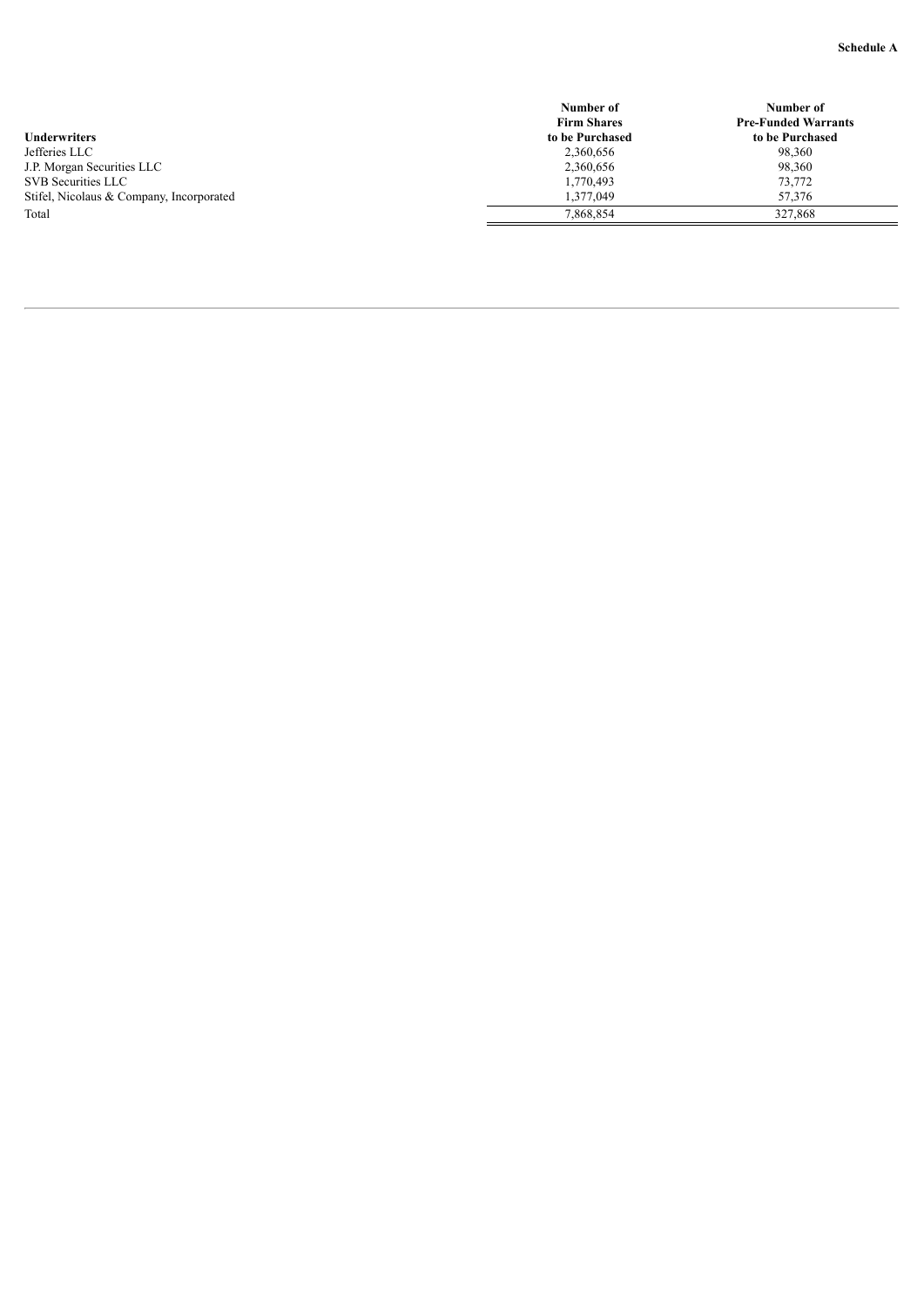# **Free Writing Prospectuses Included in the Time of Sale Prospectus**

None.

# **Pricing Information Included in the Time of Sale Prospectus**

| Price per share to the public:                           | \$30.50   |
|----------------------------------------------------------|-----------|
| Number of shares being sold by the Company:              | 7,868,854 |
| Number of shares potentially issuable pursuant           |           |
| to the option to purchase additional shares:             | 1.229.508 |
| Price per pre-funded warrant to the public:              | \$30,4999 |
| Number of pre-funded warrants being sold by the Company: | 327,868   |
| Underwriting discounts and commissions:                  | \$1.83    |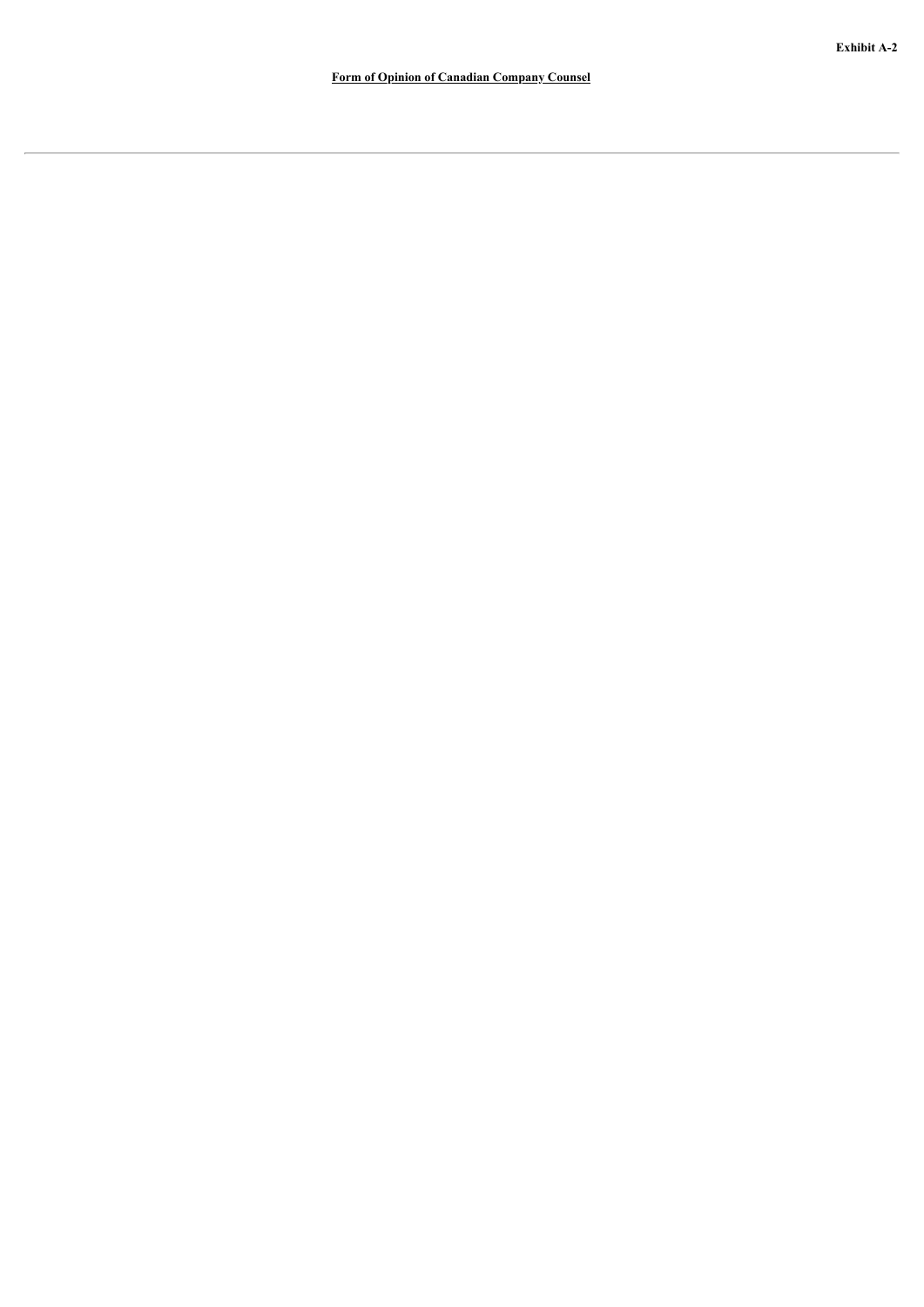Jefferies LLC J.P. Morgan Securities LLC SVB Securities LLC Stifel, Nicolaus & Company, Incorporated As Representatives of the Several Underwriters

- c/o Jefferies LLC 520 Madison Avenue New York, New York 10022 c/o J.P. Morgan Securities LLC 383 Madison Avenue New York, New York 10179 c/o SVB Securities LLC 255 California Street, 12th Floor San Francisco, California 94111 c/o Stifel, Nicolaus & Company, Incorporated
- 787 Seventh Avenue, 11th Floor New York, New York 10019

# RE: Xenon Pharmaceuticals Inc. (the "**Company**")

Ladies & Gentlemen:

The undersigned is an owner of common shares of the Company ("**Shares**") or of Related Securities of the Company. The Company proposes to conduct a public offering of equity securities (the "**Offering**") for which Jefferies LLC, J.P. Morgan Securities LLC, SVB Securities LLC and Stifel, Nicolaus & Company, Incorporated (the "**Representatives**") will act as the representatives of the underwriters. The undersigned recognizes that the Offering will benefit each of the Company and the undersigned. The undersigned acknowledges that the underwriters are relying on the representations and agreements of the undersigned contained in this letter agreement in conducting the Offering and, at a subsequent date, in entering into an underwriting agreement (the "**Underwriting Agreement**") and other underwriting arrangements with the Company with respect to the Offering.

Annex A sets forth definitions for capitalized terms used in this letter agreement that are not defined in the body of this letter agreement. Those definitions are a part of this letter agreement.

In consideration of the foregoing, and for other good and valuable consideration, the receipt and sufficiency of which are hereby acknowledged, the undersigned hereby agrees that, during the Lock-up Period, the undersigned will not (and will use best efforts to cause any Family Member not to), without the prior written consent of the Representatives, which may withhold their consent in their sole discretion:

- Sell or Offer to Sell any Shares or Related Securities currently or hereafter owned either of record or beneficially (as defined in Rule 13d-3 under the Exchange Act) by the undersigned or such Family Member,
- enter into any Swap,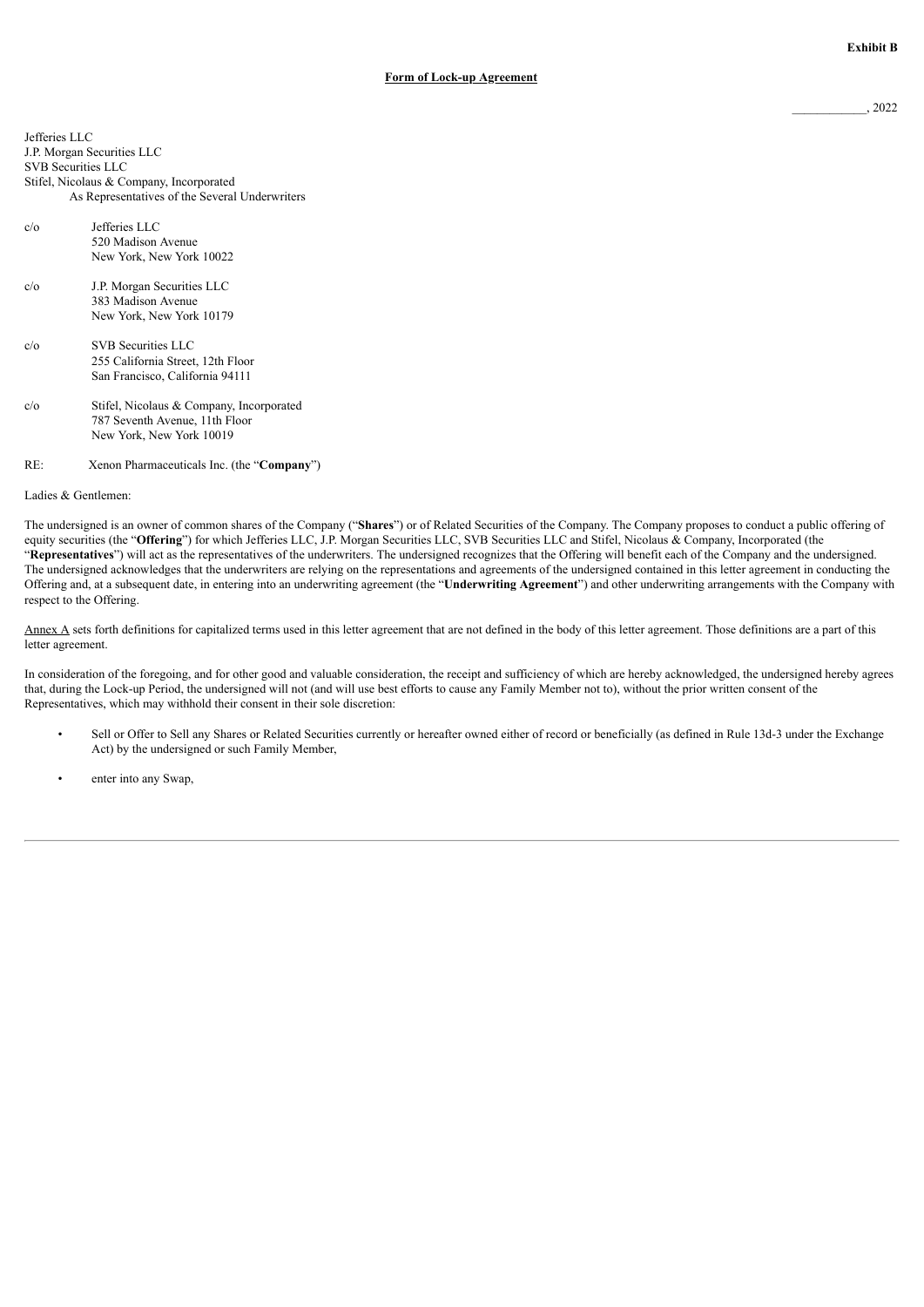- make any demand for, or exercise any right with respect to, the registration under the Securities Act of the offer and sale of any Shares or Related Securities, or cause to be filed a registration statement, prospectus or prospectus supplement (or an amendment or supplement thereto) with respect to any such registration, or
- publicly announce any intention to do any of the foregoing.

The foregoing will not apply to the registration of the offer and sale of the Shares, and the sale of the Shares to the underwriters, in each case as contemplated by the Underwriting Agreement. In addition, the foregoing restrictions shall not apply to (i) Shares or Related Securities acquired in open market transactions on or after the date of the final prospectus supplement relating to the Offering (the "**Prospectus**"), *provided* that prior to the expiration of the Lock-up Period, no public disclosure or filing under the Exchange Act shall be required, or made voluntarily, reporting a reduction in beneficial ownership of Shares or Related Securities in connection with any transfer of such Shares or Related Securities; (ii) the receipt of Shares or Related Securities in connection with the vesting of restricted stock or the exercise of options to purchase Shares or Related Securities, including any transfer for the payment of taxes due as a result of such vesting or exercise, whether by means of "net settlement" or otherwise (provided any such transfer shall only be permitted to the Company), insofar as such option or restricted stock is issued pursuant to an employee benefit plan disclosed in the preliminary prospectus supplement relating to the Offering and the Prospectus, *provided* that any such Shares or Related Securities received upon such vesting or exercise shall be subject to the terms of this letter agreement and no public disclosure or filing under the Exchange Act shall be required or shall be voluntarily made during the Lock-up Period; (iii) the transfer of Shares or Related Securities to the Company in connection with the repurchase of Shares issued pursuant to an employee benefit plan; (iv) the transfer of Shares or Related Securities pursuant to a *bona fide* third-party tender offer, merger, consolidation or other similar transaction made to all holders of the Company's securities involving a change of control of the Company, *provided* that in the event that such tender offer, merger, consolidation or other such transaction is not completed, the Shares and Related Securities held by the undersigned shall remain subject to the provisions of this letter agreement; (v) the transfer of Shares or Related Securities solely by operation of law, such as pursuant to a qualified domestic order or in connection with a divorce settlement, *provided* that each transferee executes and delivers to the Representatives an agreement stating that such transferee is receiving and holding such Shares and/or Related Securities subject to the provisions of this letter agreement and agrees not to Sell or Offer to Sell such Shares and/or Related Securities, engage in any Swap or engage in any other activities restricted under this letter agreement except in accordance with this letter agreement (as if such transferee had been an original signatory hereto); (vi) if the undersigned is a corporation, partnership, limited liability company, trust or other business entity the transfer of Shares or Related Securities (A) to another corporation, partnership, limited liability company, trust or other business entity that is a direct or indirect affiliate (as defined in Rule 405 promulgated under the Securities Act) of the undersigned or (B) as part of a distribution without consideration by the undersigned to its shareholders, partners, members or other equity holders; (vii) the transfer of Shares or Related Securities by gift, or by will or intestate succession; (viii) the transfer of Shares or Related Securities to a Family Member or to a trust whose beneficiaries consist exclusively of one or more of the undersigned (or, if the undersigned is a trust, to any trustee or beneficiary of the undersigned) and/or a Family Member; *provided, however*, that in the case of clauses (vi), (vii) and (viii), it shall be a condition to such transfer that:

- each transferee executes and delivers to the Representatives an agreement stating that such transferee is receiving and holding such Shares and/or Related Securities subject to the provisions of this letter agreement and agrees not to Sell or Offer to Sell such Shares and/or Related Securities, engage in any Swap or engage in any other activities restricted under this letter agreement except in accordance with this letter agreement (as if such transferee had been an original signatory hereto), and
- prior to the expiration of the Lock-up Period, no public disclosure or filing under the Exchange Act by any party to the transfer (donor, donee, transferor or transferee) shall be required, or made voluntarily, reporting a reduction in beneficial ownership of Shares in connection with such transfer.

The undersigned may enter into a written plan meeting the requirements of Rule 10b5-1 under the Exchange Act relating to the sale of Shares or Related Securities of the Company, *provided* that the Shares or Related Securities subject to such plan may not be sold and no public disclosure of any such plan shall be required or shall be voluntarily made by any person until after the expiration of the Lock-up Period.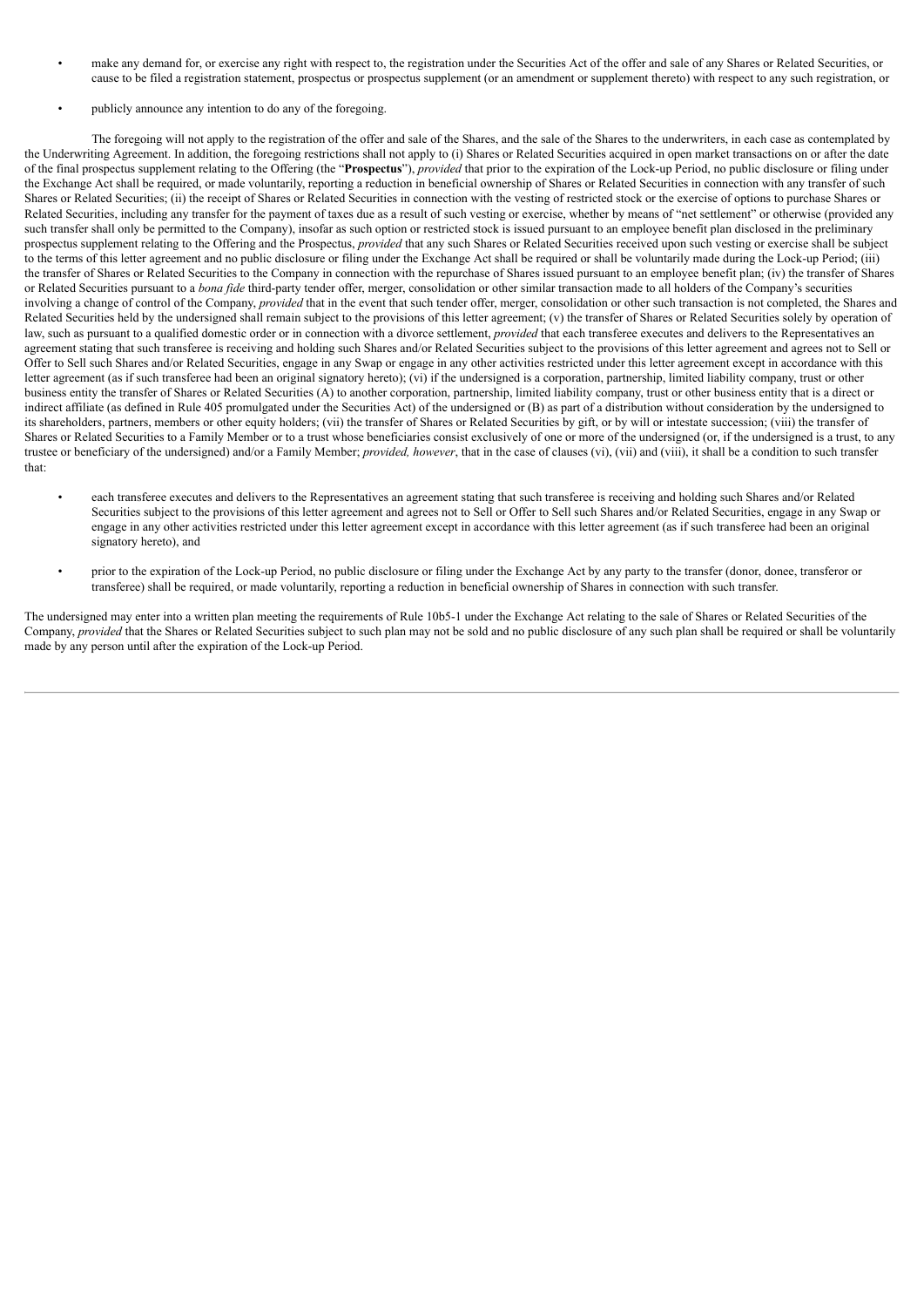The undersigned also agrees and consents to the entry of stop transfer instructions with the Company's transfer agent and registrar against the transfer of Shares or Related Securities held by the undersigned and the undersigned's Family Members, if any, except in compliance with the foregoing restrictions.

With respect to the Offering only, the undersigned waives any registration rights relating to registration under the Securities Act of the offer and sale of any Shares and/or any Related Securities owned either of record or beneficially by the undersigned, including any rights to receive notice of the Offering.

The undersigned confirms that the undersigned has not, and has no knowledge that any Family Member has, directly or indirectly, taken any action designed to or that might reasonably be expected to cause or result in the stabilization or manipulation of the price of any security of the Company to facilitate the sale of the Shares. The undersigned will not take, and will use best efforts to cause any Family Member not to take, directly or indirectly, any such action.

Whether or not the Offering occurs as currently contemplated or at all depends on market conditions and other factors. The Offering will only be made pursuant to the Underwriting Agreement, the terms of which are subject to negotiation between the Company and the underwriters.

The undersigned hereby represents and warrants that the undersigned has full power, capacity and authority to enter into this letter agreement. This letter agreement is irrevocable and will be binding on the undersigned and the successors, heirs, personal representatives and assigns of the undersigned. This letter agreement shall lapse and become null and void, and the undersigned shall be released from all obligations under this letter agreement, if (i) the Company notifies the Representatives in writing that it does not intend to proceed with the Offering, (ii) the Underwriting Agreement is not executed on or before July 31, 2022 or (iii) if the Underwriting Agreement (other than the provisions thereof that survive termination) shall terminate or be terminated prior to payment for, and delivery of, the Firm Shares (as defined therein) to be sold thereunder, whichever of clauses (i), (ii) and (iii) occurs first.

This letter agreement shall be governed by, and construed in accordance with, the laws of the State of New York, without regard to the conflict of laws principles thereof.

The undersigned acknowledges and agrees that the underwriters have not provided any recommendation or investment advice nor have the underwriters solicited any action from the undersigned with respect to the Offering and the undersigned has consulted their own legal, accounting, financial, regulatory and tax advisors to the extent deemed appropriate. The undersigned further acknowledges and agrees that, although the Representatives may be required or choose to provide certain Regulation Best Interest and Form CRS disclosures to you in connection with the Offering, the Representatives and the other underwriters are not making a recommendation to you to enter into this letter agreement, and nothing set forth in such disclosures is intended to suggest that the Representatives or any underwriter is making such a recommendation.

This letter agreement may be delivered via facsimile, electronic mail (including pdf or any electronic signature complying with the U.S. federal ESIGN Act of 2000, e.g., www.docusign.com or www.echosign.com) or other transmission method and any counterpart so delivered shall be deemed to have been duly and validly delivered and be valid and effective for all purposes.

*[signature page follows]*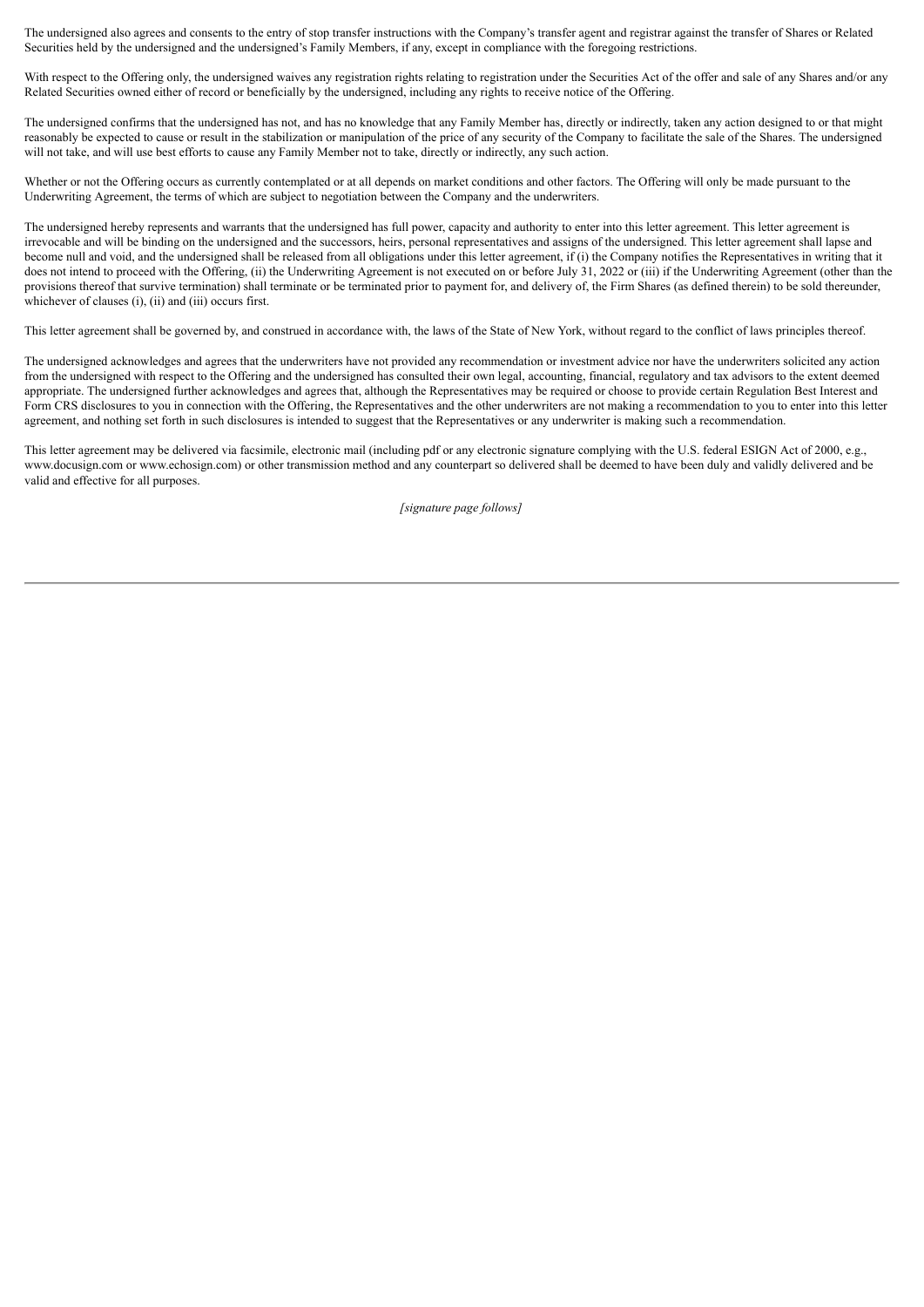Very truly yours,

Name of Security Holder *(Print exact name)*

By:

Signature

If not signing in an individual capacity:

Name of Authorized Signatory *(Print*)

Title of Authorized Signatory *(Print*)

*(indicate capacity of person signing if signing as custodian, trustee, or on behalf of an entity)*

*[Signature Page to Lockup Agreement]*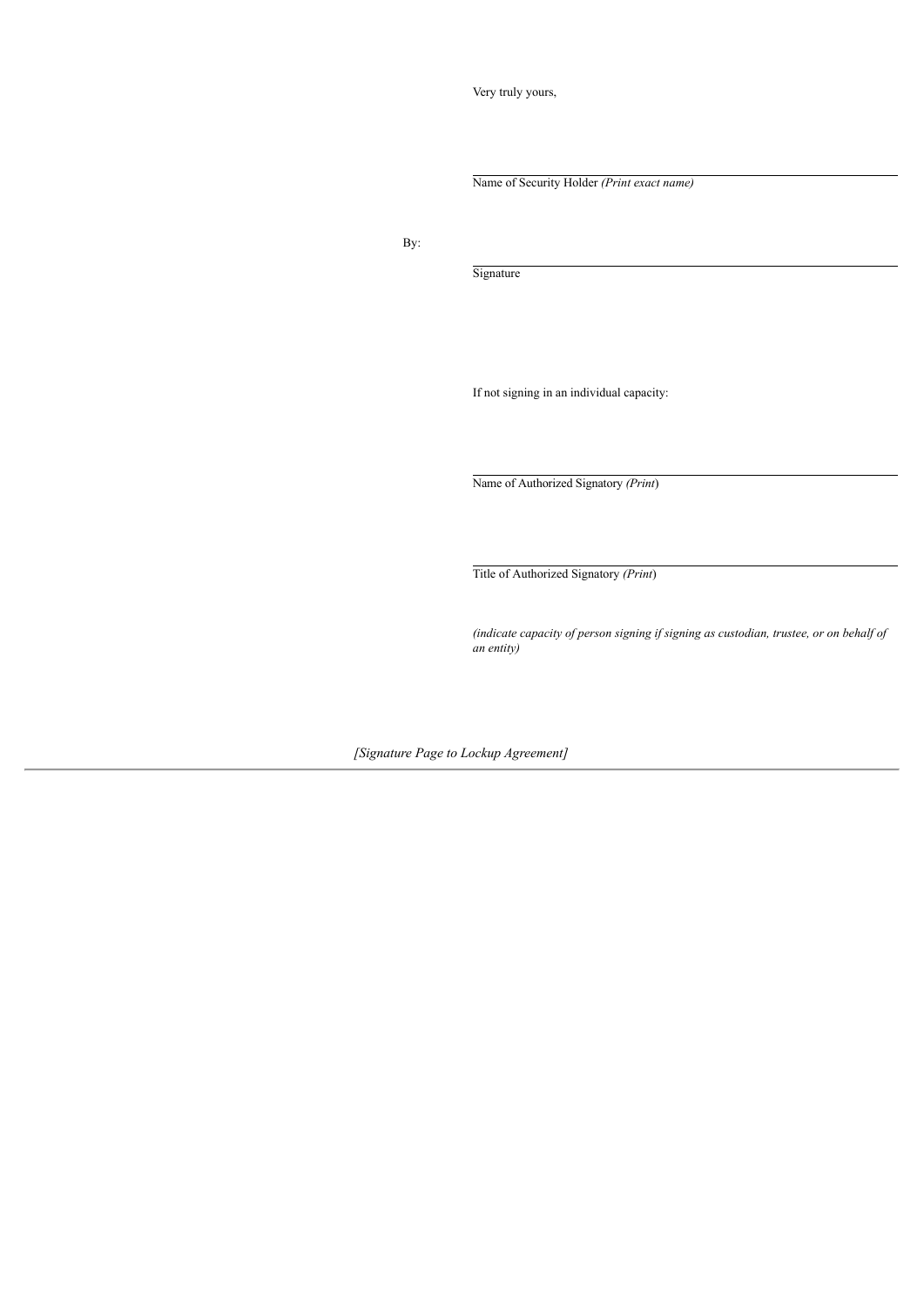# **Certain Defined Terms Used in Lock-up Agreement**

For purposes of the letter agreement to which this  $\Delta$ nnex  $\Delta$  is attached and of which it is made a part:

- "**Call Equivalent Position**" shall have the meaning set forth in Rule 16a-1(b) under the Exchange Act.
- "**Exchange Act**" shall mean the Securities Exchange Act of 1934, as amended.
- "**Family Member**" shall mean the spouse of the undersigned, an immediate family member of the undersigned or an immediate family member of the undersigned's spouse, in each case living in the undersigned's household or whose principal residence is the undersigned's household (regardless of whether such spouse or family member may at the time be living elsewhere due to educational activities, health care treatment, military service, temporary internship or employment or otherwise).
- "**Immediate family member**" as used above shall have the meaning set forth in Rule 16a-1(e) under the Exchange Act.
- "**Lock-up Period**" shall mean the period beginning on the date hereof and continuing through the close of trading on the date that is 30 days after the date of the Prospectus.
- "**Put Equivalent Position**" shall have the meaning set forth in Rule 16a-1(h) under the Exchange Act.
- "**Related Securities**" shall mean any options or warrants or other rights to acquire Shares or any securities exchangeable or exercisable for or convertible into Shares, or to acquire other securities or rights ultimately exchangeable or exercisable for or convertible into Shares.
- "**Securities Act**" shall mean the Securities Act of 1933, as amended.
- "**Sell or Offer to Sell**" shall mean to:
	- o sell, offer to sell, contract to sell or lend,
	- o effect any short sale or establish or increase a Put Equivalent Position or liquidate or decrease any Call Equivalent Position,
	- o pledge, hypothecate or grant any security interest in, or
	- o in any other way transfer or dispose of,

in each case whether effected directly or indirectly.

• "**Swap**" shall mean any swap, hedge or similar arrangement or agreement that transfers, in whole or in part, the economic risk of ownership of Shares or Related Securities, regardless of whether any such transaction is to be settled in securities, in cash or otherwise.

Capitalized terms not defined in this  $\Delta$ nnex  $\Delta$  shall have the meanings given to them in the body of this lock-up agreement.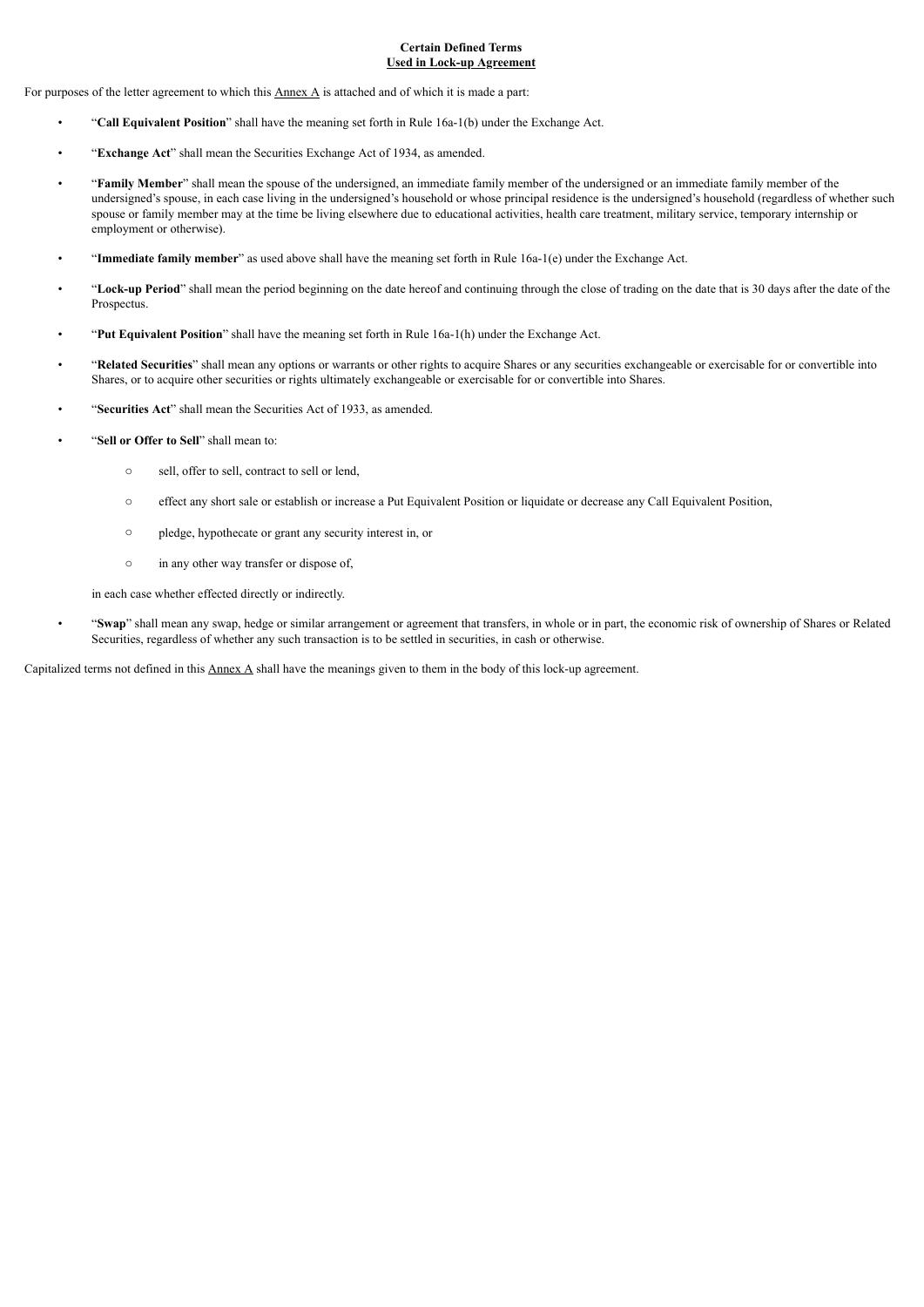# **FORM OF PRE-FUNDED WARRANT TO PURCHASE COMMON SHARES**

Number of Shares: [ (subject to adjustment) Original Issue Date: [ ], 2022

#### <span id="page-47-0"></span>Warrant No.

Xenon Pharmaceuticals Inc., a corporation continued under the federal laws of Canada (the "*Company*"), hereby certifies that, for good and valuable consideration, the receipt and sufficiency of which are hereby acknowledged, [ ] or its registered assigns (the "*Holder*"), is entitled, subject to the terms set forth below, to purchase from the Company up to a total of [ ] common shares (the "*Common Shares*"), of the Company (each such share, a "*Warrant Share*" and all such shares, the "*Warrant Shares*") at an exercise price per share equal to \$0.0001 per share (as adjusted from time to time as provided in Section 9 herein, the "*Exercise Price*"), upon surrender of this *Warrant to Purchase Common Shares* (including any *Warrants to Purchase Common Shares* issued in exchange, transfer or replacement hereof, the "*Warrant*") at any time and from time to time on or after the date hereof (the "*Original Issue Date*"), subject to the following terms and conditions:

1. Definitions. For purposes of this Warrant, the following terms shall have the following meanings:

(a) "Affiliate" means any Person directly or indirectly controlled by, controlling or under common control with, a Holder, but only for so long as such control shall continue. For purposes of this definition, "control" (including, with correlative meanings, "controlled by", "controlling" and "under common control with") means, with respect to a Person, possession, direct or indirect, of (a) the power to direct or cause direction of the management and policies of such Person (whether through ownership of securities or partnership or other ownership interests, by contract or otherwise), or (b) at least 50% of the voting securities (whether directly or pursuant to any option, warrant or other similar arrangement) or other comparable equity interests.

(b) "*Commission*" means the United States Securities and Exchange Commission.

(c) "*Closing Sale Price*" means, for any security as of any date, the last trade price for such security on the Principal Trading Market for such security, as reported by Bloomberg Financial Markets, or, if such Principal Trading Market begins to operate on an extended hours basis and does not designate the last trade price, then the last trade price of such security prior to 4:00 P.M., New York City time, as reported by Bloomberg Financial Markets, or if the foregoing do not apply, the last trade price of such security in the over-the-counter market on the electronic bulletin board for such security as reported by Bloomberg Financial Markets. If the Closing Sale Price cannot be calculated for a security on a particular date on any of the foregoing bases, the Closing Sale Price of such security on such date shall be the fair market value as mutually determined by the Company and the Holder. If the Company and the Holder are unable to agree upon the fair market value of such security, then the Board of Directors of the Company shall use its good faith judgment to determine the fair market value. The Board of Directors' determination shall be binding upon all parties absent demonstrable error. All such determinations shall be appropriately adjusted for any share dividend, share split, share combination or other similar transaction during the applicable calculation period.

(d) "*Principal Trading Market*" means the national securities exchange or other trading market on which the Common Shares are primarily listed on and quoted for trading, which, as of the Original Issue Date, shall be the Nasdaq Global Market.

(e) "*Registration Statement*" means the Company's automatically effective shelf Registration Statement on Form S‑3 (File No. 333-260010).

(f) "*Securities Act*" means the Securities Act of 1933, as amended.

(g) "*Trading Day*" means any weekday on which the Principal Trading Market is normally open for trading.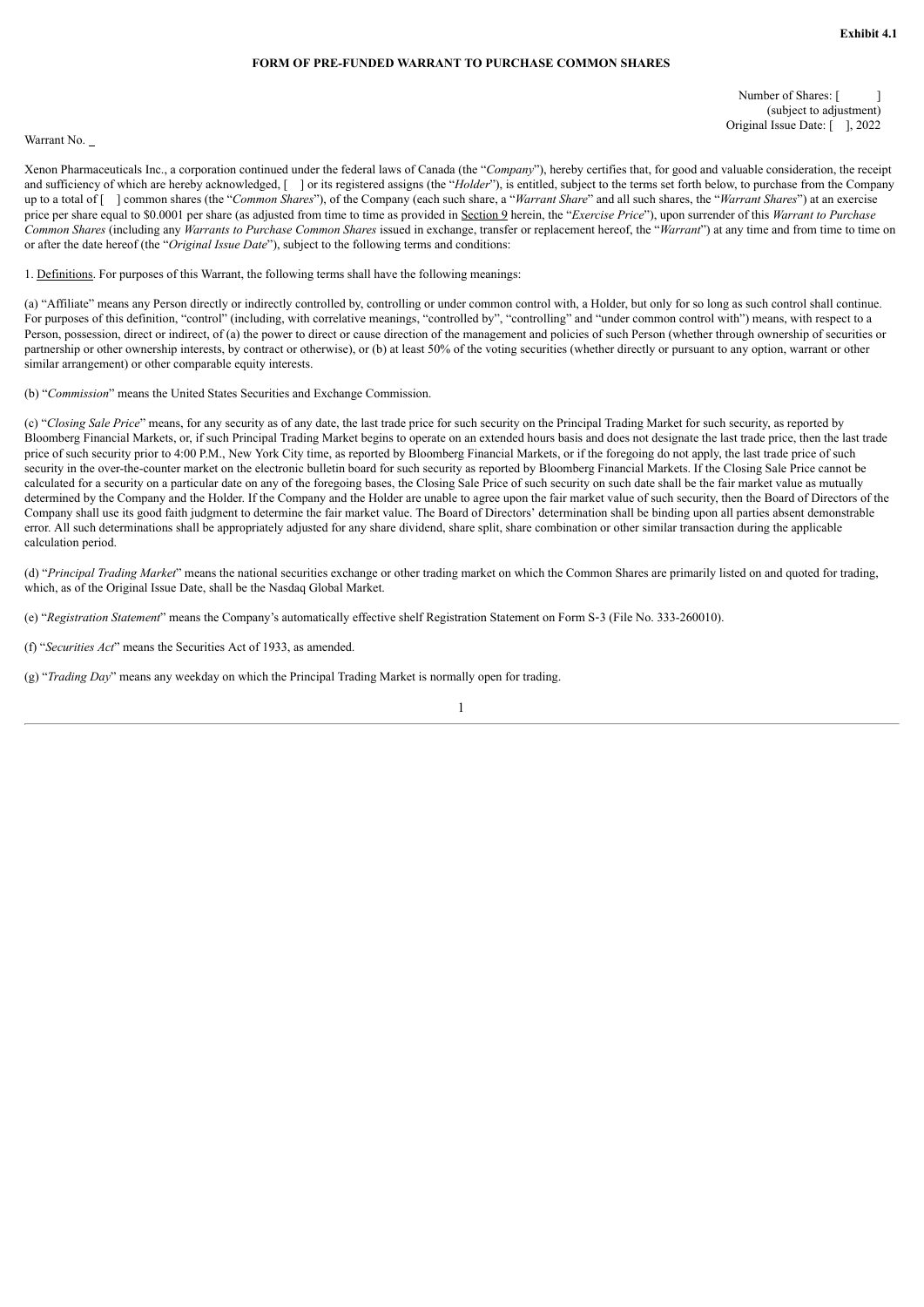(h) "*Transfer Agent*" means American Stock Transfer & Trust Co., the Company's transfer agent and registrar for the Common Shares, and any successor appointed in such capacity.

2. Issuance of Securities; Registration of Warrants. The Warrant, as initially issued by the Company, is offered and sold pursuant to the Registration Statement. As of the Original Issue Date, the Warrant Shares are issuable under the Registration Statement. Accordingly, the Warrant and, assuming issuance pursuant to the Registration Statement or an exchange meeting the requirements of Section 3(a)(9) of the Exchange Act as in effect on the Original Issue Date, the Warrant Shares, are not "restricted securities" under Rule 144 promulgated under the Securities Act. The Company shall register ownership of this Warrant, upon records to be maintained by the Company for that purpose (the "*Warrant Register*"), in the name of the record Holder (which shall include the initial Holder or, as the case may be, any assignee to which this Warrant is assigned hereunder) from time to time. The Company may deem and treat the registered Holder of this Warrant as the absolute owner hereof for the purpose of any exercise hereof or any distribution to the Holder, and for all other purposes, absent actual notice to the contrary.

3. Registration of Transfers. Subject to compliance with all applicable securities laws, the Company shall, or will cause its Transfer Agent to, register the transfer of all or any portion of this Warrant in the Warrant Register, upon surrender of this Warrant, and payment for all applicable transfer taxes (if any). Upon any such registration or transfer, a new warrant to purchase Common Shares in substantially the form of this Warrant (any such new warrant, a "*New Warrant*") evidencing the portion of this Warrant so transferred shall be issued to the transferee, and a New Warrant evidencing the remaining portion of this Warrant not so transferred, if any, shall be issued to the transferring Holder. The acceptance of the New Warrant by the transferee thereof shall be deemed the acceptance by such transferee of all of the rights and obligations in respect of the New Warrant that the Holder has in respect of this Warrant. The Company shall, or will cause its Transfer Agent to, prepare, issue and deliver at the Company's own expense any New Warrant under this Section 3. Until due presentment for registration of transfer, the Company may treat the registered Holder hereof as the owner and holder for all purposes, and the Company shall not be affected by any notice to the contrary.

#### 4. Exercise and Duration of Warrants.

(a) All or any part of this Warrant shall be exercisable by the registered Holder in any manner permitted by this Warrant at any time and from time to time on or after the Original Issue Date.

(b) The Holder may exercise this Warrant by delivering to the Company (i) an exercise notice, in the form attached as Schedule 1 hereto (the "*Exercise Notice*"), completed and duly signed, and (ii) payment of the Exercise Price for the number of Warrant Shares as to which this Warrant is being exercised (which may take the form of a "cashless exercise" if so indicated in the Exercise Notice pursuant to Section 10 below), and the date on which the last of such items is delivered to the Company (as determined in accordance with the notice provisions hereof) is an "*Exercise Date*." The Holder shall not be required to deliver the original Warrant in order to effect an exercise hereunder. Execution and delivery of the Exercise Notice shall have the same effect as cancellation of the original Warrant and issuance of a New Warrant evidencing the right to purchase the remaining number of Warrant Shares, if any. The aggregate exercise price of this Warrant, except for the Exercise Price, was pre-funded to the Company on or before the Original Issue Date, and consequently no additional consideration (other than the Exercise Price) shall be required by to be paid by the Holder to effect any exercise of this Warrant. The Holder shall not be entitled to the return or refund of all, or any portion, of such pre-funded exercise price under any circumstance or for any reason whatsoever.

 $\overline{2}$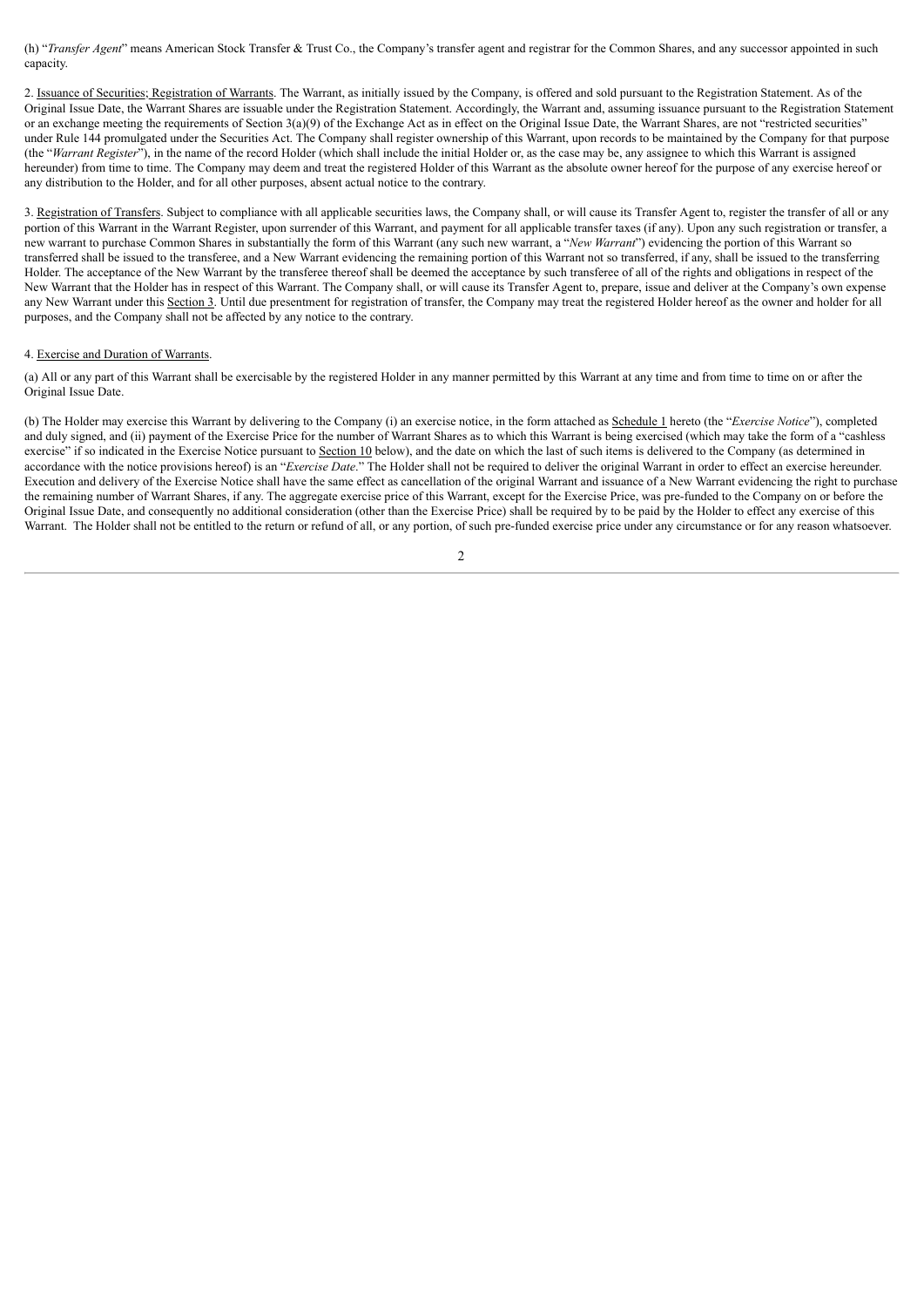# 5. Delivery of Warrant Shares.

(a) Upon exercise of this Warrant, the Company shall promptly (but in no event later than three (3) Trading Days after the Exercise Date), upon the request of the Holder, credit such aggregate number of Common Shares to which the Holder is entitled pursuant to such exercise to the Holder's or its designee's balance account with The Depository Trust Company ("DTC") through its Deposit Withdrawal Agent Commission system, or if the Transfer Agent is not participating in the Fast Automated Securities Transfer Program (the "*FAST Program*") or if the certificates are required to bear a legend regarding restriction on transferability, issue and dispatch by overnight courier to the address as specified in the Exercise Notice, a certificate, registered in the Company's share register in the name of the Holder or its designee, for the number of Common Shares to which the Holder is entitled pursuant to such exercise. The Holder, or any natural person or legal entity (each, a "Person") so designated by the Holder to receive Warrant Shares, shall be deemed to have become the holder of record of such Warrant Shares as of the Exercise Date, irrespective of the date such Warrant Shares are credited to the Holder's DTC account or the date of delivery of the certificates evidencing such Warrant Shares, as the case may be.

(b) If by the close of the third (3rd) Trading Day after the Exercise Date, the Company fails to deliver to the Holder a certificate representing the required number of Warrant Shares in the manner required pursuant to Section 5(a) or fails to credit the Holder's balance account with DTC for such number of Warrant Shares to which the Holder is entitled, and if after such third (3rd) Trading Day and prior to the receipt of such Warrant Shares, the Holder purchases (in an open market transaction or otherwise) Common Shares to deliver in satisfaction of a sale by the Holder of the Warrant Shares which the Holder anticipated receiving upon such exercise (a "*Buy-In*"), then the Company shall, within three (3) Trading Days after the Holder's request and in the Holder's sole discretion, either (1) pay in cash to the Holder an amount equal to the Holder's total purchase price (including brokerage commissions, if any) for the Common Shares so purchased, at which point the Company's obligation to deliver such certificate (and to issue such Warrant Shares) shall terminate or (2) promptly honor its obligation to deliver to the Holder a certificate or certificates representing such Warrant Shares and pay cash to the Holder in an amount equal to the excess (if any) of Holder's total purchase price (including brokerage commissions, if any) for the Common Shares so purchased in the Buy-In over the product of (A) the number of Common Shares purchased in the Buy-In, times (B) the Closing Sale Price of a Common Share on the Exercise Date.

(c) To the extent permitted by law and subject to Section 5(b), the Company's obligations to issue and deliver Warrant Shares in accordance with and subject to the terms hereof (including the limitations set forth in Section 11 below) are absolute and unconditional, irrespective of any action or inaction by the Holder to enforce the same, any waiver or consent with respect to any provision hereof, the recovery of any judgment against any Person or any action to enforce the same, or any setoff, counterclaim, recoupment, limitation or termination, or any breach or alleged breach by the Holder or any other Person of any obligation to the Company or any violation or alleged violation of law by the Holder or any other Person, and irrespective of any other circumstance that might otherwise limit such obligation of the Company to the Holder in connection with the issuance of Warrant Shares. Subject to Section 5(b), nothing herein shall limit the Holder's right to pursue any other remedies available to it hereunder, at law or in equity including, without limitation, a decree of specific performance and/or injunctive relief with respect to the Company's failure to timely deliver certificates representing Common Shares upon exercise of the Warrant as required pursuant to the terms hereof.

6. Charges, Taxes and Expenses. Issuance and delivery of certificates for Common Shares upon exercise of this Warrant shall be made without charge to the Holder for any issue or transfer tax, transfer agent fee or other incidental tax or expense (excluding any applicable stamp duties) in respect of the issuance of such certificates, all of which taxes and expenses shall be paid by the Company; *provided, however*, that the Company shall not be required to pay any tax that may be payable in respect of any transfer involved in the registration of any certificates for Warrant Shares or the Warrants in a name other than that of the Holder or an Affiliate thereof. The Holder shall be responsible for all other tax liability that may arise as a result of holding or transferring this Warrant or receiving Warrant Shares upon exercise hereof.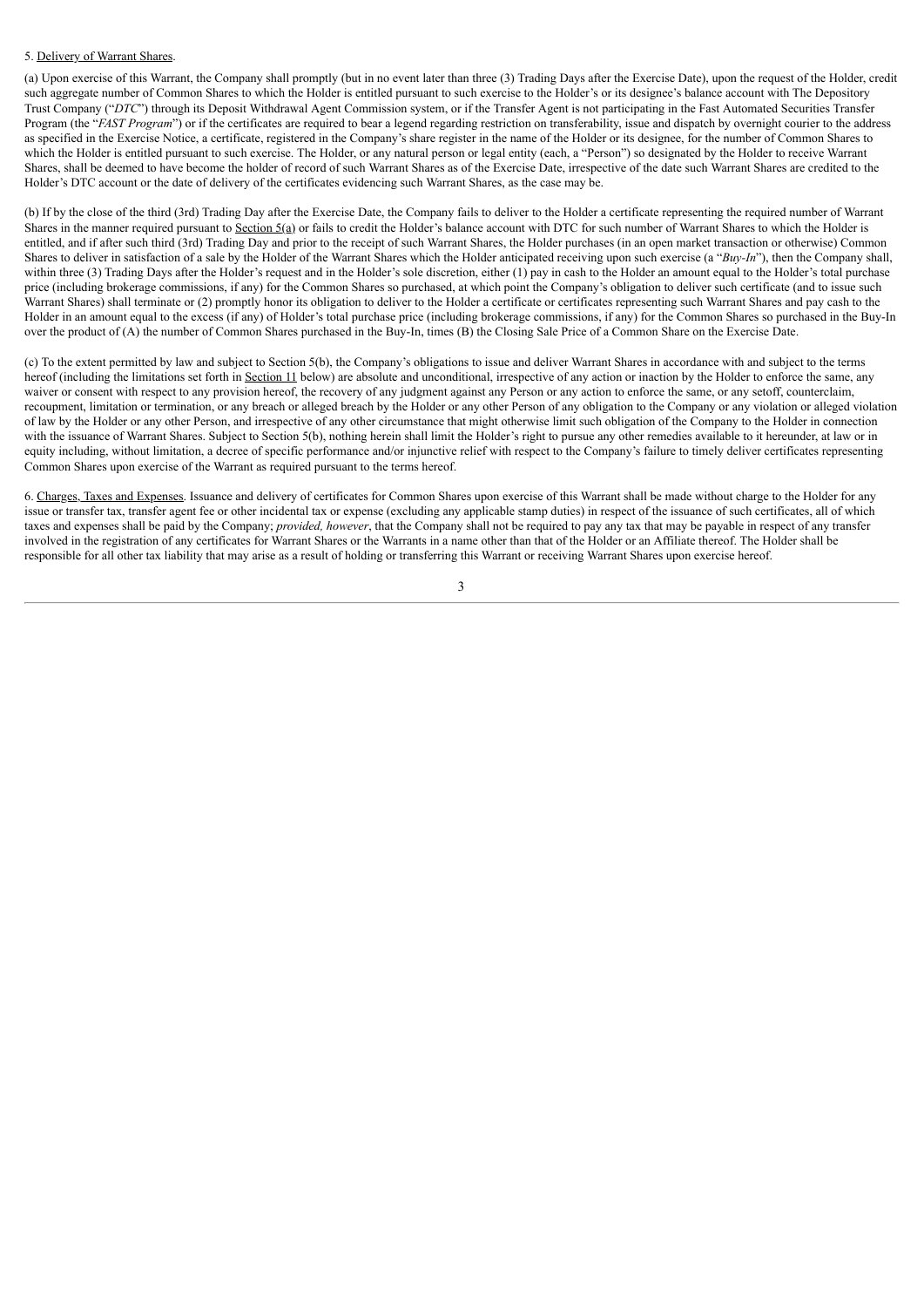7. Replacement of Warrant. If this Warrant is mutilated, lost, stolen or destroyed, the Company shall issue or cause to be issued in exchange and substitution for and upon cancellation hereof, or in lieu of and substitution for this Warrant, a New Warrant, but only upon receipt of evidence reasonably satisfactory to the Company of such loss, theft or destruction (in such case) and, in each case, a customary and reasonable indemnity and surety bond, if requested by the Company. Applicants for a New Warrant under such circumstances shall also comply with such other reasonable regulations and procedures and pay such other reasonable third-party costs as the Company may prescribe. If a New Warrant is requested as a result of a mutilation of this Warrant, then the Holder shall deliver such mutilated Warrant to the Company as a condition precedent to the Company's obligation to issue the New Warrant.

8. Reservation of Warrant Shares. The Company covenants that it will, at all times while this Warrant is outstanding, reserve and keep available out of the aggregate of its authorized but unissued and otherwise unreserved Common Shares, solely for the purpose of enabling it to issue Warrant Shares upon exercise of this Warrant as herein provided, the number of Warrant Shares that are initially issuable and deliverable upon the exercise of this entire Warrant, free from preemptive rights or any other contingent purchase rights of persons other than the Holder (taking into account the adjustments and restrictions of Section 9). The Company covenants that all Warrant Shares so issuable and deliverable shall, upon issuance and the payment of the applicable Exercise Price in accordance with the terms hereof, be duly and validly authorized, issued and fully paid and non-assessable. The Company will take all such action as may be reasonably necessary to assure that such Common Shares may be issued as provided herein without violation of any applicable law or regulation, or of any requirements of any securities exchange or automated quotation system upon which the Common Shares may be listed.

9. Certain Adjustments. The Exercise Price and number of Warrant Shares issuable upon exercise of this Warrant are subject to adjustment from time to time as set forth in this Section 9.

(a) Share Dividends and Splits. If the Company, at any time while this Warrant is outstanding, (i) pays a share dividend on its Common Shares or otherwise makes a distribution on any class of capital issued and outstanding on the Original Issue Date and in accordance with the terms of such capital on the Original Issue Date or as amended, as described in the Registration Statement, that is payable in Common Shares, (ii) subdivides its outstanding Common Shares into a larger number of Common Shares, (iii) combines its outstanding Common Shares into a smaller number of Common Shares or (iv) issues by reclassification of Common Shares any additional Common Shares of the Company, then in each such case the Exercise Price shall be multiplied by a fraction, the numerator of which shall be the number of Common Shares outstanding immediately before such event and the denominator of which shall be the number of Common Shares outstanding immediately after such event. Any adjustment made pursuant to clause (i) of this paragraph shall become effective immediately after the record date for the determination of shareholders entitled to receive such dividend or distribution, provided, however, that if such record date shall have been fixed and such dividend is not fully paid on the date fixed therefor, the Exercise Price shall be recomputed accordingly as of the close of business on such record date and thereafter the Exercise Price shall be adjusted pursuant to this paragraph as of the time of actual payment of such dividends. Any adjustment pursuant to clause (ii) or (iii) of this paragraph shall become effective immediately after the effective date of such subdivision or combination.

(b) Pro Rata Distributions. If the Company, at any time while this Warrant is outstanding, distributes to all holders of Common Shares for no consideration (i) evidences of its indebtedness, (ii) any security (other than a distribution of Common Shares covered by the preceding paragraph) or (iii) rights or warrants to subscribe for or purchase any security, or (iv) cash or any other asset (in each case, "Distributed Property"), then, upon any exercise of this Warrant that occurs after the record date fixed for determination of shareholders entitled to receive such distribution, the Holder shall be entitled to receive, in addition to the Warrant Shares otherwise issuable upon such exercise (if applicable), the Distributed Property that such Holder would have been entitled to receive in respect of such number of Warrant Shares had the Holder been the record holder of such Warrant Shares immediately prior to such record date without regard to any limitation on exercise contained therein.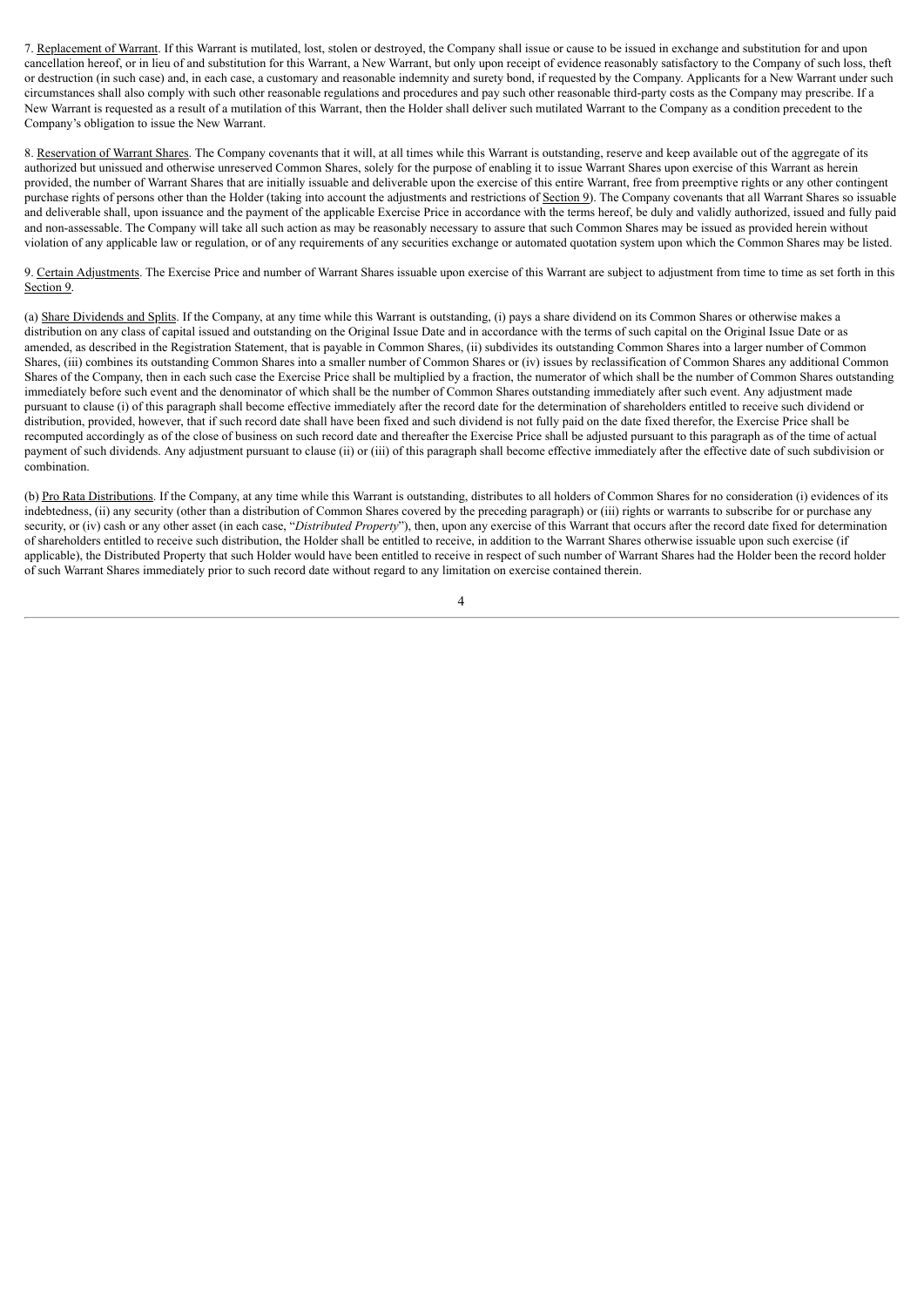(c) Fundamental Transactions. If, at any time while this Warrant is outstanding (i) the Company effects any merger or consolidation of the Company with or into another Person, in which the Company is not the surviving entity and in which the shareholders of the Company immediately prior to such merger or consolidation do not own, directly or indirectly, at least 50% of the voting power of the surviving entity immediately after such merger or consolidation, (ii) the Company effects any sale to another Person of all or substantially all of its assets in one transaction or a series of related transactions, (iii) pursuant to any tender offer or exchange offer (whether by the Company or another Person), holders of Common Shares tender shares representing more than 50% of the voting power of the Common Shares of the Company and the Company or such other Person, as applicable, accepts such tender for payment, (iv) the Company consummates a share purchase agreement or other business combination (including, without limitation, a reorganization, recapitalization, spin-off or scheme of arrangement) with another Person whereby such other Person acquires more than the 50% of the voting power of the Common Shares of the Company (except for any such transaction in which the shareholders of the Company immediately prior to such transaction maintain, in substantially the same proportions, the voting power of such Person immediately after the transaction), provided, however, the foregoing shall not include transactions for which the primary purpose is raising capital or (v) the Company effects any reclassification of the Common Shares or any compulsory share exchange pursuant to which the Common Shares are effectively converted into or exchanged for other securities, cash or property (other than as a result of a subdivision or combination of Common Shares covered by Section 9(a) above) (in any such case, a "*Fundamental Transaction*"), then following such Fundamental Transaction the Holder shall have the right to receive, upon exercise of this Warrant, the same amount and kind of securities, cash or property as it would have been entitled to receive upon the occurrence of such Fundamental Transaction if it had been, immediately prior to such Fundamental Transaction, the Holder of the number of Warrant Shares then issuable upon exercise in full of this Warrant without regard to any limitations on exercise contained herein. In the event the Holder does not exercise this Warrant as contemplated by the foregoing sentence, this Warrant shall be deemed exercised in full without regard to any limitations on exercise contained herein pursuant to the "cashless exercise" provision in Section 10 hereof upon the effective date of the consummation of such Fundamental Transaction.

(d) Number of Warrant Shares. Simultaneously with any adjustment to the Exercise Price pursuant to Section 9, the number of Warrant Shares that may be purchased upon exercise of this Warrant shall be increased or decreased proportionately, so that after such adjustment the aggregate Exercise Price payable hereunder for the increased or decreased number of Warrant Shares shall be the same as the aggregate Exercise Price in effect immediately prior to such adjustment.

(e) Calculations. All calculations under this Section 9 shall be made to the nearest one-tenth of one cent or the nearest share, as applicable.

(f) Notice of Adjustments. Upon the occurrence of each adjustment pursuant to this Section 9, the Company at its expense will, at the written request of the Holder, promptly compute such adjustment, in good faith, in accordance with the terms of this Warrant and prepare a certificate setting forth such adjustment, including a statement of the adjusted Exercise Price and adjusted number or type of Warrant Shares or other securities issuable upon exercise of this Warrant (as applicable), describing the transactions giving rise to such adjustments and showing in detail the facts upon which such adjustment is based. Upon written request, the Company will promptly deliver a copy of each such certificate to the Holder and to the Company's transfer agent.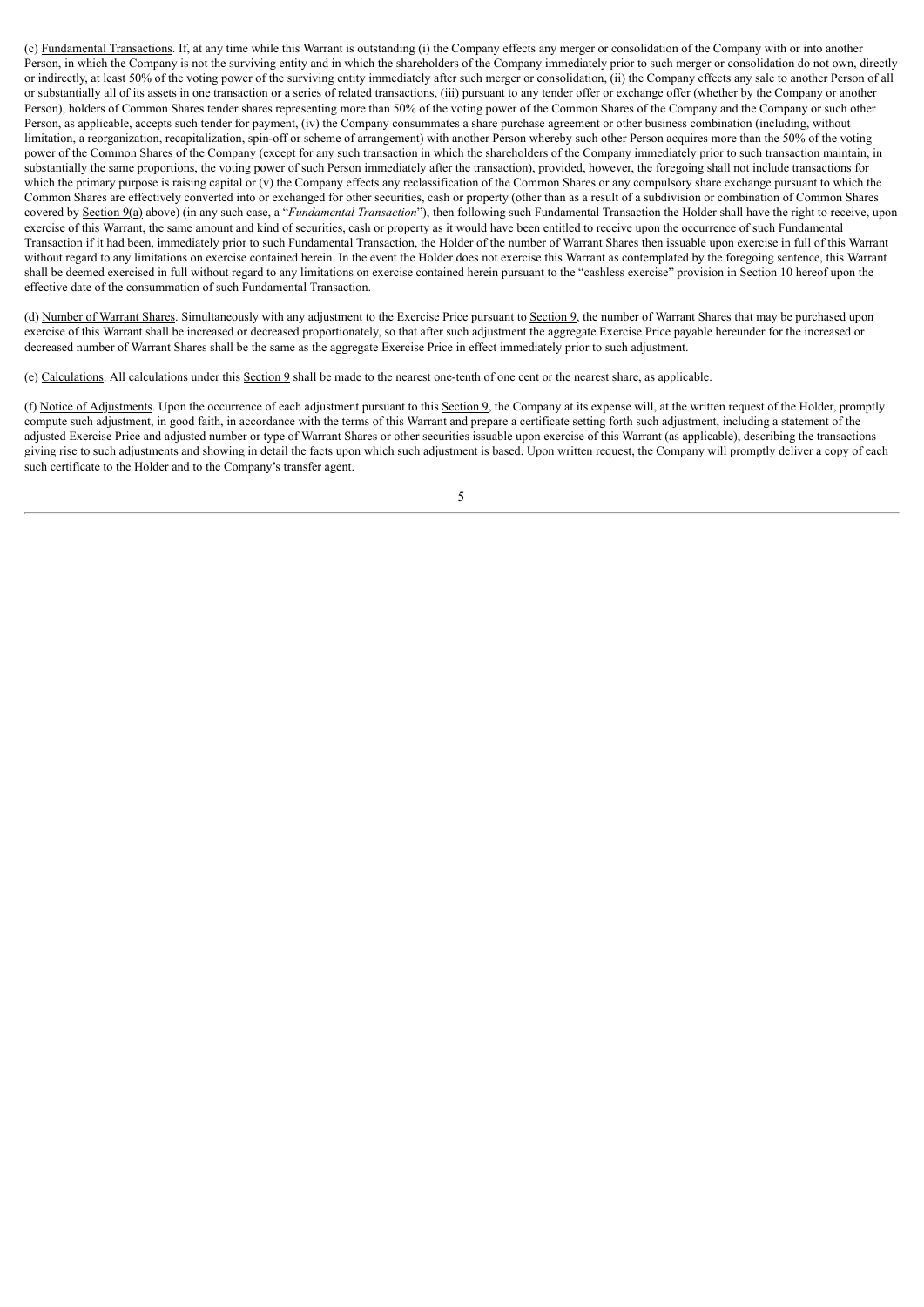(g) Notice of Corporate Events. If, while this Warrant is outstanding, the Company (i) declares a dividend or any other distribution of cash, securities or other property in respect of its Common Shares, including, without limitation, any granting of rights or warrants to subscribe for or purchase any capital of the Company or any subsidiary, (ii) authorizes or approves, enters into any agreement contemplating or solicits shareholder approval for any Fundamental Transaction or (iii) authorizes the voluntary dissolution, liquidation or winding up of the affairs of the Company, then, except if such notice and the contents thereof shall be deemed to constitute material non-public information, the Company shall deliver to the Holder a notice of such transaction at least ten (10) days prior to the applicable record or effective date on which a Person would need to hold Common Shares in order to participate in or vote with respect to such transaction; *provided, however*, that the failure to deliver such notice or any defect therein shall not affect the validity of the corporate action required to be described in such notice. In addition, if while this Warrant is outstanding, the Company authorizes or approves, enters into any agreement contemplating or solicits shareholder approval for any Fundamental Transaction contemplated by Section 9(c), other than a Fundamental Transaction under clause (iii) of Section 9(c), the Company shall deliver to the Holder a notice of such Fundamental Transaction at least thirty (30) days prior to the date such Fundamental Transaction is consummated. Holder agrees to maintain any information disclosed pursuant to this Section 9(g) in confidence until such information is publicly available, and shall comply with applicable law with respect to trading in the Company's securities following receipt any such information.

10. Payment of Exercise Price. Notwithstanding anything contained herein to the contrary, the Holder may, in its sole discretion, satisfy its obligation to pay the Exercise Price through a "cashless exercise", in which event the Company shall issue to the Holder the number of Warrant Shares in an exchange of securities effected pursuant to Section 3(a)(9) of the Securities Act, as determined as follows:

 $X = Y [(A-B)/A]$ 

where:

"X" equals the number of Warrant Shares to be issued to the Holder;

"Y" equals the total number of Warrant Shares with respect to which this Warrant is then being exercised;

"A" equals the Closing Sale Price of the Common Shares (as reported by Bloomberg Financial Markets) as of the Trading Day on the date immediately preceding the Exercise Date; and

"B" equals the Exercise Price then in effect for the applicable Warrant Shares at the time of such exercise.

For purposes of Rule 144 promulgated under the Securities Act, it is intended, understood and acknowledged that the Warrant Shares issued in a "cashless exercise" transaction shall be deemed to have been acquired by the Holder, and the holding period for the Warrant Shares shall be deemed to have commenced, on the date this Warrant was originally issued (provided that the Commission continues to take the position that such treatment is proper at the time of such exercise). In the event that the Registration Statement or another registration statement registering the issuance of Warrant Shares is, for any reason, not effective at the time of exercise of this Warrant, then the Warrant may only be exercised through a cashless exercise, as set forth in this Section 10. Except as set forth in Section 5(b) (Buy-In remedy) and Section 12 (payment of cash in lieu of fractional shares), in no event will the exercise of this Warrant be settled in cash.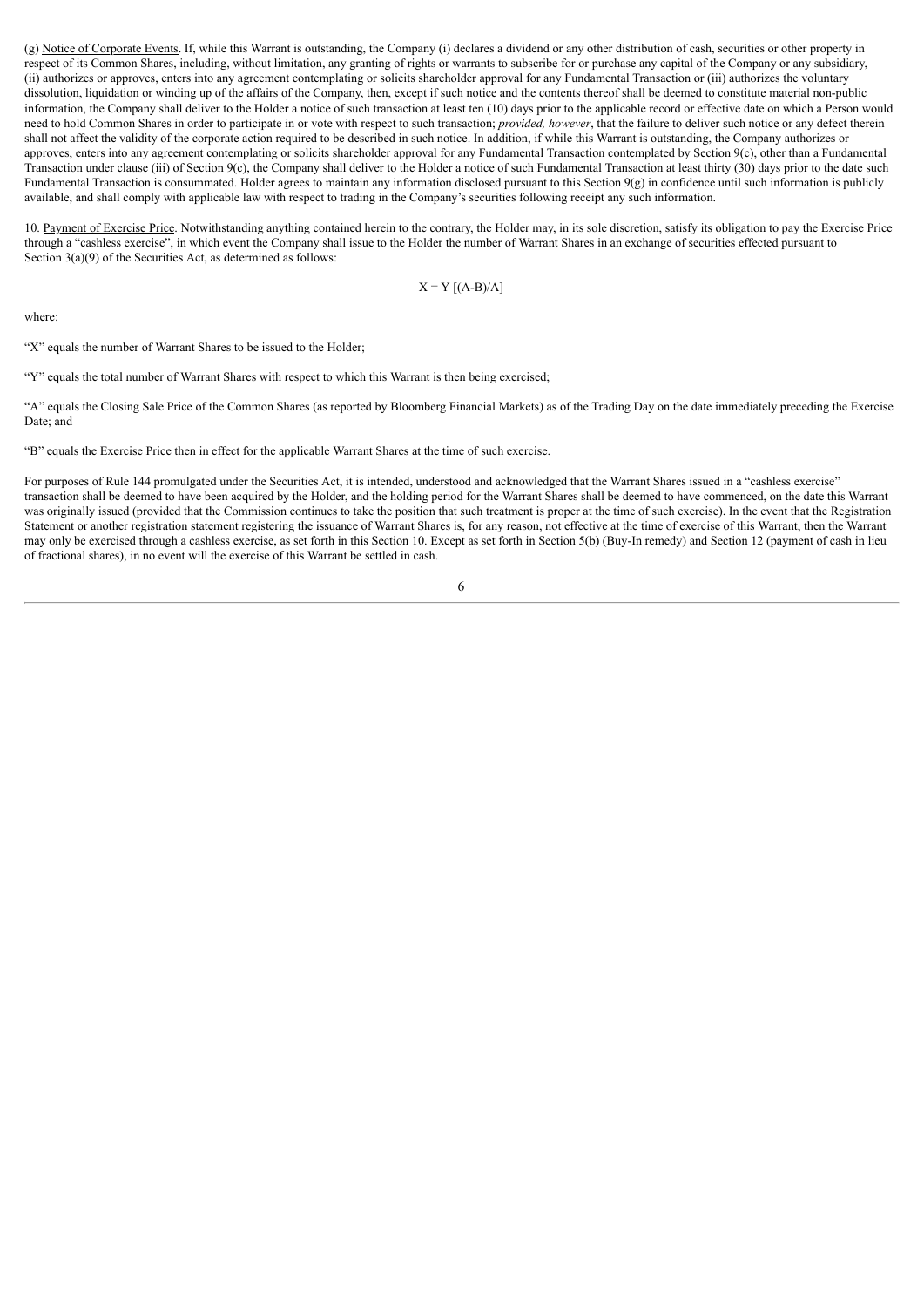# 11. Limitations on Exercise.

(a) Notwithstanding anything to the contrary herein, the Company shall not effect any exercise of this Warrant, and the Holder shall not be entitled to exercise this Warrant for a number of Warrant Shares in excess of that number of Warrant Shares which, upon giving effect or immediately prior to such exercise, would cause (i) the aggregate number of Common Shares beneficially owned by the Holder, its Affiliates and any Persons who are members of a Section 13(d) group with such Holder or its Affiliates to exceed 4.99% (the "Maximum Percentage") of the total number of issued and outstanding Common Shares of the Company following such exercise, or (ii) the combined voting power of the securities of the Company beneficially owned by the Holder and its Affiliates and any other Persons who are members of a Section 13(d) group with such Holder or its Affiliates to exceed the Maximum Percentage of the combined voting power of all of the securities of the Company then outstanding following such exercise. For purposes of this paragraph, beneficial ownership and whether a Holder is a member of a Section 13(d) group shall be calculated and determined in accordance with Section 13(d) of the Exchange Act and the rules promulgated thereunder. For purposes of this Warrant, in determining the number of outstanding Common Shares, the Holder may rely on the number of outstanding Common Shares as reflected in (x) the Company's most recent Quarterly Report on Form 10-Q or Annual Report on Form 10-K, as the case may be, filed with the Commission prior to the date hereof, (y) a more recent public announcement by the Company or (z) any other notice by the Company or the Transfer Agent setting forth the number of Common Shares outstanding. Upon the written request of the Holder, the Company shall within three (3) Trading Days confirm in writing or by electronic mail to the Holder the number of Common Shares then outstanding. In any case, the number of outstanding Common Shares shall be determined after giving effect to the conversion or exercise of securities of the Company, including this Warrant, by the Holder since the date as of which such number of outstanding Common Shares was reported. By written notice to the Company, the Holder may from time to time increase or decrease the Maximum Percentage to any other percentage specified not in excess of 19.99% specified in such notice; provided that any such increase will not be effective until the sixty-first (61st) day after such notice is delivered to the Company. For purposes of this Section 11(a), the aggregate number of Common Shares or voting securities beneficially owned by the Holder and its Affiliates and any other Persons who are members of a Section 13(d) group with such Holder or its Affiliates shall include the Common Shares issuable upon the exercise of this Warrant with respect to which such determination is being made, but shall exclude the number of Common Shares which would be issuable upon (x) exercise of the remaining unexercised and non-cancelled portion of this Warrant by the Holder and (y) the exercise or conversion of the unexercised, non-converted or non-cancelled portion of any other securities of the Company that do not have voting power (including without limitation any securities of the Company which would entitle the Holder thereof to acquire at any time Common Shares, including without limitation any debt, preferred shares, right, option, warrant or other instrument that is at any time convertible into or exercisable or exchangeable for, or otherwise entitles the Holder thereof to receive, Common Shares), is subject to a limitation on conversion or exercise analogous to the limitation contained herein and is beneficially owned by the Holder or any of its Affiliates and other Persons who are members of a Section 13(d) group with such Holder or its Affiliates.

(b) This Section 11 shall not restrict the number of Common Shares which a Holder may receive or beneficially own in order to determine the amount of securities or other consideration that such Holder may receive in the event of a Fundamental Transaction as contemplated in Section  $9(\epsilon)$  of this Warrant.

12. No Fractional Shares. No fractional Warrant Shares will be issued in connection with any exercise of this Warrant. In lieu of any fractional shares that would otherwise be issuable, the number of Warrant Shares to be issued shall be rounded down to the next whole number and the Company shall pay the Holder in cash the fair market value (based on the Closing Sale Price) for any such fractional shares.

13. Notices. Any and all notices or other communications or deliveries hereunder (including, without limitation, any Exercise Notice) shall be in writing and shall be deemed given and effective on the earliest of (i) the date of transmission, if such notice or communication is delivered via facsimile or confirmed e-mail at the facsimile number or email address specified in the books and records of the Transfer Agent prior to 5:30 P.M., New York City time, on a Trading Day, (ii) the next Trading Day after the date of transmission, if such notice or communication is delivered via facsimile or confirmed e-mail at the facsimile number or e-mail address specified in the books and records of the Transfer Agent on a day that is not a Trading Day or later than 5:30 P.M., New York City time, on any Trading Day, (iii) the Trading Day following the date of mailing, if sent by nationally recognized overnight courier service specifying next business day delivery, or (iv) upon actual receipt by the Person to whom such notice is required to be given, if by hand delivery.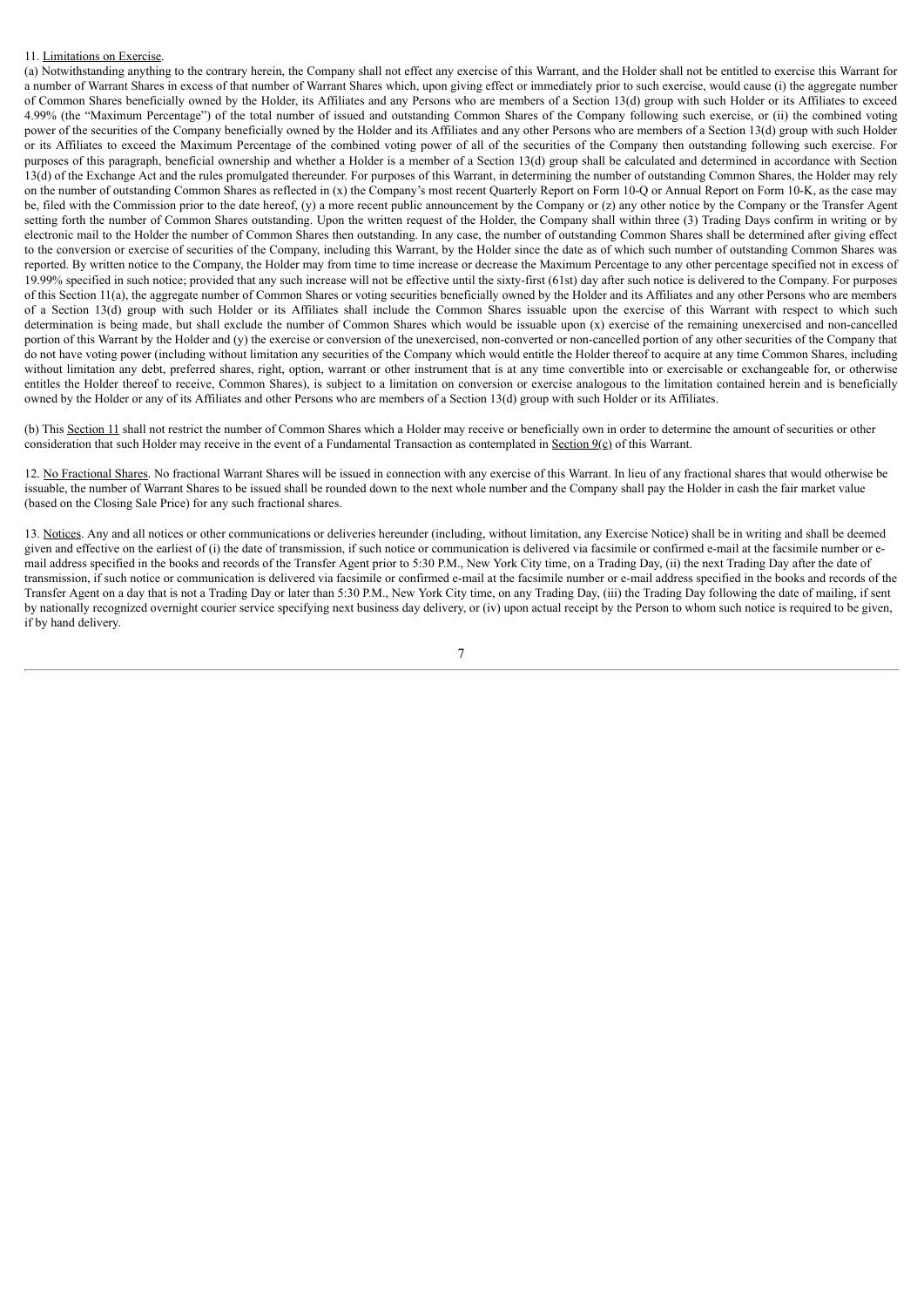14. Warrant Agent. The Company shall initially serve as warrant agent under this Warrant. Upon thirty (30) days' notice to the Holder, the Company may appoint a new warrant agent. Any corporation into which the Company or any new warrant agent may be merged or any corporation resulting from any consolidation to which the Company or any new warrant agent shall be a party or any corporation to which the Company or any new warrant agent transfers substantially all of its corporate trust or shareholders services business shall be a successor warrant agent under this Warrant without any further act. Any such successor warrant agent shall promptly cause notice of its succession as warrant agent to be mailed (by first class mail, postage prepaid) to the Holder at the Holder's last address as shown on the Warrant Register.

#### 15. Miscellaneous.

(a) No Rights as a Shareholder. The Holder, solely in such Person's capacity as a holder of this Warrant, shall not be entitled to vote or receive dividends or be deemed the holder of share capital of the Company for any purpose, nor shall anything contained in this Warrant be construed to confer upon the Holder, solely in such Person's capacity as the Holder of this Warrant, any of the rights of a shareholder of the Company or any right to vote, give or withhold consent to any corporate action (whether any reorganization, issue of shares, reclassification of shares, consolidation, merger, amalgamation, conveyance or otherwise), receive notice of meetings, receive dividends or subscription rights, or otherwise, prior to the issuance to the Holder of the Warrant Shares which such Person is then entitled to receive upon the due exercise of this Warrant. In addition, nothing contained in this Warrant shall be construed as imposing any liabilities on the Holder to purchase any securities (upon exercise of this Warrant or otherwise) or as a shareholder of the Company, whether such liabilities are asserted by the Company or by creditors of the Company.

(b) Authorized Shares. (i) Except and to the extent as waived or consented to by the Holder, the Company shall not by any action, including, without limitation, amending its certificate or articles of incorporation or through any reorganization, transfer of assets, consolidation, merger, dissolution, issue or sale of securities or any other voluntary action, avoid or seek to avoid the observance or performance of any of the terms of this Warrant, but will at all times in good faith assist in the carrying out of all such terms and in the taking of all such actions as may be necessary or appropriate to protect the rights of Holder as set forth in this Warrant against impairment. Without limiting the generality of the foregoing, the Company will (a) not increase the par value of any Warrant Shares above the amount payable therefor upon such exercise immediately prior to such increase in par value, (b) take all such action as may be necessary or appropriate in order that the Company may validly and legally issue fully paid and non-assessable Warrant Shares upon the exercise of this Warrant, and (c) use commercially reasonable efforts to obtain all such authorizations, exemptions or consents from any public regulatory body having jurisdiction thereof as may be necessary to enable the Company to perform its obligations under this Warrant.

(ii) Before taking any action which would result in an adjustment in the number of Warrant Shares for which this Warrant is exercisable or in the Exercise Price, the Company shall obtain all such authorizations or exemptions thereof, or consents thereto, as may be necessary from any public regulatory body or bodies having jurisdiction thereof.

(c) Successors and Assigns. Subject to compliance with applicable securities laws, this Warrant may be assigned by the Holder. This Warrant may not be assigned by the Company without the written consent of the Holder, except to a successor in the event of a Fundamental Transaction. This Warrant shall be binding on and inure to the benefit of the Company and the Holder and their respective successors and assigns. Subject to the preceding sentence, nothing in this Warrant shall be construed to give to any Person other than the Company and the Holder any legal or equitable right, remedy or cause of action under this Warrant. This Warrant may be amended only in writing signed by the Company and the Holder, or their successors and assigns.

(d) Amendment and Waiver. Except as otherwise provided herein, the provisions of the Warrants may be amended and the Company may take any action herein prohibited, or omit to perform any act herein required to be performed by it, only if the Company has obtained the written consent of the Holder or those registered holders of the Warrants representing no less than a majority of the Warrant Shares obtainable upon exercise of the Warrants then outstanding.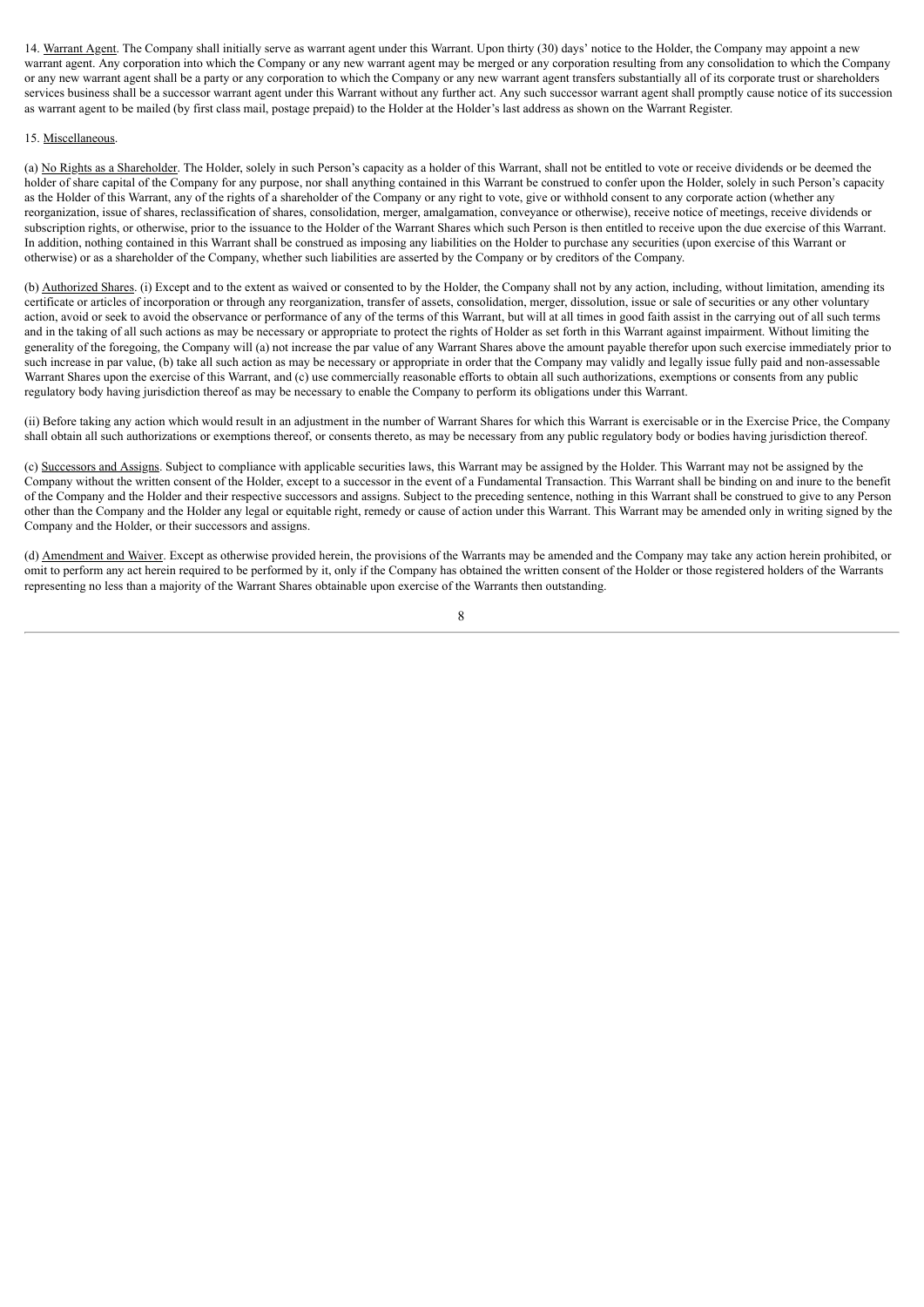(e) Acceptance. Receipt of this Warrant by the Holder shall constitute acceptance of and agreement to all of the terms and conditions contained herein.

(f) Governing Law; Jurisdiction. ALL QUESTIONS CONCERNING THE CONSTRUCTION, VALIDITY, ENFORCEMENT AND INTERPRETATION OF THIS WARRANT SHALL BE GOVERNED BY AND CONSTRUED AND ENFORCED IN ACCORDANCE WITH THE LAWS OF THE STATE OF NEW YORK WITHOUT REGARD TO THE PRINCIPLES OF CONFLICTS OF LAW THEREOF. EACH OF THE COMPANY AND THE HOLDER HEREBY IRREVOCABLY SUBMITS TO THE EXCLUSIVE JURISDICTION OF THE STATE AND FEDERAL COURTS SITTING IN THE CITY OF NEW YORK, BOROUGH OF MANHATTAN, FOR THE ADJUDICATION OF ANY DISPUTE HEREUNDER OR IN CONNECTION HEREWITH OR WITH ANY TRANSACTION CONTEMPLATED HEREBY OR DISCUSSED HEREIN (INCLUDING WITH RESPECT TO THE ENFORCEMENT OF ANY OF THE TRANSACTION DOCUMENTS), AND HEREBY IRREVOCABLY WAIVES, AND AGREES NOT TO ASSERT IN ANY SUIT, ACTION OR PROCEEDING, ANY CLAIM THAT IT IS NOT PERSONALLY SUBJECT TO THE JURISDICTION OF ANY SUCH COURT. EACH OF THE COMPANY AND THE HOLDER HEREBY IRREVOCABLY WAIVES PERSONAL SERVICE OF PROCESS AND CONSENTS TO PROCESS BEING SERVED IN ANY SUCH SUIT, ACTION OR PROCEEDING BY MAILING A COPY THEREOF VIA REGISTERED OR CERTIFIED MAIL OR OVERNIGHT DELIVERY (WITH EVIDENCE OF DELIVERY) TO SUCH PERSON AT THE ADDRESS IN EFFECT FOR NOTICES TO IT AND AGREES THAT SUCH SERVICE SHALL CONSTITUTE GOOD AND SUFFICIENT SERVICE OF PROCESS AND NOTICE THEREOF. NOTHING CONTAINED HEREIN SHALL BE DEEMED TO LIMIT IN ANY WAY ANY RIGHT TO SERVE PROCESS IN ANY MANNER PERMITTED BY LAW. EACH OF THE COMPANY AND THE HOLDER HEREBY WAIVES ALL RIGHTS TO A TRIAL BY JURY.

(g) Headings. The headings herein are for convenience only, do not constitute a part of this Warrant and shall not be deemed to limit or affect any of the provisions hereof.

(h) Severability. In case any one or more of the provisions of this Warrant shall be invalid or unenforceable in any respect, the validity and enforceability of the remaining terms and provisions of this Warrant shall not in any way be affected or impaired thereby, and the Company and the Holder will attempt in good faith to agree upon a valid and enforceable provision which shall be a commercially reasonable substitute therefor, and upon so agreeing, shall incorporate such substitute provision in this Warrant.

[REMAINDER OF PAGE INTENTIONALLY LEFT BLANK]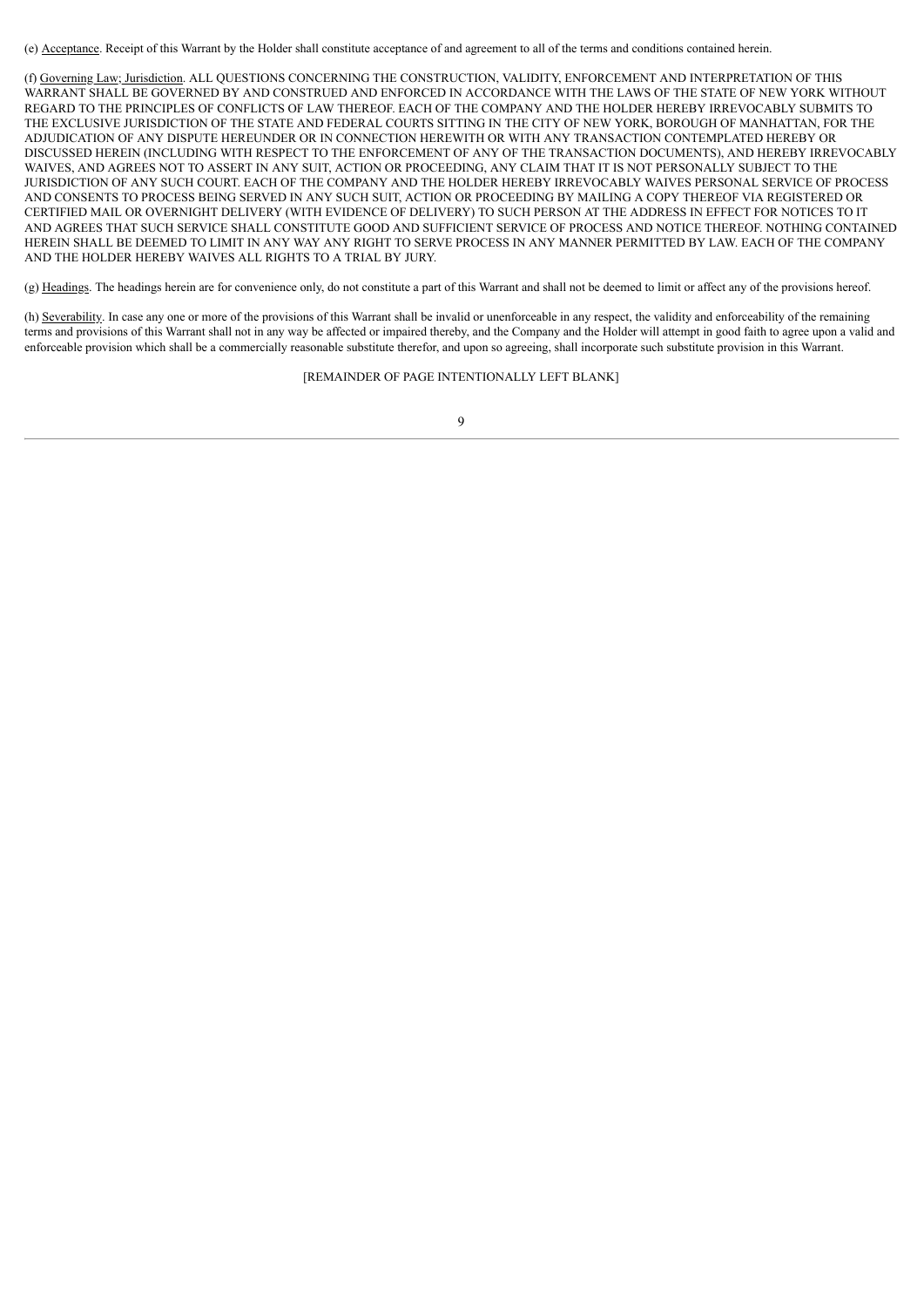IN WITNESS WHEREOF, the Company has caused this Warrant to be duly executed by its authorized officer as of the date first indicated above.

# XENON PHARMACEUTICALS INC.

By: Name: Title: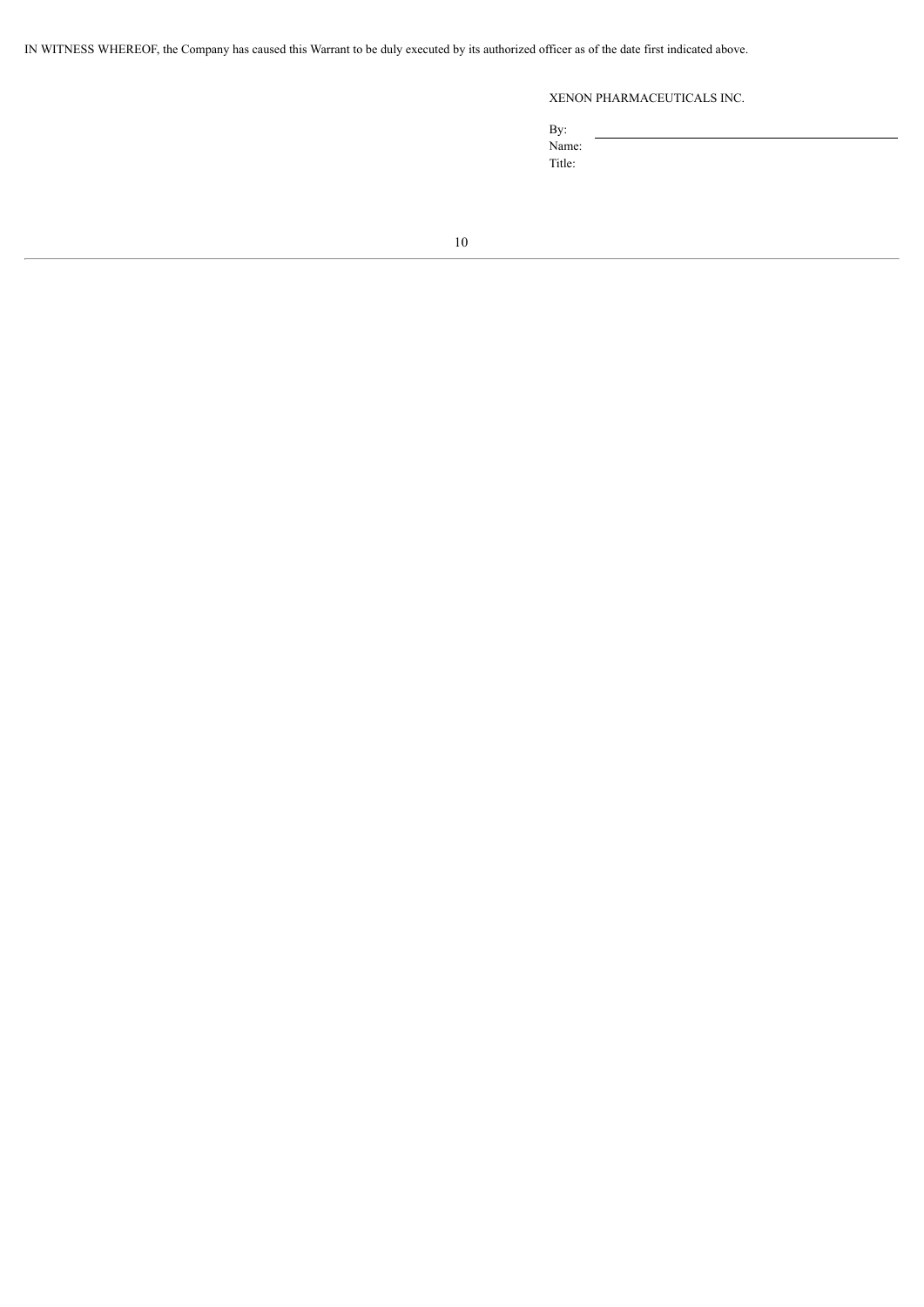# SCHEDULE 1

# FORM OF EXERCISE NOTICE

# [To be executed by the Holder to purchase Common Shares under the Warrant]

Ladies and Gentlemen:

(1) The undersigned is the Holder of Warrant No. \_\_ (the "*Warrant*") issued by Xenon Pharmaceuticals Inc., a corporation continued under the federal laws of Canada (the "*Company*"). Capitalized terms used herein and not otherwise defined herein have the respective meanings set forth in the Warrant.

(2) The undersigned hereby exercises its right to purchase Warrant Shares pursuant to the Warrant.

(3) The Holder intends that payment of the Exercise Price shall be made as (check one):

☐ Cash Exercise

☐ "Cashless Exercise" under Section 10 of the Warrant

(4) If the Holder has elected a Cash Exercise, the Holder shall pay the sum of \$ in immediately available funds to the Company in accordance with the terms of the Warrant.

(5) Pursuant to this Exercise Notice, the Company shall deliver to the Holder Warrant Shares determined in accordance with the terms of the Warrant.

(6) By its delivery of this Exercise Notice, the undersigned represents and warrants to the Company that in giving effect to the exercise evidenced hereby the Holder will not beneficially own in excess of the number of Common Shares (as determined in accordance with Section 13(d) of the Securities Exchange Act of 1934, as amended) permitted to be owned under Section  $11(a)$  of the Warrant to which this notice relates.

Dated:

Name of Holder:

By: Name:

Title:

(Signature must conform in all respects to name of Holder as specified on the face of the Warrant)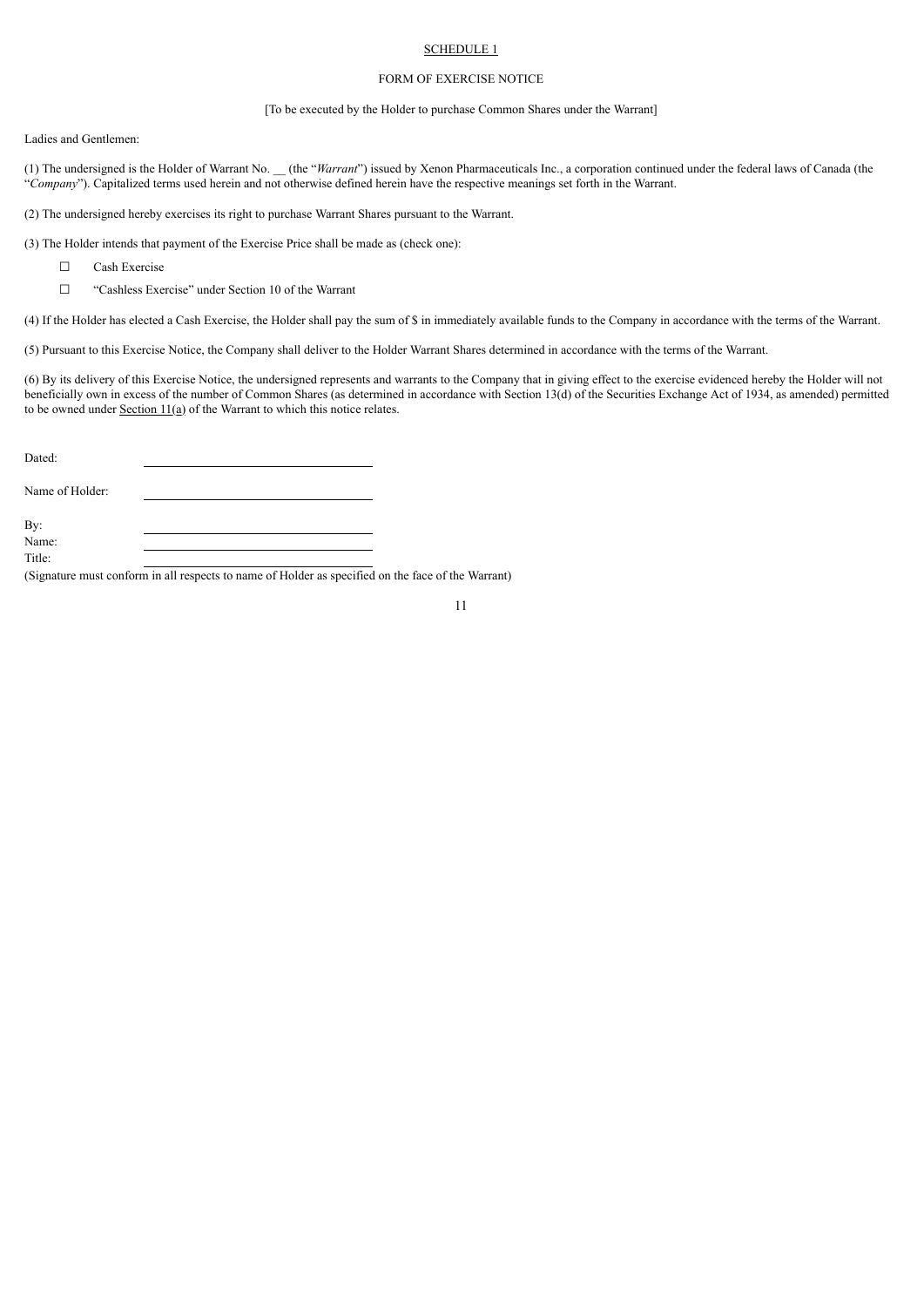**Exhibit 5.1**

<span id="page-58-0"></span>

Blake, Cassels & Graydon LLP Barristers & Solicitors Patent & Trade-mark Agents 595 Burrard Street, P.O. Box 49314 Suite 2600, Three Bentall Centre Vancouver BC V7X 1L3 Canada Tel: 604-631-3300 Fax: 604-631-3309

Reference:191296/1

June 23, 2022

Xenon Pharmaceuticals Inc. 200 – 3650 Gilmore Way Burnaby, BC V5G 4W8 **Canada** 

# **RE: Registration Statement on Form S-3 of Xenon Pharmaceuticals Inc.**

We have acted as Canadian counsel to Xenon Pharmaceuticals Inc. (the "**Company**"), a corporation continued under the federal laws of Canada, in connection with the offering by the Company of up to 9,098,362 common shares in the capital of the Company, including up to 1,229,508 common shares issuable upon exercise of an option to purchase additional common shares granted to the underwriters (the "**Shares**"), and pre-funded warrants (the "Pre-Funded Warrants" and together with the Shares, the "Securities") to purchase up to 327,868 common shares (the "Warrant Shares") pursuant to a Registration Statement on Form S-3 (Registration No. 333-260010) (the "**Registration Statement**"), filed by the Company with the Securities and Exchange Commission (the "**SEC**") under the Securities Act of 1933, as amended (the "**Securities Act**"), the prospectus included in the Registration Statement (the "**Base** Prospectus"), and the prospectus supplement related to the Securities to be filed by the Company with the SEC pursuant to Rule 424(b) promulgated under the Securities Act (together with the Base Prospectus, the "**Prospectus**"). We understand that the Securities are to be sold to the underwriters for resale to the public as described in the Prospectus and pursuant to an underwriting agreement, substantially in the form attached as an exhibit to a Current Report on Form 8-K to be filed by the Company with the SEC for incorporation by reference into the Registration Statement, to be entered into by and among the Company and Jefferies LLC, J.P. Morgan Securities LLC, SVB Securities LLC and Stifel, Nicolaus & Company, Incorporated, as representatives of the several underwriters named therein (the "**Underwriting Agreement**").

In connection with giving this opinion, we have examined the Registration Statement (including exhibits thereto) and the Prospectus. We have also examined originals, certified or otherwise identified to our satisfaction, of such public and corporate records, certificates, instruments and other documents as we have considered necessary in order to express the opinion set out below. With respect to the accuracy of factual matters material to this opinion, we have relied upon certificates or comparable documents and representations of public officials and of officers and representatives of the Company.

In giving this opinion, we have assumed the genuineness of all signatures, the authenticity of all documents submitted to us as originals and the conformity to original documents of all documents submitted to us as copies, certified or otherwise identified to our satisfaction. We have also considered such questions of law as we have deemed relevant and necessary as a basis for the opinion hereinafter expressed.

The opinion expressed herein is limited to matters governed by the laws of the Province of British Columbia and the laws of Canada applicable therein.

Based and relying upon and subject to the foregoing, we are of the opinion that:

1. The Shares to be issued and sold by the Company have been duly authorized by the Company and, when the Shares are issued and paid for in accordance with the terms of the Underwriting Agreement, the Shares will be validly issued, fully paid and non-assessable shares in the capital of the Company.